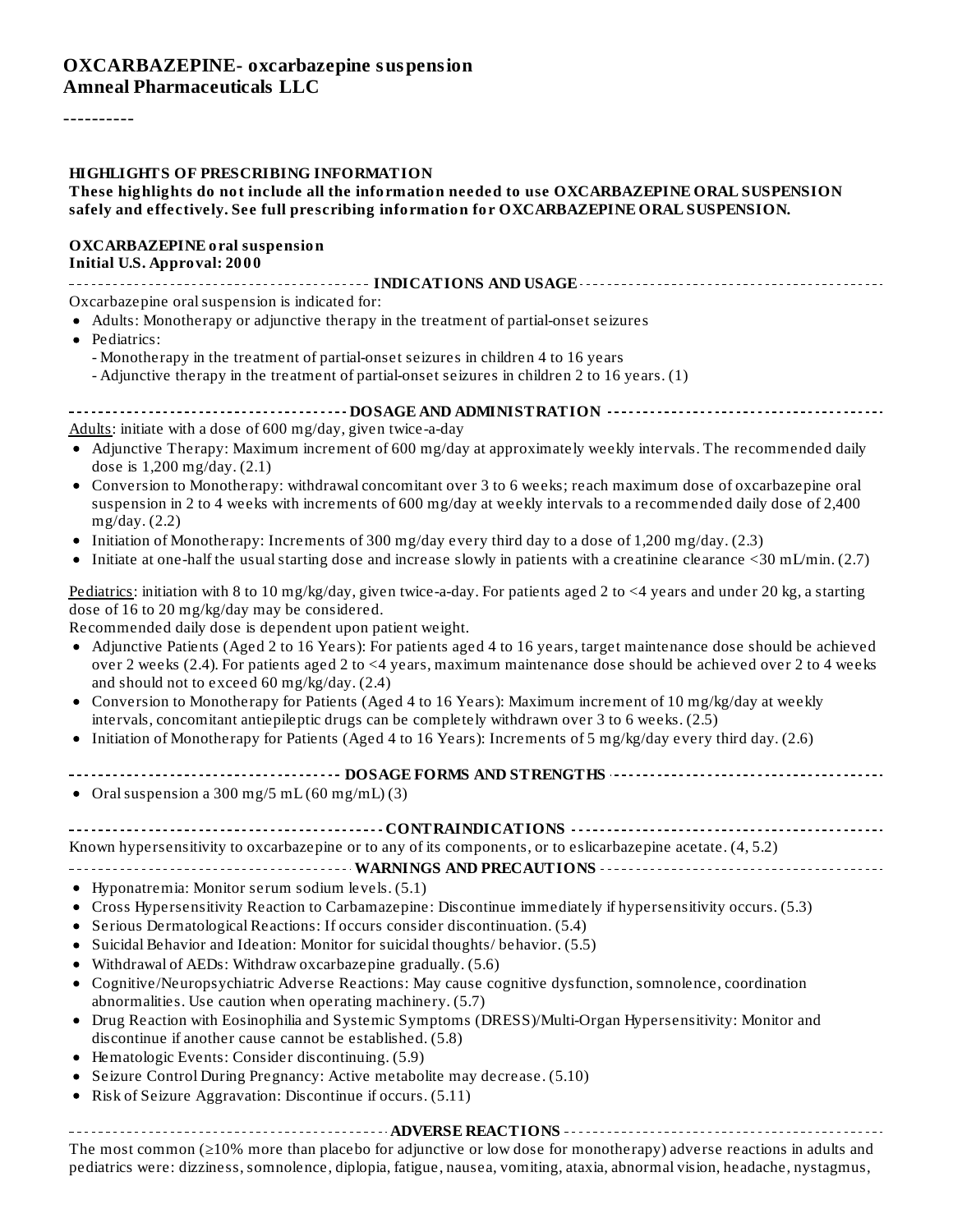#### **To report SUSPECTED ADVERSE REACTIONS, contact Amneal Pharmaceuticals at 1-877-835-5472 or FDA at 1-800-FDA-1088 or www.fda.gov/medwatch.**

- **DRUG INTERACTIONS**
- Phenytoin: Increased phenytoin levels. Reduced dose of phenytoin may be required. (7.1)
- Carbamazepine, Phenytoin, Phenobarbital: Decreased plasma levels of MHD (the active metabolite). Dose adjustments may be necessary. (7.1)
- Oral Contraceptive: Oxcarbazepine may decrease the effectiveness of hormonal contraceptives. (7.2)
- **USE IN SPECIFIC POPULATIONS**

Pregnancy: May cause fetal harm. (8.1**)**

#### **See 17 for PATIENT COUNSELING INFORMATION and Medication Guide.**

**Revised: 12/2020**

### **FULL PRESCRIBING INFORMATION: CONTENTS\***

### **1 INDICATIONS AND USAGE**

### **2 DOSAGE AND ADMINISTRATION**

- 2.1 Adjunctive Therapy for Adults
- 2.2 Conversion to Monotherapy for Adults
- 2.3 Initiation of Monotherapy for Adults
- 2.4 Adjunctive Therapy for Pediatric Patients (Aged 2 to 16 Years)
- 2.5 Conversion to Monotherapy for Pediatric Patients (Aged 4 to 16 Years)
- 2.6 Initiation of Monotherapy for Pediatric Patients (Aged 4 to 16 Years)
- 2.7 Dosage Modification for Patients with Renal Impairment
- 2.8 Administration Information

### **3 DOSAGE FORMS AND STRENGTHS**

### **4 CONTRAINDICATIONS**

### **5 WARNINGS AND PRECAUTIONS**

- 5.1 Hyponatremia
- 5.2 Anaphylactic Reactions and Angioedema
- 5.3 Cross Hypersensitivity Reaction to Carbamazepine
- 5.4 Serious Dermatological Reactions
- 5.5 Suicidal Behavior and Ideation
- 5.6 Withdrawal of AEDs
- 5.7 Cognitive/Neuropsychiatric Adverse Reactions
- 5.8 Drug Reaction with Eosinophilia and Systemic Symptoms (DRESS)/Multi-Organ

Hypersensitivity

- 5.9 Hematologic Events
- 5.10 Seizure Control During Pregnancy
- 5.11 Risk of Seizure Aggravation

### **6 ADVERSE REACTIONS**

- 6.1 Clinical Trials Experience
- 6.2 Postmarketing Experience

### **7 DRUG INTERACTIONS**

- 7.1 Effect of Oxcarbazepine on Other Drugs
- 7.2 Effect of Other Drugs on Oxcarbazepine
- 7.3 Hormonal Contraceptives

### **8 USE IN SPECIFIC POPULATIONS**

8.1 Pregnancy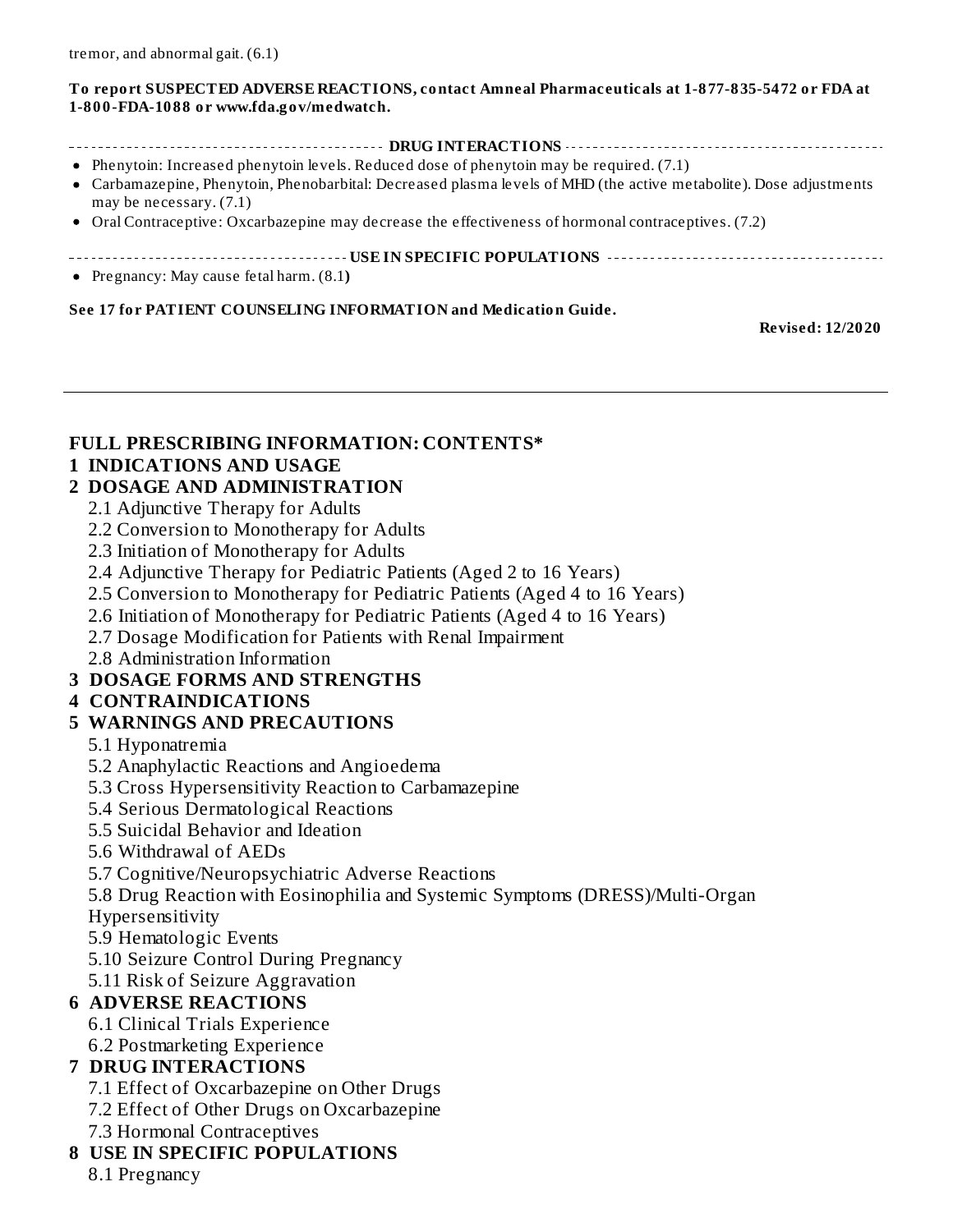- 8.2 Lactation
- 8.3 Females and Males of Reproductive Potential
- 8.4 Pediatric Use
- 8.5 Geriatric Use
- 8.6 Renal Impairment

### **9 DRUG ABUSE AND DEPENDENCE**

- 9.2 Abuse
- 9.3 Dependence

# **10 OVERDOSAGE**

- 10.1 Human Overdose Experience
- 10.2 Treatment and Management

## **11 DESCRIPTION**

# **12 CLINICAL PHARMACOLOGY**

- 12.1 Mechanism of Action
- 12.2 Pharmacodynamics
- 12.3 Pharmacokinetics

# **13 NONCLINICAL TOXICOLOGY**

13.1 Carcinogenesis, Mutagenesis, Impairment of Fertility

## **14 CLINICAL STUDIES**

- 14.1 Oxcarbazepine Monotherapy Trials
- 14.2 Oxcarbazepine Adjunctive Therapy Trials

# **16 HOW SUPPLIED/STORAGE AND HANDLING**

# **17 PATIENT COUNSELING INFORMATION**

\* Sections or subsections omitted from the full prescribing information are not listed.

# **FULL PRESCRIBING INFORMATION**

# **1 INDICATIONS AND USAGE**

Oxcarbazepine oral suspension is indicated for use as monotherapy or adjunctive therapy in the treatment of partial-onset seizures in adults and as monotherapy in the treatment of partial-onset seizures in pediatric patients aged 4 years and above, and as adjunctive therapy in pediatric patients aged 2 years and above with partial-onset seizures.

# **2 DOSAGE AND ADMINISTRATION**

# **2.1 Adjunctive Therapy for Adults**

Initiate oxcarbazepine oral suspension with a dose of 600 mg/day, given twice-a-day. If clinically indicated, the dose may be increased by a maximum of 600 mg/day at approximately weekly intervals; the maximum recommended daily dose is 1,200 mg/day.

Daily doses above 1,200 mg/day show somewhat greater effectiveness in controlled trials, but most patients were not able to tolerate the 2,400 mg/day dose, primarily because of CNS effects.

Dosage adjustment is recommended with concomitant use of strong CYP3A4 enzyme inducers or UGT inducers, which include certain antiepileptic drugs (AEDs) *[see Drug Interactions (7.1, 7.2)]*.

## **2.2 Conversion to Monotherapy for Adults**

Patients receiving concomitant AEDs may be converted to monotherapy by initiating treatment with oxcarbazepine oral suspension at 600 mg/day (given in a twice-a-day regimen) while simultaneously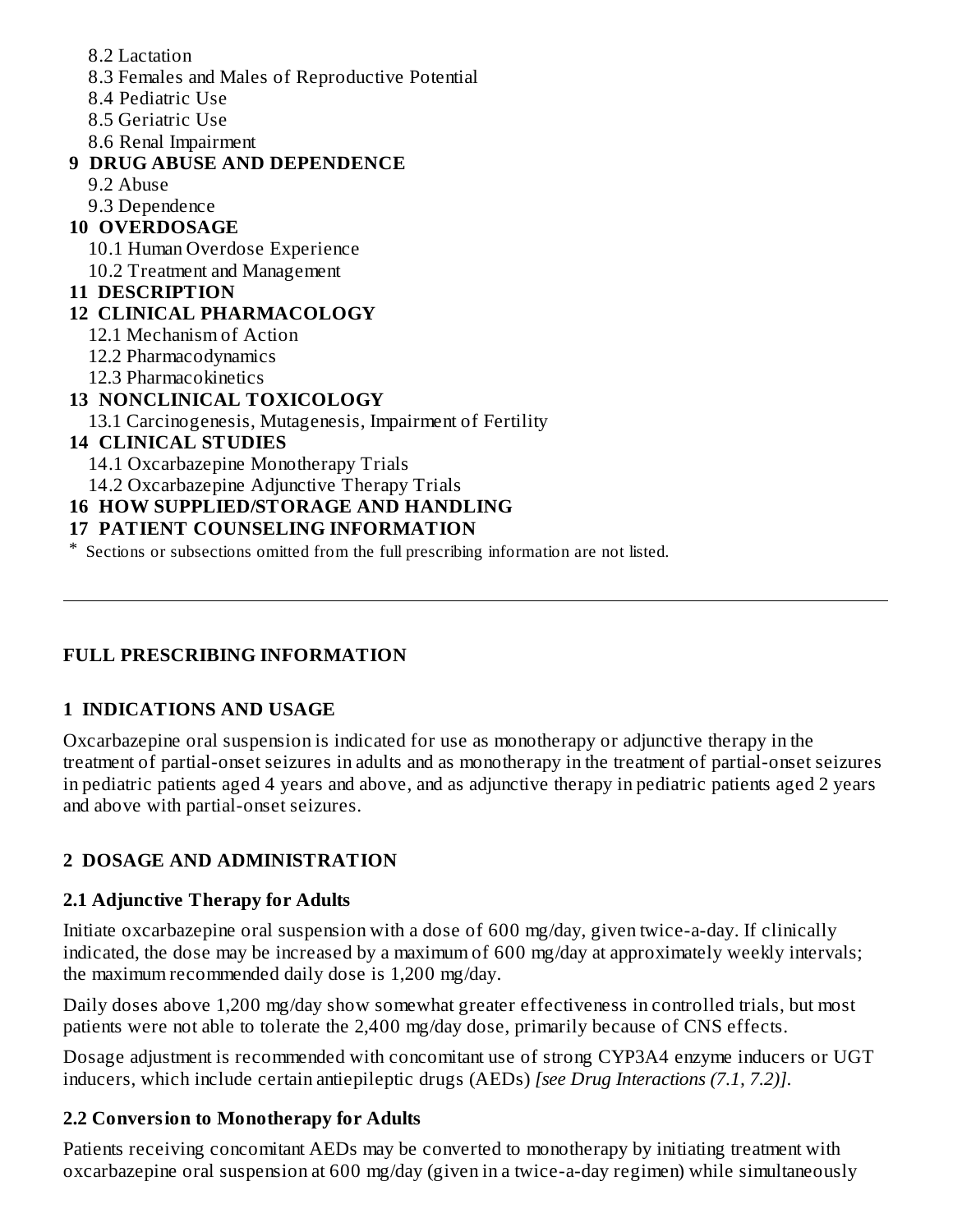initiating the reduction of the dose of the concomitant AEDs. The concomitant AEDs should be completely withdrawn over 3 to 6 weeks, while the maximum dose of oxcarbazepine oral suspension should be reached in about 2 to 4 weeks. Oxcarbazepine oral suspension may be increased as clinically indicated by a maximum increment of 600 mg/day at approximately weekly intervals to achieve the maximum recommended daily dose of 2,400 mg/day. A daily dose of 1,200 mg/day has been shown in one study to be effective in patients in whom monotherapy has been initiated with oxcarbazepine oral suspension. Patients should be observed closely during this transition phase.

# **2.3 Initiation of Monotherapy for Adults**

Patients not currently being treated with AEDs may have monotherapy initiated with oxcarbazepine oral suspension. In these patients, initiate oxcarbazepine oral suspension at a dose of 600 mg/day (given a twice-a-day); the dose should be increased by 300 mg/day every third day to a dose of 1,200 mg/day. Controlled trials in these patients examined the effectiveness of a 1,200 mg/day dose; a dose of 2,400 mg/day has been shown to be effective in patients converted from other AEDs to oxcarbazepine oral suspension monotherapy (see above).

# **2.4 Adjunctive Therapy for Pediatric Patients (Aged 2 to 16 Years)**

In pediatric patients aged 4 to 16 years, initiate oxcarbazepine oral suspension at a daily dose of 8 to 10 mg/kg generally not to exceed 600 mg/day, given twice-a-day. The target maintenance dose of oxcarbazepine oral suspension should be achieved over 2 weeks, and is dependent upon patient weight, according to the following chart:

20 to 29 kg  $-900$  mg/day

29.1 to 39 kg  $- 1,200$  mg/day

 $>$ 39 kg  $-1,800$  mg/day

In the clinical trial, in which the intention was to reach these target doses, the median daily dose was 31 mg/kg with a range of 6 to 51 mg/kg.

In pediatric patients aged 2 to  $\leq 4$  years, initiate oxcarbazepine oral suspension at a daily dose of 8 to 10 mg/kg generally not to exceed 600 mg/day, given twice-a-day. For patients less than 20 kg, a starting dose of 16 to 20 mg/kg may be considered *[see Clinical Pharmacology (12.3)]*. The maximum maintenance dose of oxcarbazepine oral suspension should be achieved over 2 to 4 weeks and should not exceed 60 mg/kg/day in a twice-a-day regimen.

In the clinical trial in pediatric patients (2 to 4 years of age) in which the intention was to reach the target dose of 60 mg/kg/day, 50% of patients reached a final dose of at least 55 mg/kg/day.

Under adjunctive therapy (with and without enzyme-inducing AEDs), when normalized by body weight, apparent clearance (L/hr/kg) decreased when age increased such that children 2 to  $\leq 4$  years of age may require up to twice the oxcarbazepine dose per body weight compared to adults; and children 4 to ≤12 years of age may require a 50% higher oxcarbazepine dose per body weight compared to adults.

Dosage adjustment is recommended with concomitant use of strong CYP3A4 enzyme inducers or UGT inducers, which include certain antiepileptic drugs (AEDs) *[see Drug Interactions (7.1, 7.2)]*.

# **2.5 Conversion to Monotherapy for Pediatric Patients (Aged 4 to 16 Years)**

Patients receiving concomitant antiepileptic drugs may be converted to monotherapy by initiating treatment with oxcarbazepine oral suspension at approximately 8 to 10 mg/kg/day given twice-a-day, while simultaneously initiating the reduction of the dose of the concomitant antiepileptic drugs. The concomitant antiepileptic drugs can be completely withdrawn over 3 to 6 weeks while oxcarbazepine oral suspension may be increased as clinically indicated by a maximum increment of 10 mg/kg/day at approximately weekly intervals to achieve the recommended daily dose. Patients should be observed closely during this transition phase.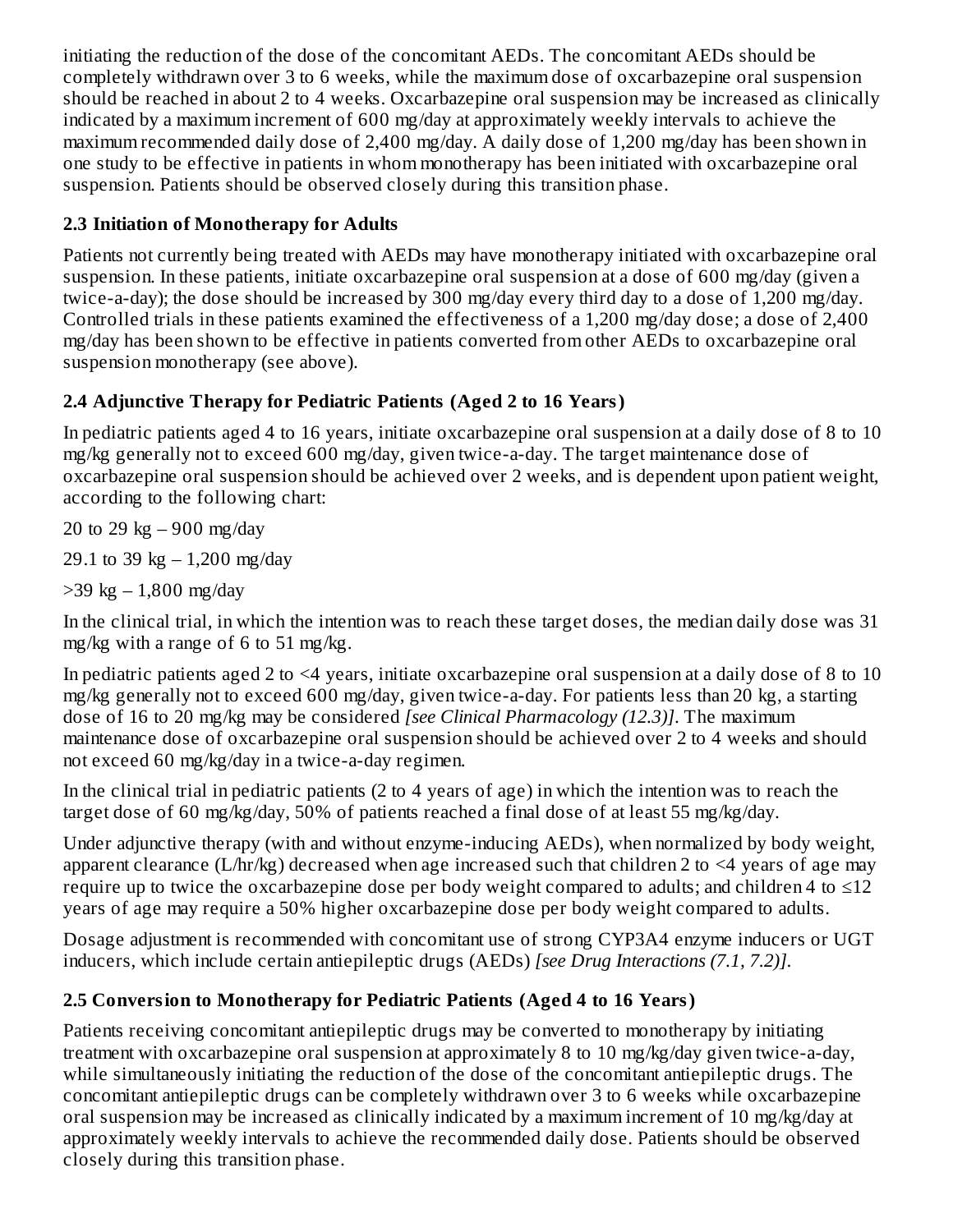The recommended total daily dose of oxcarbazepine oral suspension is shown in Table 1.

# **2.6 Initiation of Monotherapy for Pediatric Patients (Aged 4 to 16 Years)**

Patients not currently being treated with antiepileptic drugs may have monotherapy initiated with oxcarbazepine oral suspension. In these patients, initiate oxcarbazepine oral suspension at a dose of 8 to 10 mg/kg/day given twice-a-day. The dose should be increased by 5 mg/kg/day every third day to the recommended daily dose shown in the table below.

### **Table 1: Range of Maintenance Dos es of Oxcarbazepine Oral Suspension for Pediatrics by Weight During Monotherapy**

|                                                                                                      | From          | Tо            |
|------------------------------------------------------------------------------------------------------|---------------|---------------|
| <b>Weight in kg</b>                                                                                  | Dose (mg/day) | Dose (mg/day) |
|                                                                                                      | 600           | 900           |
|                                                                                                      | 900           | 1,200         |
| 20 25 30 55 60 55 60 55 60 55 60 55 60 55 60 55 60 55 60 55 60 55 60 55 60 55 60 55 60 55 60 55 60 5 | 900           | 1,200         |
|                                                                                                      | 900           | 1,500         |
|                                                                                                      | 900           | 1,500         |
|                                                                                                      | 1,200         | 1,500         |
|                                                                                                      | 1,200         | 1,800         |
|                                                                                                      | 1,200         | 1,800         |
|                                                                                                      | 1,200         | 2,100         |
| 65                                                                                                   | 1,200         | 2,100         |
| 70                                                                                                   | 1,500         | 2,100         |

## **2.7 Dosage Modification for Patients with Renal Impairment**

In patients with impaired renal function (creatinine clearance <30 mL/min) initiate oxcarbazepine oral suspension at one-half the usual starting dose (300 mg/day, given twice-a-day) and increase slowly to achieve the desired clinical response *[see Clinical Pharmacology (12.3)]*.

## **2.8 Administration Information**

Oxcarbazepine oral suspension can be taken with or without food *[see Clinical Pharmacology (12.3)]*.

Before using oxcarbazepine oral suspension, shake the bottle well and prepare the dose immediately afterwards. The prescribed amount of oral suspension should be withdrawn from the bottle using the oral dosing syringe supplied. Oxcarbazepine oral suspension can be mixed in a small glass of water just prior to administration or, alternatively, may be swallowed directly from the syringe. After each use, close the bottle and rinse the syringe with warm water and allow it to dry thoroughly.

Oxcarbazepine oral suspension and oxcarbazepine film-coated tablets may be interchanged at equal doses.

# **3 DOSAGE FORMS AND STRENGTHS**

## Oral Suspension:

300 mg/5 mL (60 mg/mL): Off-white to slightly yellow colored suspension.

# **4 CONTRAINDICATIONS**

Oxcarbazepine oral suspension is contraindicated in patients with a known hypersensitivity to oxcarbazepine or to any of its components, or to eslicarbazepine acetate *[see Warnings and Precautions (5.2, 5.3)]*.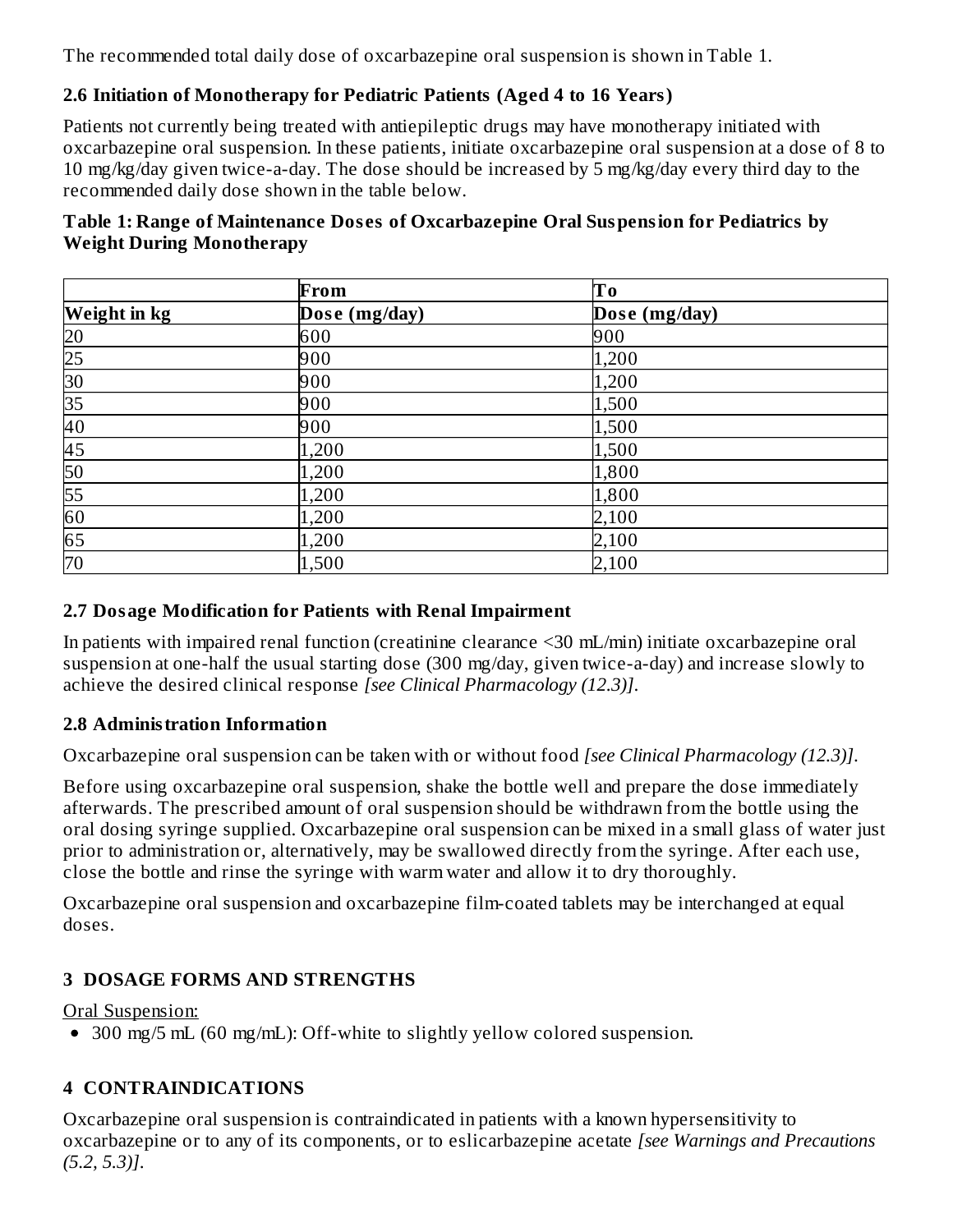### **5 WARNINGS AND PRECAUTIONS**

### **5.1 Hyponatremia**

Clinically significant hyponatremia (sodium <125 mmol/L) can develop during oxcarbazepine use. In the 14 controlled epilepsy studies 2.5% of oxcarbazepine-treated patients (38/1,524) had a sodium of less than 125 mmol/L at some point during treatment, compared to no such patients assigned placebo or active control (carbamazepine and phenobarbital for adjunctive and monotherapy substitution studies, and phenytoin and valproate for the monotherapy initiation studies). Clinically significant hyponatremia generally occurred during the first 3 months of treatment with oxcarbazepine, although there were patients who first developed a serum sodium <125 mmol/L more than 1 year after initiation of therapy. Most patients who developed hyponatremia were asymptomatic but patients in the clinical trials were frequently monitored and some had their oxcarbazepine dose reduced, discontinued, or had their fluid intake restricted for hyponatremia. Whether or not these maneuvers prevented the occurrence of more severe events is unknown. Cases of symptomatic hyponatremia and syndrome of inappropriate antidiuretic hormone secretion (SIADH) have been reported during postmarketing use. In clinical trials, patients whose treatment with oxcarbazepine was discontinued due to hyponatremia generally experienced normalization of serum sodium within a few days without additional treatment.

Measurement of serum sodium levels should be considered for patients during maintenance treatment with oxcarbazepine, particularly if the patient is receiving other medications known to decrease serum sodium levels (e.g., drugs associated with inappropriate ADH secretion) or if symptoms possibly indicating hyponatremia develop (e.g., nausea, malaise, headache, lethargy, confusion, obtundation, or increase in seizure frequency or severity).

### **5.2 Anaphylactic Reactions and Angioedema**

Rare cases of anaphylaxis and angioedema involving the larynx, glottis, lips and eyelids have been reported in patients after taking the first or subsequent doses of oxcarbazepine. Angioedema associated with laryngeal edema can be fatal. If a patient develops any of these reactions after treatment with oxcarbazepine, the drug should be discontinued and an alternative treatment started. These patients should not be rechallenged with the drug *[see Warnings and Precautions (5.3)]*.

## **5.3 Cross Hypers ensitivity Reaction to Carbamazepine**

Approximately 25% to 30% of patients who have had hypersensitivity reactions to carbamazepine will experience hypersensitivity reactions with oxcarbazepine. For this reason patients should be specifically questioned about any prior experience with carbamazepine, and patients with a history of hypersensitivity reactions to carbamazepine should ordinarily be treated with oxcarbazepine only if the potential benefit justifies the potential risk. If signs or symptoms of hypersensitivity develop, oxcarbazepine should be discontinued immediately *[see Warnings and Precautions (5.2, 5.8)]*.

## **5.4 Serious Dermatological Reactions**

Serious dermatological reactions, including Stevens-Johnson syndrome (SJS) and toxic epidermal necrolysis (TEN), have been reported in both children and adults in association with oxcarbazepine use. Such serious skin reactions may be life threatening, and some patients have required hospitalization with very rare reports of fatal outcome. The median time of onset for reported cases was 19 days after treatment initiation. Recurrence of the serious skin reactions following rechallenge with oxcarbazepine has also been reported.

The reporting rate of TEN and SJS associated with oxcarbazepine use, which is generally accepted to be an underestimate due to underreporting, exceeds the background incidence rate estimates by a factor of 3- to 10-fold. Estimates of the background incidence rate for these serious skin reactions in the general population range between 0.5 to 6 cases per million-person years. Therefore, if a patient develops a skin reaction while taking oxcarbazepine, consideration should be given to discontinuing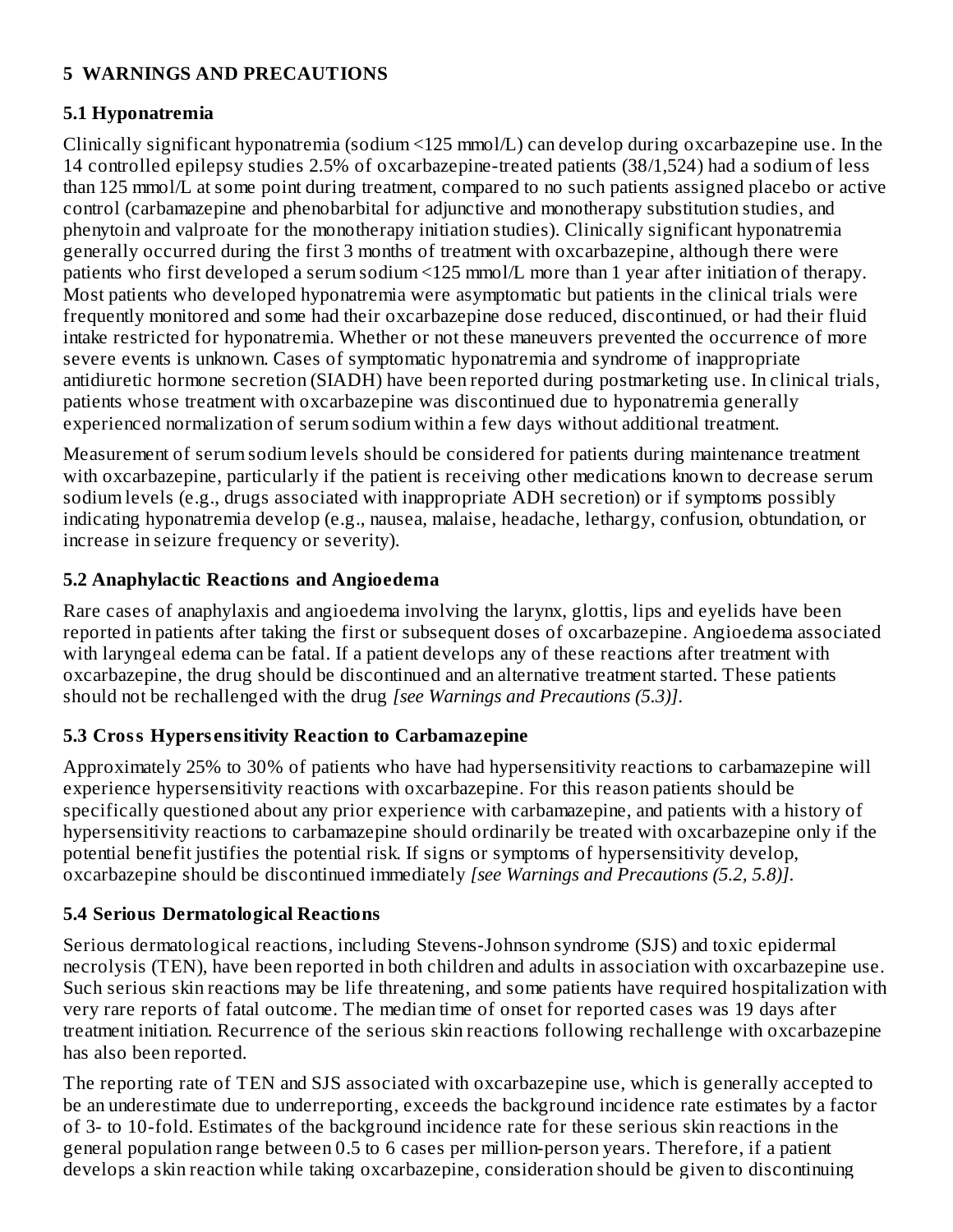oxcarbazepine use and prescribing another antiepileptic medication.

# **Association with HLA-B\*1502**

Patients carrying the HLA-B\*1502 allele may be at increased risk for SJS/TEN with oxcarbazepine treatment.

Human Leukocyte Antigen (HLA) allele B\*1502 increases the risk for developing SJS/TEN in patients treated with carbamazepine. The chemical structure of oxcarbazepine is similar to that of carbamazepine. Available clinical evidence, and data from nonclinical studies showing a direct interaction between oxcarbazepine and HLA-B\*1502 protein, suggest that the HLA-B\*1502 allele may also increase the risk for SJS/TEN with oxcarbazepine.

The frequency of HLA-B\*1502 allele ranges from 2 to 12% in Han Chinese populations, is about 8% in Thai populations, and above 15% in the Philippines and in some Malaysian populations. Allele frequencies up to about 2% and 6% have been reported in Korea and India, respectively. The frequency of the HLA-B\*1502 allele is negligible in people from European descent, several African populations, indigenous peoples of the Americas, Hispanic populations, and in Japanese (<1%).

Testing for the presence of the HLA-B\*1502 allele should be considered in patients with ancestry in genetically at-risk populations, prior to initiating treatment with oxcarbazepine. The use of oxcarbazepine should be avoided in patients positive for HLA-B\*1502 unless the benefits clearly outweigh the risks. Consideration should also be given to avoid the use of other drugs associated with SJS/TEN in HLA-B\*1502 positive patients, when alternative therapies are otherwise equally acceptable. Screening is not generally recommended in patients from populations in which the prevalence of HLAB\* 1502 is low, or in current oxcarbazepine users, as the risk of SJS/TEN is largely confined to the first few months of therapy, regardless of HLA B\*1502 status.

The use of HLA-B\*1502 genotyping has important limitations and must never substitute for appropriate clinical vigilance and patient management. The role of other possible factors in the development of, and morbidity from, SJS/TEN, such as antiepileptic drug (AED) dose, compliance, concomitant medications, comorbidities, and the level of dermatologic monitoring have not been well characterized.

# **5.5 Suicidal Behavior and Ideation**

Antiepileptic drugs (AEDs), including oxcarbazepine, increase the risk of suicidal thoughts or behavior in patients taking these drugs for any indication. Patients treated with any AED for any indication should be monitored for the emergence or worsening of depression, suicidal thoughts or behavior, and/or any unusual changes in mood or behavior.

Pooled analyses of 199 placebo-controlled clinical trials (mono- and adjunctive therapy) of 11 different AEDs showed that patients randomized to one of the AEDs had approximately twice the risk (adjusted Relative Risk 1.8, 95% CI:1.2, 2.7) of suicidal thinking or behavior compared to patients randomized to placebo. In these trials, which had a median treatment duration of 12 weeks, the estimated incidence rate of suicidal behavior or ideation among 27,863 AED-treated patients was 0.43%, compared to 0.24% among 16,029 placebo-treated patients, representing an increase of approximately one case of suicidal thinking or behavior for every 530 patients treated. There were 4 suicides in drug-treated patients in the trials and none in placebo-treated patients, but the number is too small to allow any conclusion about drug effect on suicide.

The increased risk of suicidal thoughts or behavior with AEDs was observed as early as one week after starting drug treatment with AEDs and persisted for the duration of treatment assessed. Because most trials included in the analysis did not extend beyond 24 weeks, the risk of suicidal thoughts or behavior beyond 24 weeks could not be assessed.

The risk of suicidal thoughts or behavior was generally consistent among drugs in the data analyzed. The finding of increased risk with AEDs of varying mechanisms of action and across a range of indications suggests that the risk applies to all AEDs used for any indication. The risk did not vary substantially by age (5 to 100 years) in the clinical trials analyzed. Table 2 shows absolute and relative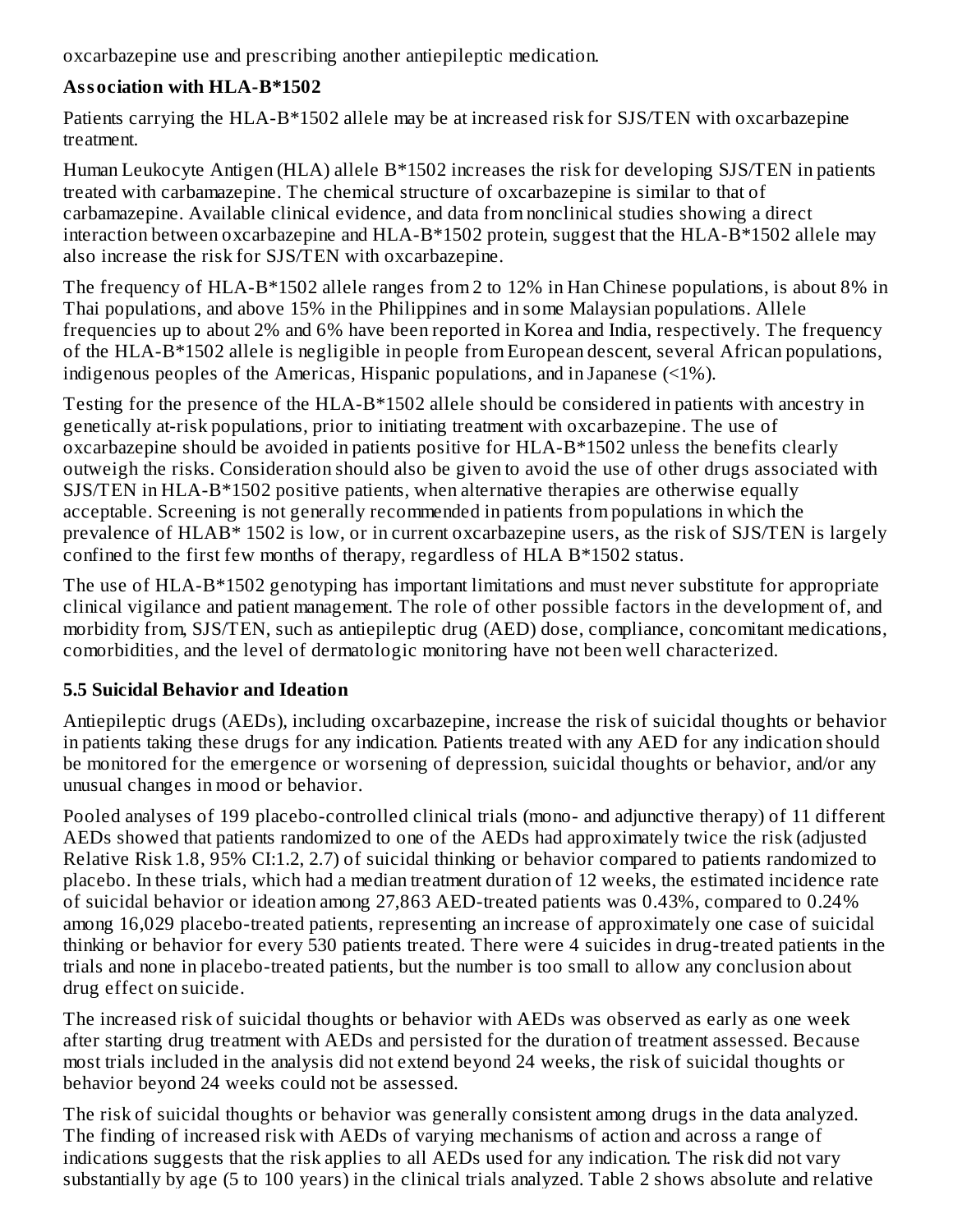substantially by age (5 to 100 years) in the clinical trials analyzed. Table 2 shows absolute and relative risk by indication for all evaluated AEDs.

| <b>Indication</b> | <b>Placebo</b><br><b>Patients with</b><br><b>Events Per</b><br>1,000<br><b>Patients</b> | with Events<br>Per 1,000<br><b>Patients</b> | Drug Patients Relative Risk: Incidence of<br><b>Events in Drug</b><br>Patients/Incidence in Placebo<br><b>Patients</b> | <b>Risk Difference:</b><br><b>Additional Drug</b><br><b>Patients with</b><br><b>Events Per 1,000</b><br><b>Patients</b> |
|-------------------|-----------------------------------------------------------------------------------------|---------------------------------------------|------------------------------------------------------------------------------------------------------------------------|-------------------------------------------------------------------------------------------------------------------------|
| Epilepsy          | 1.U                                                                                     | 3.4                                         | 3.5                                                                                                                    |                                                                                                                         |
| Psychiatric       |                                                                                         | 8.5                                         |                                                                                                                        |                                                                                                                         |
| Other             | $1.0\,$                                                                                 | 1.8                                         | 1.9                                                                                                                    | 0.9                                                                                                                     |
| Total             |                                                                                         | 4.3                                         | 1.8                                                                                                                    |                                                                                                                         |

## **Table 2: Risk by Indication for Antiepileptic Drugs in the Pooled Analysis**

The relative risk for suicidal thoughts or behavior was higher in clinical trials for epilepsy than in clinical trials for psychiatric or other conditions, but the absolute risk differences were similar for the epilepsy and psychiatric indications.

Anyone considering prescribing oxcarbazepine or any other AED must balance the risk of suicidal thoughts or behavior with the risk of untreated illness. Epilepsy and many other illnesses for which AEDs are prescribed are themselves associated with morbidity and mortality and an increased risk of suicidal thoughts and behavior. Should suicidal thoughts and behavior emerge during treatment, the prescriber needs to consider whether the emergence of these symptoms in any given patient may be related to the illness being treated.

Patients, their caregivers, and families should be informed that AEDs increase the risk of suicidal thoughts and behavior and should be advised of the need to be alert for the emergence or worsening of the signs and symptoms of depression, any unusual changes in mood or behavior, or the emergence of suicidal thoughts, behavior, or thoughts about self-harm. Behaviors of concern should be reported immediately to healthcare providers.

## **5.6 Withdrawal of AEDs**

As with most antiepileptic drugs, oxcarbazepine should generally be withdrawn gradually because of the risk of increased seizure frequency and status epilepticus *[see Dosage and Administration (2.4)* and *Clinical Studies (14)]*. But if withdrawal is needed because of a serious adverse event, rapid discontinuation can be considered.

## **5.7 Cognitive/Neuropsychiatric Advers e Reactions**

Use of oxcarbazepine has been associated with central nervous system-related adverse reactions. The most significant of these can be classified into 3 general categories: 1) cognitive symptoms including psychomotor slowing, difficulty with concentration, and speech or language problems, 2) somnolence or fatigue, and 3) coordination abnormalities, including ataxia and gait disturbances.

Patients should be monitored for these signs and symptoms and advised not to drive or operate machinery until they have gained sufficient experience on oxcarbazepine to gauge whether it adversely affects their ability to drive or operate machinery.

## Adult Patients

In one large, fixed-dose study, oxcarbazepine was added to existing AED therapy (up to three concomitant AEDs). By protocol, the dosage of the concomitant AEDs could not be reduced as oxcarbazepine was added, reduction in oxcarbazepine dosage was not allowed if intolerance developed, and patients were discontinued if unable to tolerate their highest target maintenance doses. In this trial, 65% of patients were discontinued because they could not tolerate the 2,400 mg/day dose of oxcarbazepine on top of existing AEDs. The adverse events seen in this study were primarily CNS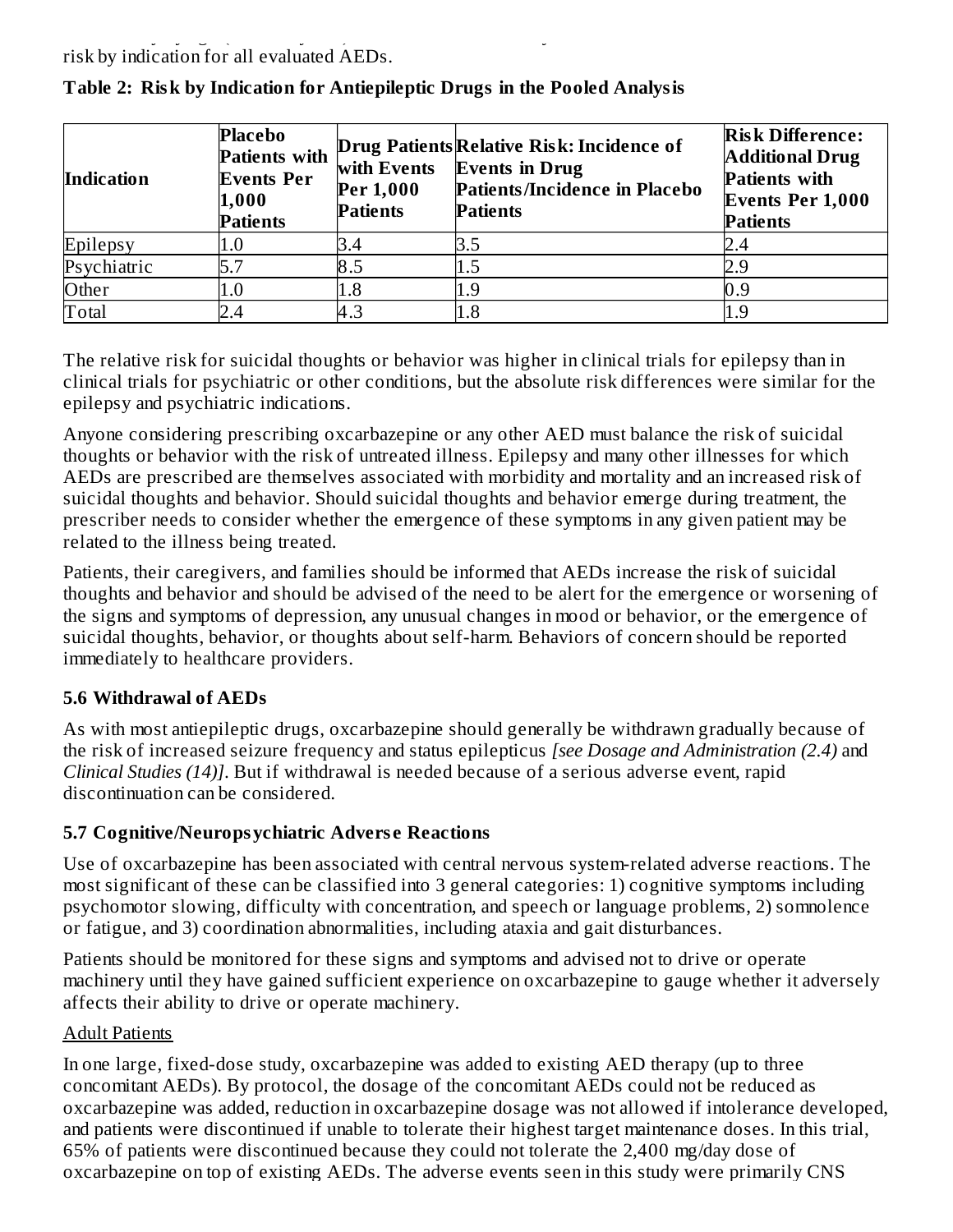related and the risk for discontinuation was dose related.

In this trial, 7.1% of oxcarbazepine-treated patients and 4% of placebo-treated patients experienced a cognitive adverse reaction. The risk of discontinuation for these events was about 6.5 times greater on oxcarbazepine than on placebo. In addition, 26% of oxcarbazepine-treated patients and 12% of placebotreated patients experienced somnolence. The risk of discontinuation for somnolence was about 10 times greater on oxcarbazepine than on placebo. Finally, 28.7% of oxcarbazepine-treated patients and 6.4% of placebo-treated patients experienced ataxia or gait disturbances. The risk for discontinuation for these events was about 7 times greater on oxcarbazepine than on placebo.

In a single placebo-controlled monotherapy trial evaluating 2,400 mg/day of oxcarbazepine, no patients in either treatment group discontinued double-blind treatment because of cognitive adverse events, somnolence, ataxia, or gait disturbance.

In the 2 dose-controlled conversion to monotherapy trials comparing 2,400 mg/day and 300 mg/day oxcarbazepine, 1.1% of patients in the 2,400 mg/day group discontinued double-blind treatment because of somnolence or cognitive adverse reactions compared to 0% in the 300 mg/day group. In these trials, no patients discontinued because of ataxia or gait disturbances in either treatment group.

## Pediatric Patients

A study was conducted in pediatric patients (3 to 17 years old) with inadequately controlled partial-onset seizures in which oxcarbazepine was added to existing AED therapy (up to 2 concomitant AEDs). By protocol, the dosage of concomitant AEDs could not be reduced as oxcarbazepine was added. Oxcarbazepine was titrated to reach a target dose ranging from 30 mg/kg to 46 mg/kg (based on a patient's body weight with fixed doses for predefined weight ranges).

Cognitive adverse events occurred in 5.8% of oxcarbazepine-treated patients (the single most common event being concentration impairment, 4 of 138 patients) and in 3.1% of patients treated with placebo. In addition, 34.8% of oxcarbazepine-treated patients and 14.0% of placebo-treated patients experienced somnolence. (No patient discontinued due to a cognitive adverse reaction or somnolence.). Finally, 23.2% of oxcarbazepine-treated patients and 7.0% of placebo-treated patients experienced ataxia or gait disturbances. Two (1.4%) oxcarbazepine-treated patients and 1 (0.8%) placebo-treated patient discontinued due to ataxia or gait disturbances.

### **5.8 Drug Reaction with Eosinophilia and Systemic Symptoms (DRESS)/Multi-Organ Hypers ensitivity**

Drug Reaction with Eosinophilia and Systemic Symptoms (DRESS), also known as multi-organ hypersensitivity, has occurred with oxcarbazepine. Some of these events have been fatal or lifethreatening. DRESS typically, although not exclusively, presents with fever, rash, lymphadenopathy and/or facial swelling, in association with other organ system involvement, such as hepatitis, nephritis, hematologic abnormalities, myocarditis, or myositis sometimes resembling an acute viral infection. Eosinophilia is often present. This disorder is variable in its expression, and other organ systems not noted here may be involved. It is important to note that early manifestations of hypersensitivity (e.g., fever, lymphadenopathy) may be present even though rash is not evident. If such signs or symptoms are present, the patient should be evaluated immediately. Oxcarbazepine should be discontinued if an alternative etiology for the signs or symptoms cannot be established.

## **5.9 Hematologic Events**

Rare reports of pancytopenia, agranulocytosis, and leukopenia have been seen in patients treated with oxcarbazepine during postmarketing experience. Discontinuation of the drug should be considered if any evidence of these hematologic events develops.

## **5.10 Seizure Control During Pregnancy**

Due to physiological changes during pregnancy, plasma levels of the active metabolite of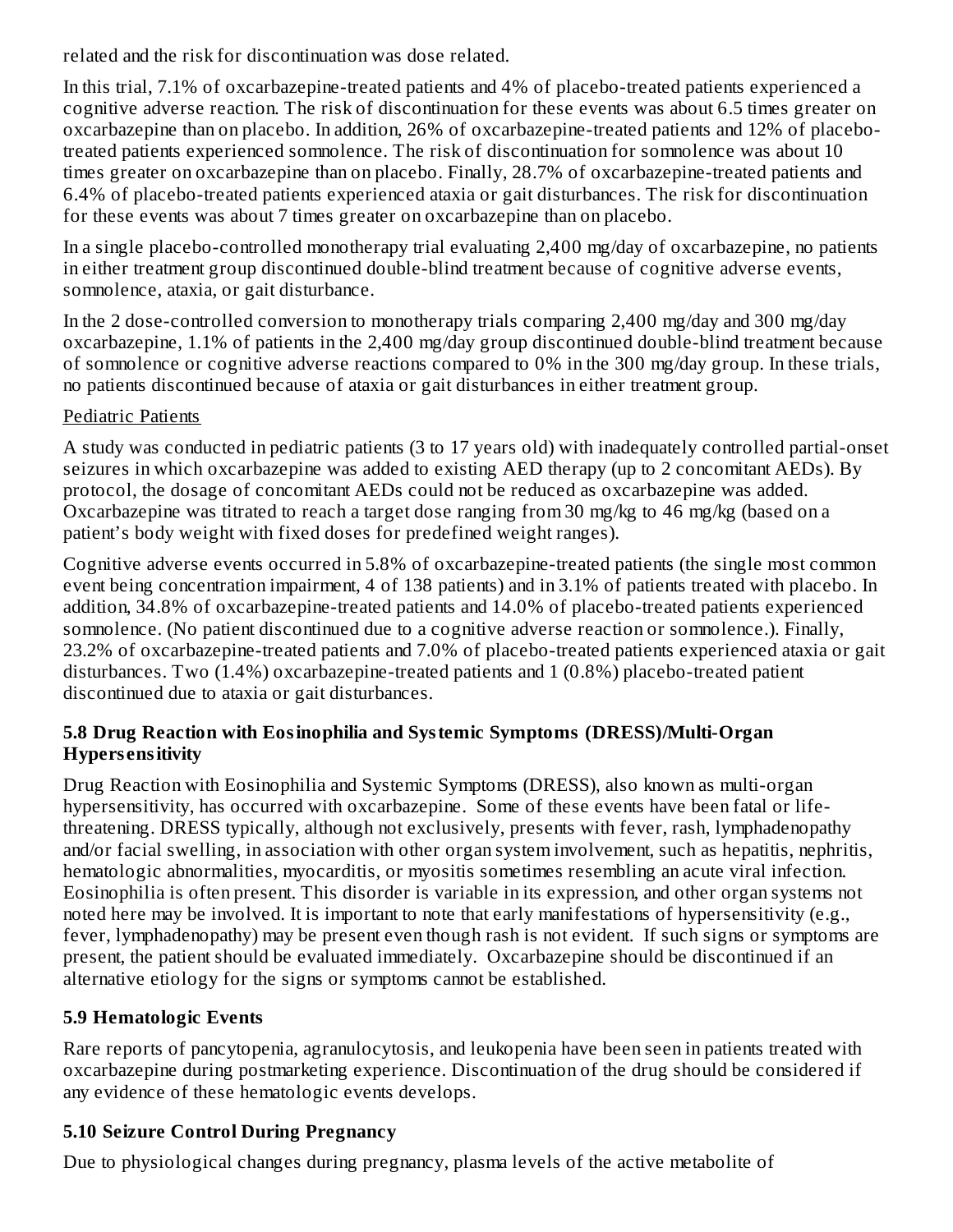oxcarbazepine, the 10-monohydroxy derivative (MHD), may gradually decrease throughout pregnancy. It is recommended that patients be monitored carefully during pregnancy. Close monitoring should continue through the postpartum period because MHD levels may return after delivery.

## **5.11 Risk of Seizure Aggravation**

Exacerbation of or new onset primary generalized seizures has been reported with oxcarbazepine. The risk of aggravation of primary generalized seizures is seen especially in children but may also occur in adults. In case of seizure aggravation, oxcarbazepine should be discontinued.

# **6 ADVERSE REACTIONS**

The following serious adverse reactions are described below and elsewhere in the labeling:

- Hyponatremia *[see Warnings and Precautions (5.1)]*
- Anaphylactic Reactions and Angioedema *[see Warnings and Precautions (5.2)]*
- Cross Hypersensitivity Reaction to Carbamazepine *[see Warnings and Precautions (5.3)]*
- Serious Dermatological Reactions *[see Warnings and Precautions (5.4)]*
- Suicidal Behavior and Ideation *[see Warnings and Precautions (5.5)]*
- Cognitive/Neuropsychiatric Adverse Reactions *[see Warnings and Precautions (5.7)]*
- Drug Reaction with Eosinophilia and Systemic Symptoms (DRESS)/Multi-Organ Hypersensitivity *[see Warnings and Precautions (5.8)]*
- Hematologic Events *[see Warnings and Precautions (5.9)]*

# **6.1 Clinical Trials Experience**

Because clinical trials are conducted under widely varying conditions, adverse reaction rates observed in the clinical trials of a drug cannot be directly compared to rates in the clinical trials of another drug and may not reflect the rates observed in practice.

## Most Common Adverse Reactions in All Clinical Studies

## *Adjunctive Therapy/Monotherapy in Adults Previously Treated with Other AEDs*

The most common (≥10% more than placebo for adjunctive or low dose for monotherapy) adverse reactions with oxcarbazepine: dizziness, somnolence, diplopia, fatigue, nausea, vomiting, ataxia, abnormal vision, headache, nystagmus tremor, and abnormal gait.

Approximately 23% of these 1,537 adult patients discontinued treatment because of an adverse reaction. The adverse reactions most commonly associated with discontinuation were: dizziness (6.4%), diplopia (5.9%), ataxia (5.2%), vomiting (5.1%), nausea (4.9%), somnolence (3.8%), headache (2.9%), fatigue (2.1%), abnormal vision (2.1%), tremor (1.8%), abnormal gait (1.7%), rash (1.4%), hyponatremia (1.0%).

## *Monotherapy in Adults Not Previously Treated with Other AEDs*

The most common (≥5%) adverse reactions with oxcarbazepine in these patients were similar to those in previously treated patients.

Approximately 9% of these 295 adult patients discontinued treatment because of an adverse reaction. The adverse reactions most commonly associated with discontinuation were: dizziness (1.7%), nausea (1.7%), rash (1.7%), headache (1.4%).

### *Adjunctive Therapy/Monotherapy in Pediatric Patients 4 Years Old and Above Previously Treated with Other AEDs*

The most common (≥5%) adverse reactions with oxcarbazepine in these patients were similar to those seen in adults.

Approximately 11% of these 456 pediatric patients discontinued treatment because of an adverse reaction. The adverse reactions most commonly associated with discontinuation were: somnolence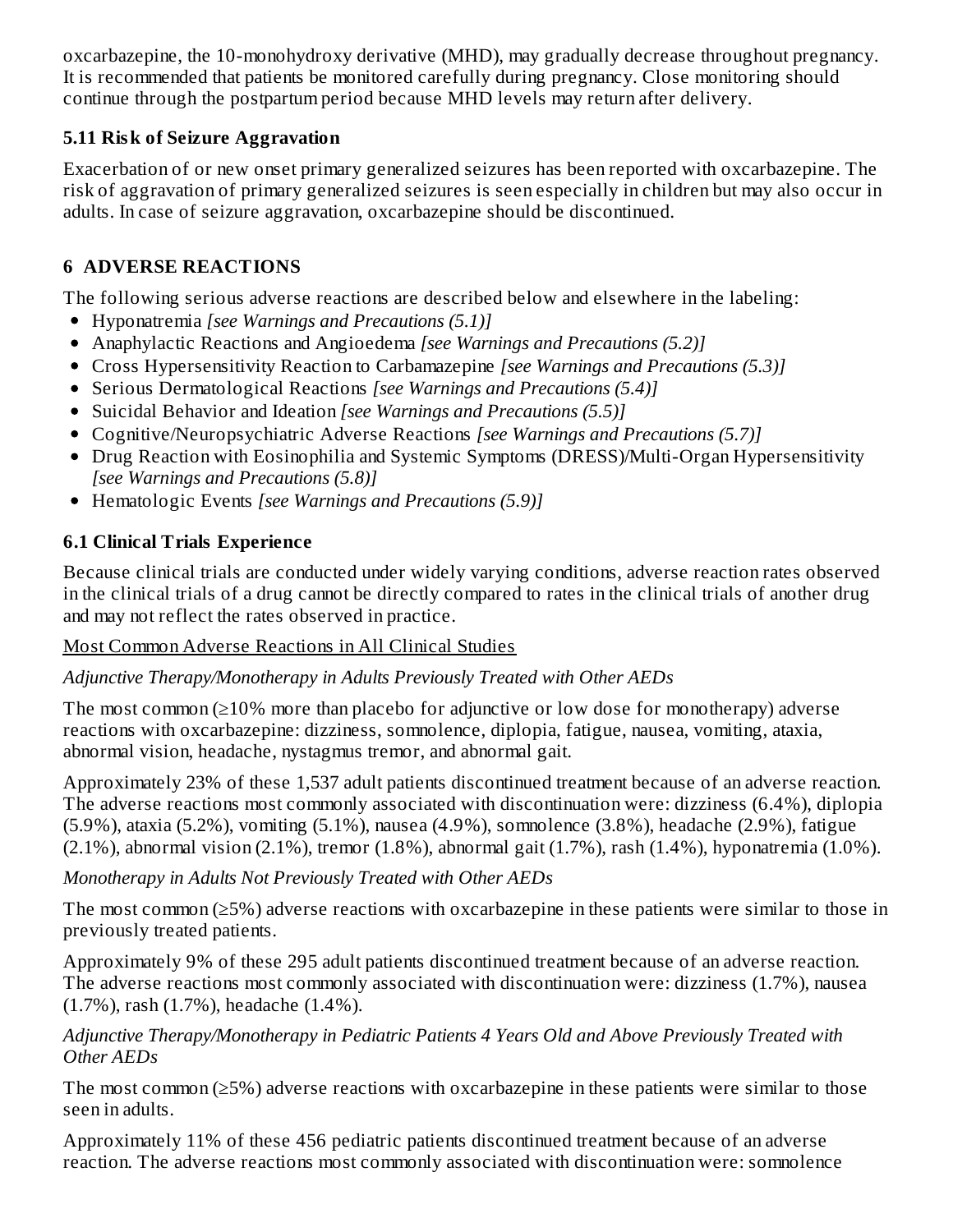(2.4%), vomiting (2.0%), ataxia (1.8%), diplopia (1.3%), dizziness (1.3%), fatigue (1.1%), nystagmus  $(1.1\%)$ .

*Monotherapy in Pediatric Patients 4 Years Old and Above Not Previously Treated with Other AEDs*

The most common (≥5%) adverse reactions with oxcarbazepine in these patients were similar to those in adults.

Approximately 9.2% of 152 pediatric patients discontinued treatment because of an adverse reaction. The adverse reactions most commonly associated  $(\geq 1\%)$  with discontinuation were rash (5.3%) and maculopapular rash (1.3%).

*Adjunctive Therapy/Monotherapy in Pediatric Patients 1 Month to <4 Years Old Previously Treated or Not Previously Treated with Other AEDs:*

The most common (≥5%) adverse reactions with oxcarbazepine in these patients were similar to those seen in older children and adults except for infections and infestations which were more frequently seen in these younger children.

Approximately 11% of these 241 pediatric patients discontinued treatment because of an adverse reaction. The adverse reactions most commonly associated with discontinuation were: convulsions  $(3.7%)$ , status epilepticus  $(1.2%)$ , and ataxia  $(1.2%)$ .

Controlled Clinical Studies of Adjunctive Therapy/Monotherapy in Adults Previously Treated with Other AEDs

Table 3 lists adverse reactions that occurred in at least 2% of adult patients with epilepsy, treated with oxcarbazepine or placebo as adjunctive treatment and were numerically more common in the patients treated with any dose of oxcarbazepine.

Table 4 lists adverse reactions in patients converted from other AEDs to either high-dose oxcarbazepine (2,400 mg/day) or low-dose (300 mg/day) oxcarbazepine. Note that in some of these monotherapy studies patients who dropped out during a preliminary tolerability phase are not included in the tables.

|                                                         | Oxcarbazepine Dosage (mg/day) |                                      |                                      |                              |
|---------------------------------------------------------|-------------------------------|--------------------------------------|--------------------------------------|------------------------------|
| Body System/AdverseOxcarbazepine 600<br><b>Reaction</b> | $N = 163%$                    | Oxcarbazepine<br>1,200<br>$N = 171%$ | Oxcarbazepine<br>2,400<br>$N = 126%$ | <b>Placebo</b><br>$N = 166%$ |
| <b>Body as a Whole</b>                                  |                               |                                      |                                      |                              |
| Fatigue                                                 | 15                            | 12                                   | 15                                   |                              |
| Asthenia                                                |                               |                                      |                                      |                              |
| Leg Edema                                               |                               |                                      |                                      |                              |
| <b>Increased Weight</b>                                 |                               |                                      |                                      |                              |
| <b>Feeling Abnormal</b>                                 |                               |                                      |                                      |                              |
| <b>Cardiovas cular System</b>                           |                               |                                      |                                      |                              |
| Hypotension                                             |                               |                                      |                                      | N                            |
| Diges tive System                                       |                               |                                      |                                      |                              |
| Nausea                                                  | 15                            | 25                                   | 29                                   | 10                           |
| Vomiting                                                | 13                            | 25                                   | 36                                   |                              |
| <b>Abdominal Pain</b>                                   | 10                            | 13                                   | 11                                   |                              |
| Diarrhea                                                |                               |                                      |                                      |                              |
| <b>Dyspepsia</b>                                        |                               |                                      |                                      |                              |
| Constipation                                            |                               |                                      | 6                                    | 4                            |

### **Table 3: Advers e Reactions in a Controlled Clinical Study of Adjunctive Therapy with Oxcarbazepine in Adults**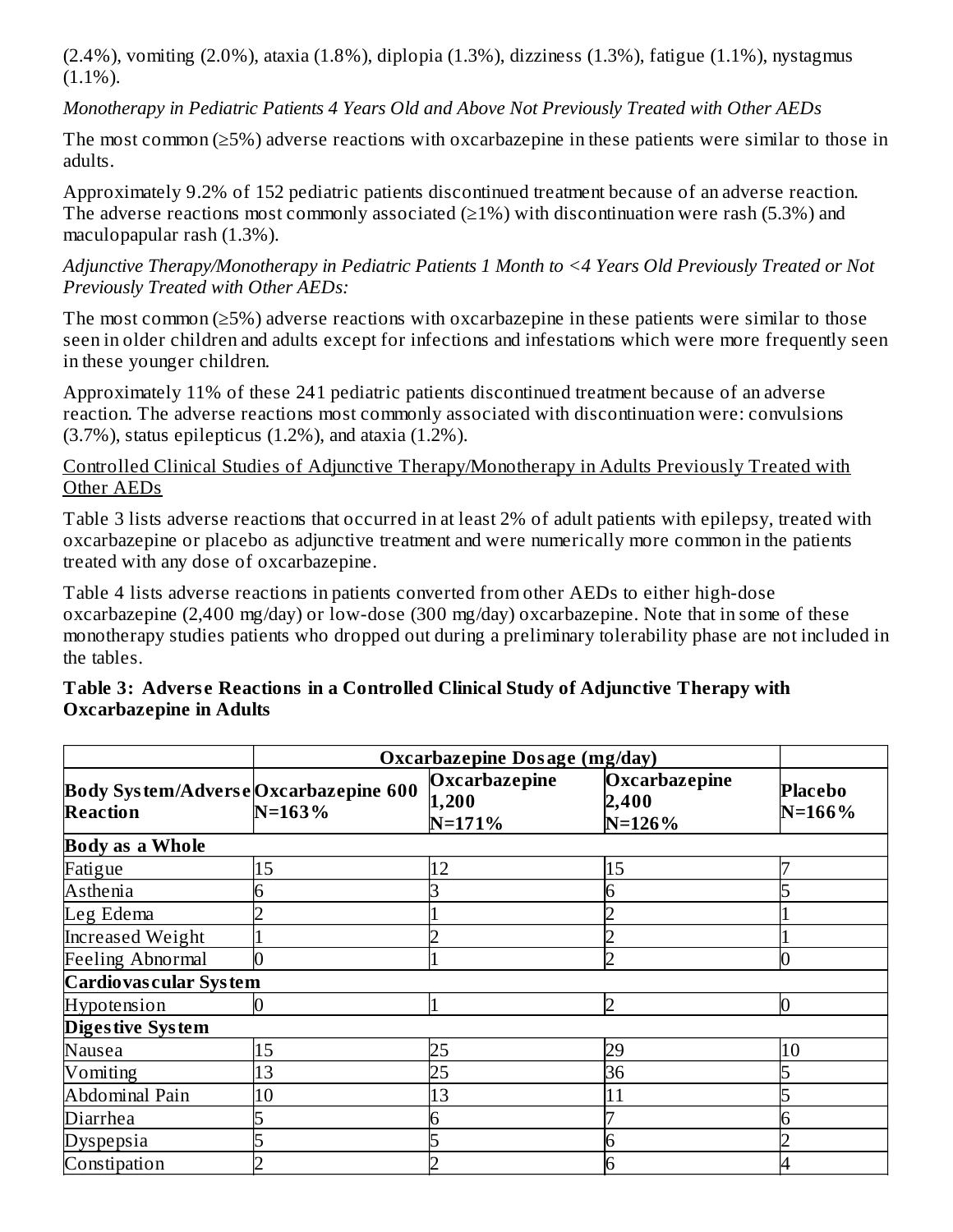| Gastritis                                  |                | $\overline{1}$ | $\overline{2}$  | 1            |
|--------------------------------------------|----------------|----------------|-----------------|--------------|
| <b>Metabolic and Nutritional Disorders</b> |                |                |                 |              |
| Hyponatremia                               | k              |                | $\overline{2}$  |              |
| Musculos keletal System                    |                |                |                 |              |
| Muscle Weakness                            |                |                |                 | 0            |
| Sprains and Strains                        | $\overline{0}$ | ኃ              | $\overline{2}$  |              |
| Nervous System                             |                |                |                 |              |
| Headache                                   | 32             | 28             | 26              | 23           |
| <b>Dizziness</b>                           | 26             | 32             | 49              | 13           |
| Somnolence                                 | 20             | 28             | $\overline{36}$ | 12           |
| Ataxia                                     | 9              | 17             | $\overline{31}$ | 5            |
| Nystagmus                                  |                | 20             | $\overline{26}$ | 5            |
| <b>Abnormal Gait</b>                       | 5              | 10             | 17              |              |
| Insomnia                                   | 4              |                | 3               |              |
| Tremor                                     | 3              | 8              | 16              | 5            |
| Nervousness                                | ን              |                | フ               |              |
| Agitation                                  |                |                | つ               |              |
| Abnormal                                   |                |                |                 |              |
| Coordination                               |                |                |                 |              |
| Abnormal EEG                               |                |                |                 |              |
| <b>Speech Disorder</b>                     |                |                |                 |              |
| Confusion                                  |                |                |                 |              |
| Cranial Injury NOS                         |                | N              |                 |              |
| Dysmetria                                  |                |                | 3               | 0            |
| Abnormal Thinking                          | n              | っ              | 4               | 0            |
| <b>Respiratory System</b>                  |                |                |                 |              |
| Rhinitis                                   | $\mathcal{D}$  | $\overline{4}$ | 5               | 4            |
| <b>Skin and Appendages</b>                 |                |                |                 |              |
| Acne                                       | $\mathbf{1}$   | C              | $\overline{2}$  | 0            |
| <b>Special Senses</b>                      |                |                |                 |              |
| Diplopia                                   | 14             | 30             | 40              | 5            |
| Vertigo                                    | 6              | 12             | 15              | <sub>D</sub> |
| Abnormal Vision                            | 6              | 14             | 13              | 4            |
| Abnormal                                   |                |                |                 |              |
| Accommodation                              | 0              | 0              | フ               |              |

**Table 4: Advers e Reactions in Controlled Clinical Studies of Monotherapy with Oxcarbazepine in Adults Previously Treated with Other AEDs**

|                                     | Oxcarbazepine  | Oxcarbazepine |
|-------------------------------------|----------------|---------------|
| <b>Body System/Adverse Reaction</b> | $2,400$ mg/day | $300$ mg/day  |
|                                     | $N = 86\%$     | $N = 86%$     |
| <b>Body as a Whole</b>              |                |               |
| Fatigue                             |                |               |
| Fever                               |                |               |
| Allergy                             |                |               |
| Generalized Edema                   |                |               |
| <b>Chest Pain</b>                   |                |               |
| Diges tive System                   |                |               |
| Nausea                              |                |               |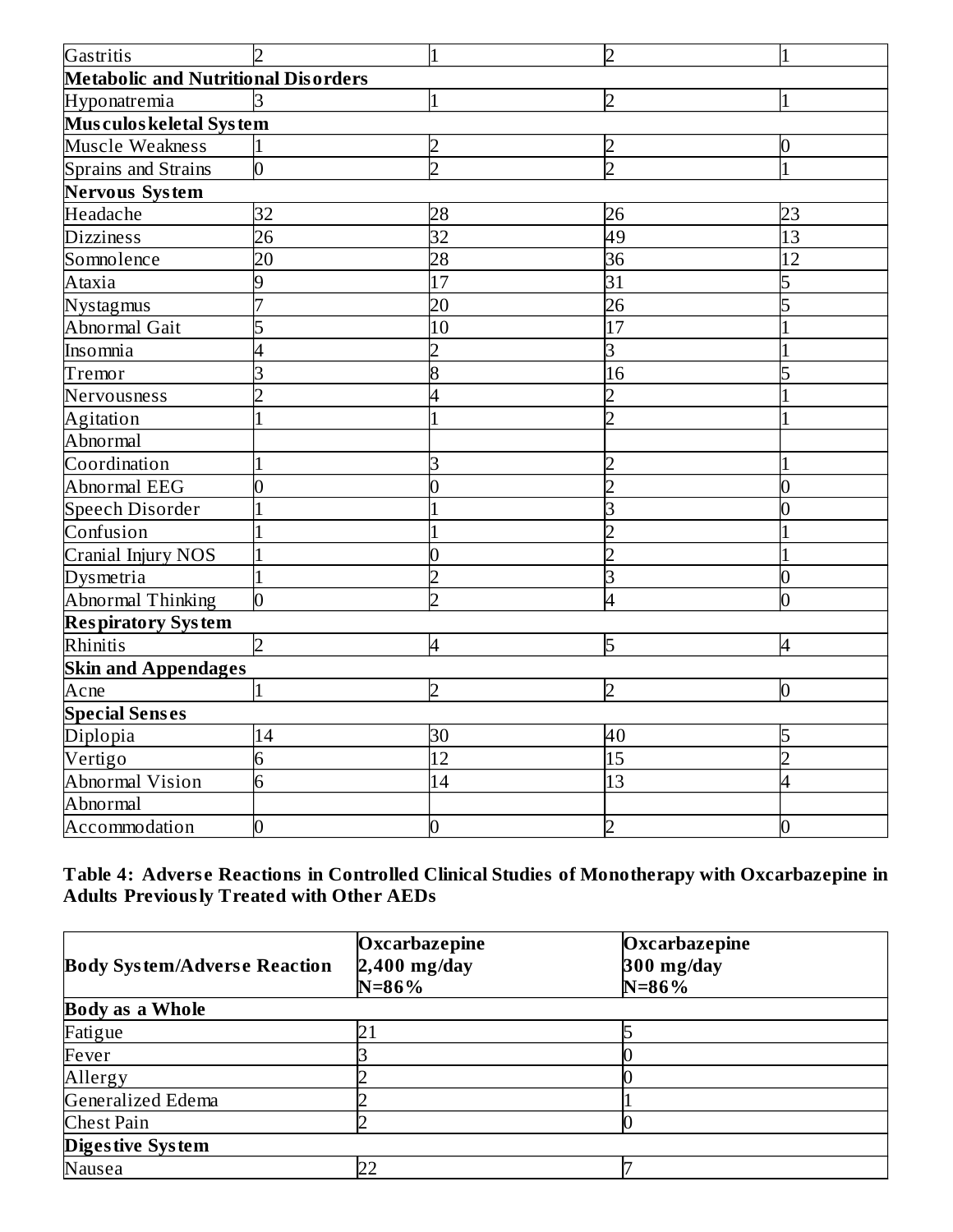| Vomiting                                   | 15             | 5  |  |  |
|--------------------------------------------|----------------|----|--|--|
| Diarrhea                                   |                |    |  |  |
| Dyspepsia                                  | 6              |    |  |  |
| Anorexia                                   |                |    |  |  |
| Abdominal Pain                             |                |    |  |  |
| Dry Mouth                                  | З              |    |  |  |
| Hemorrhage Rectum                          | ን              |    |  |  |
| Toothache                                  | $\overline{2}$ |    |  |  |
| <b>Hemic and Lymphatic System</b>          |                |    |  |  |
| Lymphadenopathy                            | 2              | 0  |  |  |
| <b>Infections and Infestations</b>         |                |    |  |  |
| Viral Infection                            |                | 5  |  |  |
| Infection                                  | ヮ              | 0  |  |  |
| <b>Metabolic and Nutritional Disorders</b> |                |    |  |  |
| Hyponatremia                               |                | 0  |  |  |
| Thirst                                     | フ              | N  |  |  |
| <b>Nervous System</b>                      |                |    |  |  |
| Headache                                   | 31             | 15 |  |  |
| <b>Dizziness</b>                           | 28             |    |  |  |
| Somnolence                                 | 19             |    |  |  |
| Anxiety                                    |                |    |  |  |
| Ataxia                                     |                |    |  |  |
| Confusion                                  |                |    |  |  |
| Nervousness                                |                |    |  |  |
| Insomnia                                   | 6              |    |  |  |
| Tremor                                     | 6              |    |  |  |
| Amnesia                                    |                |    |  |  |
| <b>Aggravated Convulsions</b>              | 5              |    |  |  |
| <b>Emotional Lability</b>                  |                |    |  |  |
| Hypoesthesia                               | З              |    |  |  |
| Abnormal Coordination                      | D              |    |  |  |
| <b>Nystagmus</b>                           | フ              | 0  |  |  |
| <b>Speech Disorder</b>                     | っ              |    |  |  |
| <b>Respiratory System</b>                  |                |    |  |  |
| <b>Upper Respiratory Tract Infection</b>   | 10             | 5  |  |  |
| Coughing                                   | 5              |    |  |  |
| <b>Bronchitis</b>                          | 3              |    |  |  |
| Pharyngitis                                | З              | O  |  |  |
| <b>Skin and Appendages</b>                 |                |    |  |  |
| <b>Hot Flushes</b>                         | 2              |    |  |  |
| Purpura                                    | $\overline{2}$ | 0  |  |  |
| <b>Special Senses</b>                      |                |    |  |  |
| Abnormal Vision                            | 14             |    |  |  |
| Diplopia                                   | 12             |    |  |  |
| <b>Taste Perversion</b>                    | 5              |    |  |  |
| Vertigo                                    |                |    |  |  |
| Earache                                    |                |    |  |  |
| Ear Infection NOS                          | 2              | 0  |  |  |
| <b>Urogenital and Reproductive System</b>  |                |    |  |  |
| <b>Urinary Tract Infection</b>             | 5              | 1  |  |  |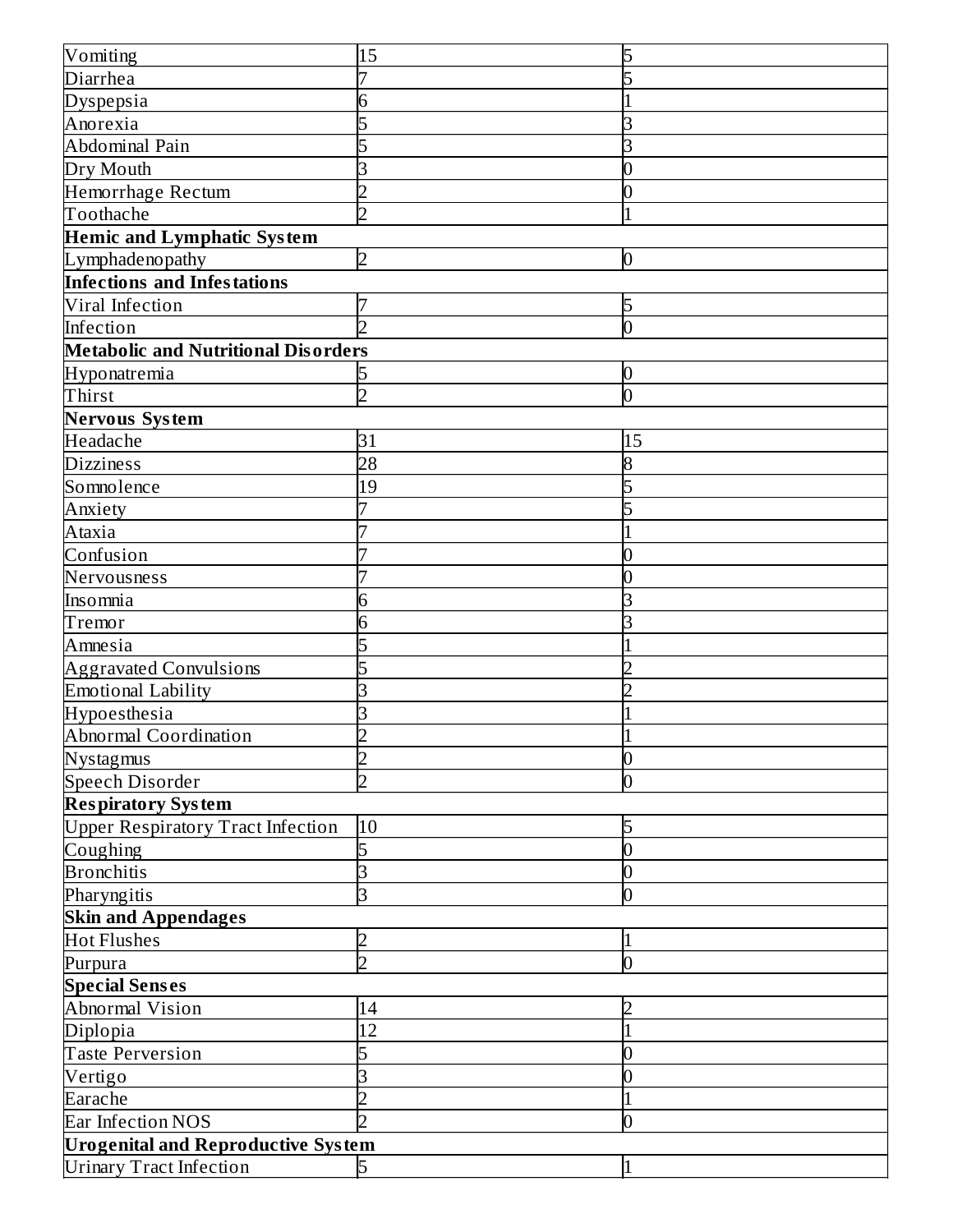| Mi<br>equency<br>- |  |
|--------------------|--|
| Vag<br>:1111 U.S   |  |

Controlled Clinical Study of Monotherapy in Adults Not Previously Treated with Other AEDs

Table 5 lists adverse reactions in a controlled clinical study of monotherapy in adults not previously treated with other AEDs that occurred in at least 2% of adult patients with epilepsy treated with oxcarbazepine or placebo and were numerically more common in the patients treated with oxcarbazepine.

**Table 5: Advers e Reactions in a Controlled Clinical Study of Monotherapy with Oxcarbazepine in Adults Not Previously Treated with Other AEDs**

| <b>Body System/Adverse Reaction</b>      | Oxcarbazepine<br>$N = 55%$ | Oxcarbazepin<br><b>Placebo</b><br>$N = 49%$ |
|------------------------------------------|----------------------------|---------------------------------------------|
| <b>Body as a Whole</b>                   |                            |                                             |
| <b>Falling Down NOS</b>                  | 4                          | 0                                           |
| Diges tive System                        |                            |                                             |
| Nausea                                   | 16                         | 12                                          |
| <b>Diarrhea</b>                          |                            | $\overline{2}$                              |
| Vomiting                                 |                            | 6                                           |
| Constipation                             | 5                          | 0                                           |
| Dyspepsia                                | 5                          | 4                                           |
| Mus culos keletal System                 |                            |                                             |
| <b>Back Pain</b>                         | 4                          | $\overline{2}$                              |
| Nervous System                           |                            |                                             |
| <b>Dizziness</b>                         | 22                         | 6                                           |
| Headache                                 | 13                         | 10                                          |
| Ataxia                                   |                            | 0                                           |
| Nervousness                              |                            | フ                                           |
| Amnesia                                  |                            | C                                           |
| Abnormal Coordination                    | 4                          | $\overline{2}$                              |
| Tremor                                   | 4                          | 0                                           |
| <b>Respiratory System</b>                |                            |                                             |
| <b>Upper Respiratory Tract Infection</b> |                            | 0                                           |
| Epistaxis                                | 4                          | $\overline{0}$                              |
| <b>Infection Chest</b>                   | 4                          | $\overline{0}$                              |
| Sinusitis                                | 4                          | $\overline{2}$                              |
| <b>Skin and Appendages</b>               |                            |                                             |
| Rash                                     | 4                          | $\overline{2}$                              |
| <b>Special Senses</b>                    |                            |                                             |
| Vision Abnormal                          | 4                          | 0                                           |

Controlled Clinical Studies of Adjunctive Therapy/Monotherapy in Pediatric Patients Previously Treated with Other AEDs

Table 6 lists adverse reactions that occurred in at least 2% of pediatric patients with epilepsy treated with oxcarbazepine or placebo as adjunctive treatment and were numerically more common in the patients treated with oxcarbazepine.

**Table 6: Advers e Reactions in Controlled Clinical Studies of Adjunctive Therapy/Monotherapy with Oxcarbazepine in Pediatric Patients Previously Treated with Other AEDs**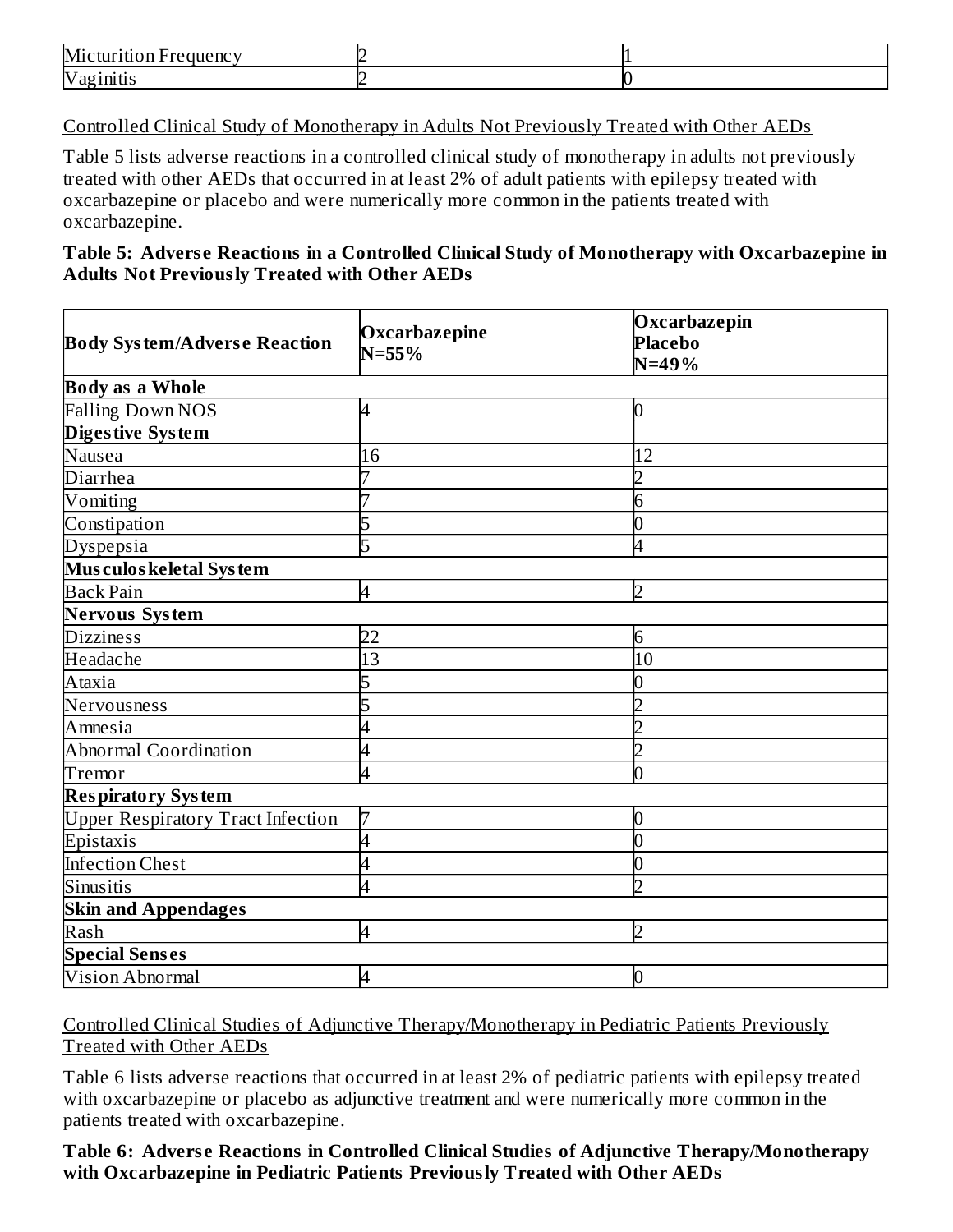|                                                | Oxcarbazepine   | <b>Placebo</b> |  |  |
|------------------------------------------------|-----------------|----------------|--|--|
| <b>Body System/</b><br><b>Adverse Reaction</b> | $N = 171$       | $N=139$        |  |  |
|                                                | $\%$            | $\%$           |  |  |
| <b>Body as a Whole</b>                         |                 |                |  |  |
| Fatigue                                        | 13              | 9              |  |  |
| Allergy                                        | $\overline{2}$  | $\overline{0}$ |  |  |
| Asthenia                                       | $\overline{z}$  | $\overline{1}$ |  |  |
| Digestive System                               |                 |                |  |  |
| Vomiting                                       | 33              | 14             |  |  |
| Nausea                                         | 19              | 5              |  |  |
| Constipation                                   | 4               | 1              |  |  |
| Dyspepsia                                      | $\overline{2}$  | 0              |  |  |
| Nervous System                                 |                 |                |  |  |
| Headache                                       | 31              | 19             |  |  |
| Somnolence                                     | $\overline{31}$ | 13             |  |  |
| <b>Dizziness</b>                               | 28              | 8              |  |  |
| Ataxia                                         | 13              | 4              |  |  |
| Nystagmus                                      | 9               |                |  |  |
| <b>Emotional Lability</b>                      | 8               | 4              |  |  |
| <b>Abnormal Gait</b>                           | $\overline{8}$  | 3              |  |  |
| Tremor                                         | 6               | 4              |  |  |
| Speech Disorder                                | 3               |                |  |  |
| <b>Impaired Concentration</b>                  | $\overline{2}$  |                |  |  |
| Convulsions                                    | $\overline{2}$  |                |  |  |
| <b>Involuntary Muscle Contractions</b>         | $\overline{2}$  | $\mathbf 1$    |  |  |
| <b>Respiratory System</b>                      |                 |                |  |  |
| Rhinitis                                       | 10              | 9              |  |  |
| Pneumonia                                      | $\overline{2}$  | $\overline{1}$ |  |  |
| <b>Skin and Appendages</b>                     |                 |                |  |  |
| <b>Bruising</b>                                | 4               | $\overline{2}$ |  |  |
| <b>Increased Sweating</b>                      | $\overline{3}$  | $\overline{0}$ |  |  |
| <b>Special Senses</b>                          |                 |                |  |  |
| Diplopia                                       | 17              |                |  |  |
| Abnormal Vision                                | 13              |                |  |  |
| Vertigo                                        | $\overline{2}$  | 0              |  |  |

### Other Events Observed in Association with the Administration of Oxcarbazepine

In the paragraphs that follow, the adverse reactions, other than those in the preceding tables or text, that occurred in a total of 565 children and 1,574 adults exposed to oxcarbazepine and that are reasonably likely to be related to drug use are presented. Events common in the population, events reflecting chronic illness and events likely to reflect concomitant illness are omitted particularly if minor. They are listed in order of decreasing frequency. Because the reports cite events observed in open label and uncontrolled trials, the role of oxcarbazepine in their causation cannot be reliably determined.

*Body as a Whole:* fever, malaise, pain chest precordial, rigors, weight decrease.

*Cardiovascular System:* bradycardia, cardiac failure, cerebral hemorrhage, hypertension, hypotension postural, palpitation, syncope, tachycardia.

*Digestive System:* appetite increased, blood in stool, cholelithiasis, colitis, duodenal ulcer, dysphagia, enteritis, eructation, esophagitis, flatulence, gastric ulcer, gingival bleeding, gum hyperplasia,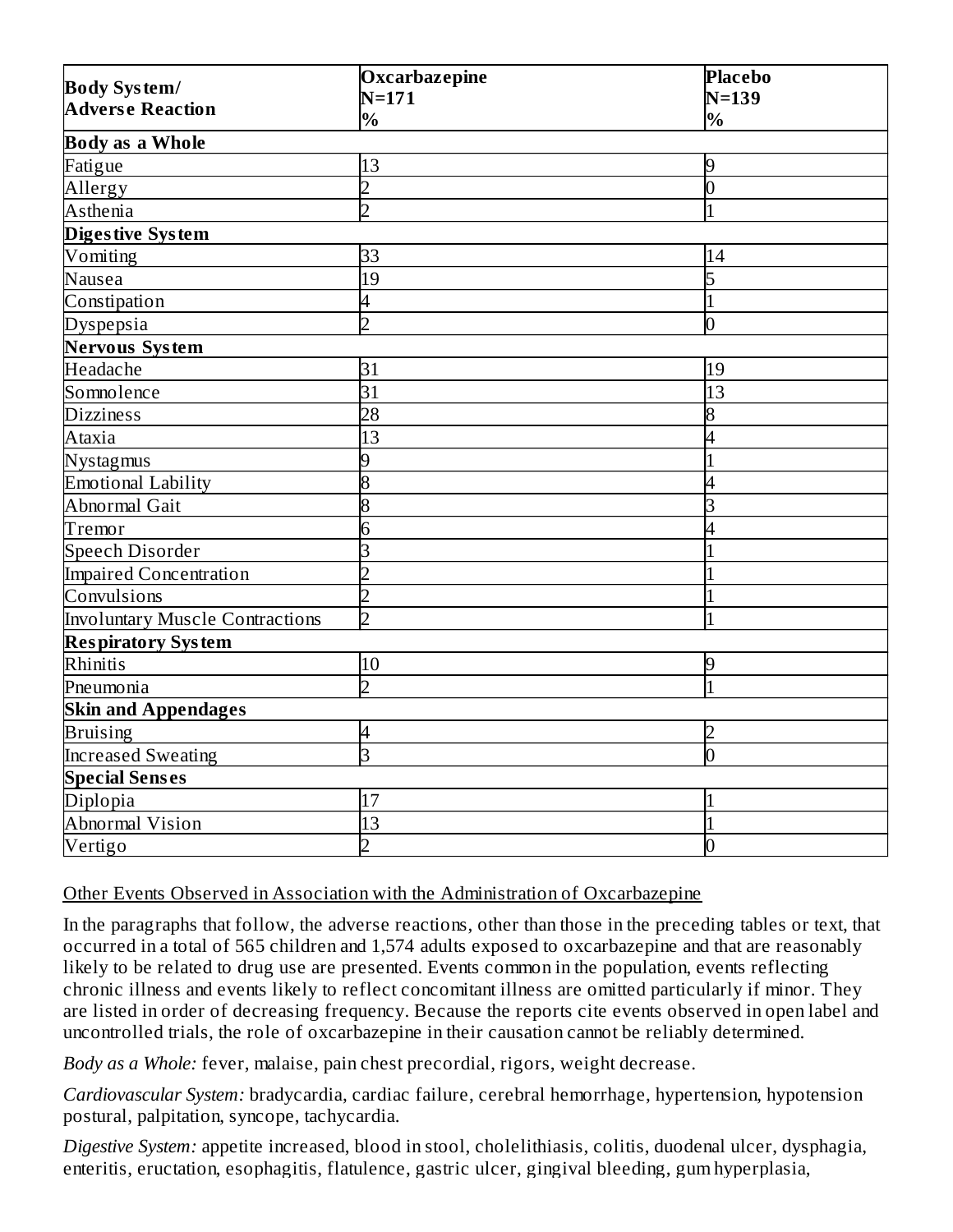hematemesis, hemorrhage rectum, hemorrhoids, hiccup, mouth dry, pain biliary, pain right hypochondrium, retching, sialoadenitis, stomatitis, stomatitis ulcerative.

*Hematologic and Lymphatic System:* thrombocytopenia.

*Laboratory Abnormality:* gamma-GT increased, hyperglycemia, hypocalcemia, hypoglycemia, hypokalemia, liver enzymes elevated, serum transaminase increased.

*Musculoskeletal System:* hypertonia muscle.

*Nervous System:* aggressive reaction, amnesia, anguish, anxiety, apathy, aphasia, aura, convulsions aggravated, delirium, delusion, depressed level of consciousness, dysphonia, dystonia, emotional lability, euphoria, extrapyramidal disorder, feeling drunk, hemiplegia, hyperkinesia, hyperreflexia, hypoesthesia, hypokinesia, hyporeflexia, hypotonia, hysteria, libido decreased, libido increased, manic reaction, migraine, muscle contractions involuntary, nervousness, neuralgia, oculogyric crisis, panic disorder, paralysis, paroniria, personality disorder, psychosis, ptosis, stupor, tetany.

*Respiratory System:* asthma, dyspnea, epistaxis, laryngismus, pleurisy.

*Skin and Appendages:* acne, alopecia, angioedema, bruising, dermatitis contact, eczema, facial rash, flushing, folliculitis, heat rash, hot flushes, photosensitivity reaction, pruritus genital, psoriasis, purpura, rash erythematous, rash maculopapular, vitiligo, urticaria.

*Special Senses:* accommodation abnormal, cataract, conjunctival hemorrhage, edema eye, hemianopia, mydriasis, otitis externa, photophobia, scotoma, taste perversion, tinnitus, xerophthalmia.

*Surgical and Medical Procedures:* procedure dental oral, procedure female reproductive, procedure musculoskeletal, procedure skin.

*Urogenital and Reproductive System:* dysuria, hematuria, intermenstrual bleeding, leukorrhea, menorrhagia, micturition frequency, pain renal, pain urinary tract, polyuria, priapism, renal calculus.

*Other:* Systemic lupus erythematosus.

## Laboratory Tests

Serum sodium levels below 125 mmol/L have been observed in patients treated with oxcarbazepine *[see Warnings and Precautions (5.1)]*. Experience from clinical trials indicates that serum sodium levels return toward normal when the oxcarbazepine dosage is reduced or discontinued, or when the patient was treated conservatively (e.g., fluid restriction).

Laboratory data from clinical trials suggest that oxcarbazepine use was associated with decreases in  $T_4$ , without changes in  $T_3$  or TSH.

## **6.2 Postmarketing Experience**

The following adverse reactions have been identified during postapproval use of oxcarbazepine. Because these reactions are reported voluntarily from a population of uncertain size, it is not always possible to reliably estimate their frequency or establish a causal relationship to drug exposure.

*Body as a Whole:* multi-organ hypersensitivity disorders characterized by features such as rash, fever, lymphadenopathy, abnormal liver function tests, eosinophilia and arthralgia *[see Warnings and Precautions (5.8)]*

*Cardiovascular System:* atrioventricular block

*Immune System Disorders:* anaphylaxis *[see Warnings and Precautions (5.2)]*

*Digestive System:* pancreatitis and/or lipase and/or amylase increase

*Hematologic and Lymphatic Systems:* aplastic anemia *[see Warnings and Precautions (5.9)]*

*Metabolism and Nutrition Disorders:* hypothyroidism and syndrome of inappropriate antidiuretic hormone secretion (SIADH)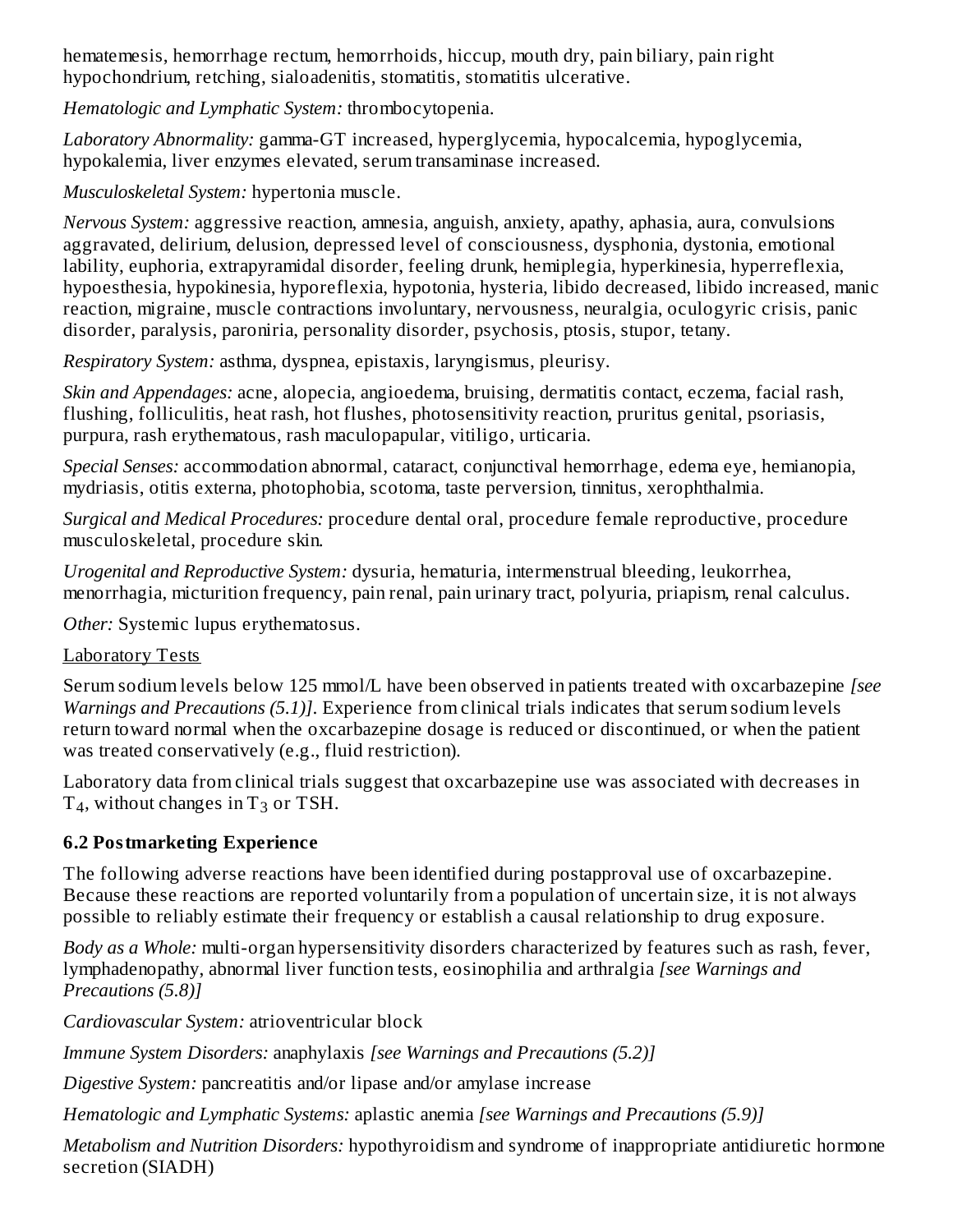*Skin and Subcutaneous Tissue Disorders:* erythema multiforme, Stevens-Johnson syndrome, toxic epidermal necrolysis *[see Warnings and Precautions (5.4)]*, Acute Generalized Exanthematous Pustulosis (AGEP)

*Musculoskeletal, connective tissue and bone disorders:* There have been reports of decreased bone mineral density, osteoporosis and fractures in patients on long-term therapy with oxcarbazepine.

*Injury, Poisoning, and Procedural Complications:* fall

*Nervous System Disorders:* dysarthria

# **7 DRUG INTERACTIONS**

## **7.1 Effect of Oxcarbazepine on Other Drugs**

Phenytoin levels have been shown to increase with concomitant use of oxcarbazepine at doses greater than 1,200 mg/day *[see Clinical Pharmacology (12.3)]*. Therefore, it is recommended that the plasma levels of phenytoin be monitored during the period of oxcarbazepine titration and dosage modification. A decrease in the dose of phenytoin may be required.

# **7.2 Effect of Other Drugs on Oxcarbazepine**

Strong inducers of cytochrome P450 enzymes and/or inducers of UGT (e.g., rifampin, carbamazepine, phenytoin and phenobarbital) have been shown to decrease the plasma/serum levels of MHD, the active metabolite of oxcarbazepine (25% to 49%) *[see Clinical Pharmacology (12.3)]*. If oxcarbazepine and strong CYP3A4 inducers or UGT inducers are administered concurrently, it is recommended that the plasma levels of MHD be monitored during the period of oxcarbazepine titration. Dose adjustment of oxcarbazepine may be required after initiation, dosage modification, or discontinuation of such inducers.

## **7.3 Hormonal Contraceptives**

Concurrent use of oxcarbazepine with hormonal contraceptives may render these contraceptives less effective *[see Use in Specific Populations (8.3)*

and *Clinical Pharmacology (12.3)]*. Studies with other oral or implant contraceptives have not been conducted.

# **8 USE IN SPECIFIC POPULATIONS**

## **8.1 Pregnancy**

# Pregnancy Exposure Registry

There is a pregnancy exposure registry that monitors pregnancy outcomes in women exposed to AEDs, such as oxcarbazepine, during pregnancy. Encourage women who are taking oxcarbazepine during pregnancy to enroll in the North American Antiepileptic Drug (NAAED) Pregnancy Registry by calling 1-888-233-2334 or visiting http://www.aedpregnancyregistry.org/.

## Risk Summary

There are no adequate data on the developmental risks associated with the use of oxcarbazepine in pregnant women; however, oxcarbazepine is closely related structurally to carbamazepine, which is considered to be teratogenic in humans. Data on a limited number of pregnancies from pregnancy registries suggest that oxcarbazepine monotherapy use is associated with congenital malformations (e.g., craniofacial defects such as oral clefts, and cardiac malformations such as ventricular septal defects). Increased incidences of fetal structural abnormalities and other manifestations of developmental toxicity (embryolethality, growth retardation) were observed in the offspring of animals treated with either oxcarbazepine or its active 10-hydroxy metabolite (MHD) during pregnancy at doses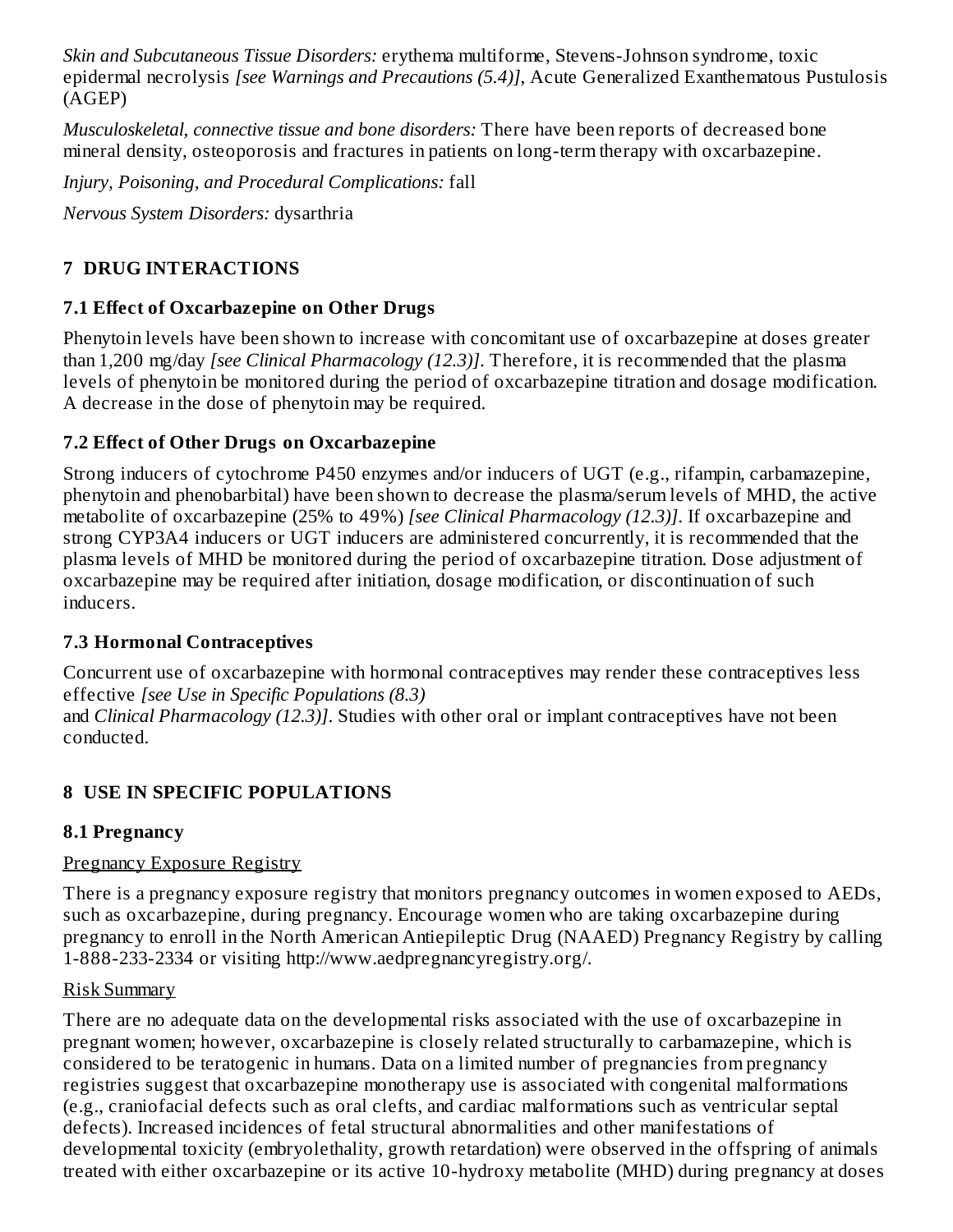similar to the maximum recommended human dose (MRHD).

In the U.S. general population, the estimated background risk of major birth defects and miscarriage in clinically recognized pregnancies is 2% to 4% and 15% to 20%, respectively. The background risk of major birth defects and miscarriage for the indicated population is unknown.

## Clinical Considerations

An increase in seizure frequency may occur during pregnancy because of altered levels of the active metabolite of oxcarbazepine. Monitor patients carefully during pregnancy and through the postpartum period *[see Warnings and Precautions (5.10)].*

# Data

# *Human Data*

Data from published registries have reported craniofacial defects such as oral clefts and cardiac malformations such as ventricular septal defects in children with prenatal oxcarbazepine exposure.

# *Animal Data*

When pregnant rats were given oxcarbazepine (0, 30, 300, or 1,000 mg/kg/day) orally throughout the period of organogenesis, increased incidences of fetal malformations (craniofacial, cardiovascular, and skeletal) and variations were observed at the intermediate and high doses (approximately 1.2 and 4 times, respectively, the MRHD on a mg/m<sup>2</sup> basis). Increased embryofetal death and decreased fetal body weights were seen at the high dose. Doses ≥300 mg/kg/day were also maternally toxic (decreased body weight gain, clinical signs), but there is no evidence to suggest that teratogenicity was secondary to the maternal effects.

In a study in which pregnant rabbits were orally administered MHD (0, 20, 100, or 200 mg/kg/day) during organogenesis, embryofetal mortality was increased at the highest dose (1.5 times the MRHD on a mg/m<sup>2</sup> basis). This dose produced only minimal maternal toxicity.

In a study in which female rats were dosed orally with oxcarbazepine (0, 25, 50, or 150 mg/kg/day) during the latter part of gestation and throughout the lactation period, a persistent reduction in body weights and altered behavior (decreased activity) were observed in offspring exposed to the highest dose (less than the MRHD on a mg/m<sup>2</sup> basis). Oral administration of MHD (0, 25, 75, or 250 mg/kg/day) to rats during gestation and lactation resulted in a persistent reduction in offspring weights at the highest dose (equivalent to the MRHD on a mg/m<sup>2</sup> basis).

# **8.2 Lactation**

# Risk Summary

Oxcarbazepine and its active metabolite (MHD) are present in human milk after oxcarbazepine administration. The effects of oxcarbazepine and its active metabolite (MHD) on the breastfed infant or on milk production are unknown. The developmental and health benefits of breastfeeding should be considered along with the mother's clinical need for oxcarbazepine and any potential adverse effects on the breastfed infant from oxcarbazepine or from the underlying maternal condition.

# **8.3 Females and Males of Reproductive Potential**

# **Contraception**

Use of oxcarbazepine with hormonal contraceptives containing ethinylestradiol or levonorgestrel is associated with decreased plasma concentrations of these hormones and may result in a failure of the therapeutic effect of the oral contraceptive drug. Advise women of reproductive potential taking oxcarbazepine who are using a contraceptive containing ethinylestradiol or levonorgestrel to use additional or alternative non-hormonal birth control *[see Drug interactions (7.3)* and *Clinical Pharmacology (12.3)]*.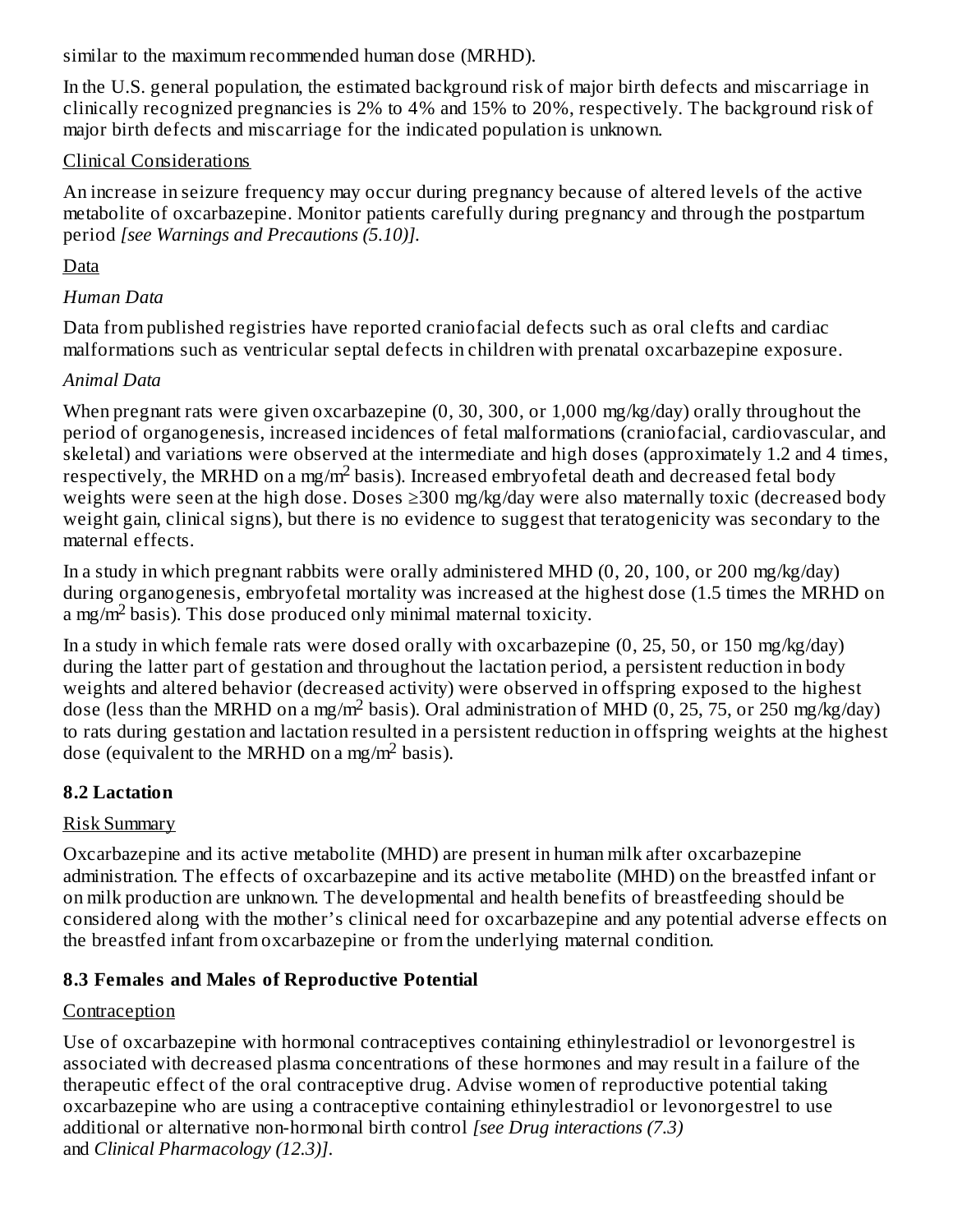### **8.4 Pediatric Us e**

Oxcarbazepine is indicated for use as adjunctive therapy for partial-onset seizures in patients aged 2 to 16 years.

The safety and effectiveness for use as adjunctive therapy for partial-onset seizures in pediatric patients below the age of 2 have not been established.

Oxcarbazepine is also indicated as monotherapy for partial-onset seizures in patients aged 4 to 16 years.

The safety and effectiveness for use as monotherapy for partial-onset seizures in pediatric patients below the age of 4 have not been established.

Oxcarbazepine has been given to 898 patients between the ages of 1 month to 17 years in controlled clinical trials (332 treated as monotherapy) and about 677 patients between the ages of 1 month to 17 years in other trials *[see Warnings and Precautions (5.11), Adverse Reactions (6.1), Clinical Pharmacology (12.3),* and *Clinical Studies (14)]*.

### **8.5 Geriatric Us e**

There were 52 patients over age 65 in controlled clinical trials and 565 patients over the age of 65 in other trials.

Following administration of single (300 mg) and multiple (600 mg/day) doses of Oxcarbazepine in elderly volunteers (60 to 82 years of age), the maximum plasma concentrations and AUC values of MHD were 30% to 60% higher than in younger volunteers (18 to 32 years of age). Comparisons of creatinine clearance in young and elderly volunteers indicate that the difference was due to age-related reductions in creatinine clearance. Close monitoring of sodium levels is required in elderly patients at risk for hyponatremia *[see Warnings and Precautions (5.1)]*.

### **8.6 Renal Impairment**

Dose adjustment is recommended for renally impaired patients (CLcr <30 mL/min) *[see Dosage and Administration (2.7)* and *Clinical Pharmacology (12.3)]*.

## **9 DRUG ABUSE AND DEPENDENCE**

## **9.2 Abus e**

The abuse potential of oxcarbazepine has not been evaluated in human studies.

### **9.3 Dependence**

Intragastric injections of oxcarbazepine to 4 cynomolgus monkeys demonstrated no signs of physical dependence as measured by the desire to self-administer oxcarbazepine by lever pressing activity.

## **10 OVERDOSAGE**

# **10.1 Human Overdos e Experience**

Isolated cases of overdose with oxcarbazepine have been reported. The maximum dose taken was approximately 48,000 mg. All patients recovered with symptomatic treatment. Nausea, vomiting, somnolence, aggression, agitation, hypotension, and tremor each occurred in more than one patient. Coma, confusional state, convulsion, dyscoordination, depressed level of consciousness, diplopia, dizziness, dyskinesia, dyspnea, QT prolongation, headache, miosis, nystagmus, overdose, decreased urine output, blurred vision also occurred.

# **10.2 Treatment and Management**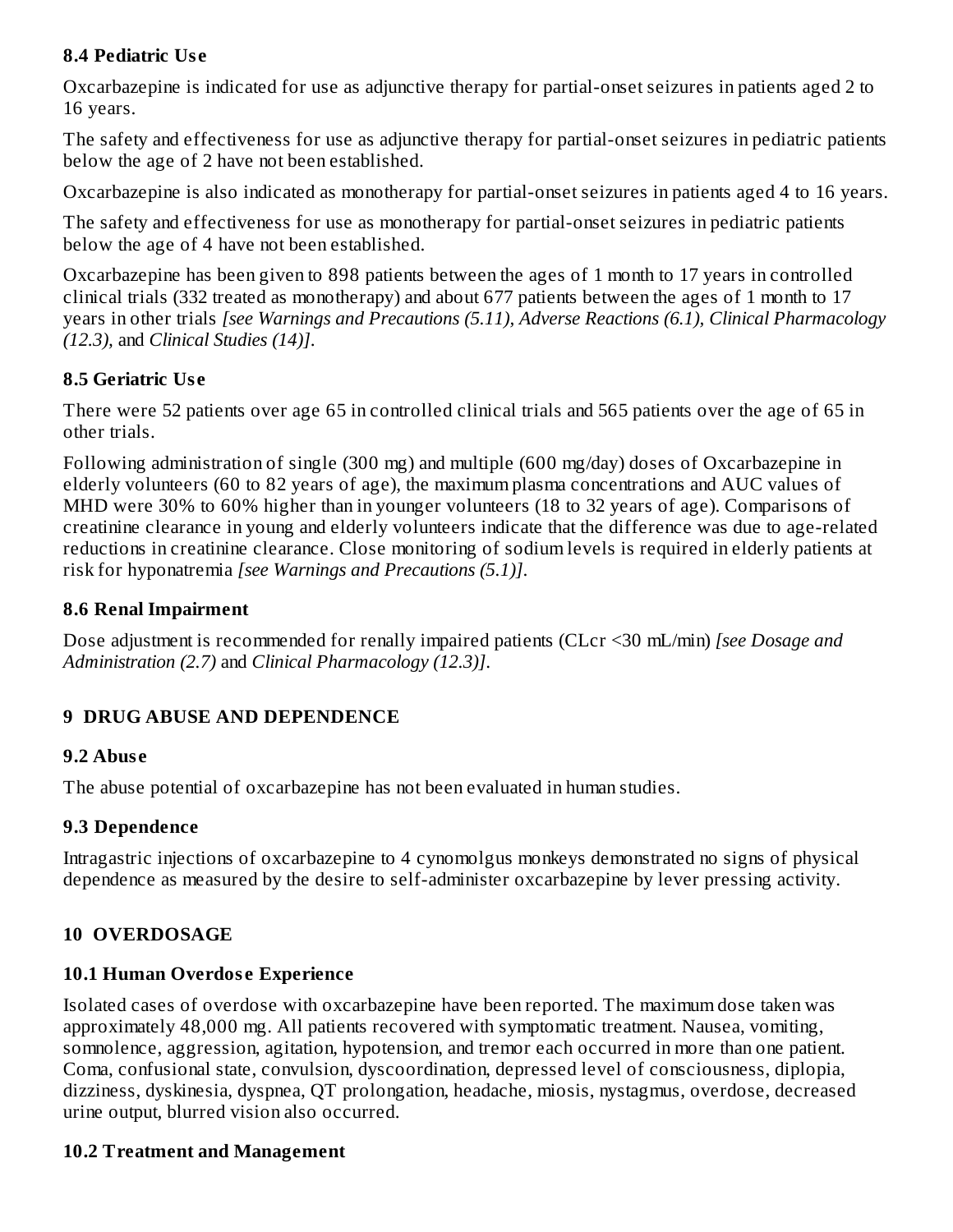There is no specific antidote. Symptomatic and supportive treatment should be administered as appropriate. Removal of the drug by gastric lavage and/or inactivation by administering activated charcoal should be considered.

# **11 DESCRIPTION**

Oxcarbazepine is an antiepileptic drug available as 300 mg/5 mL (60 mg/mL) oral suspension. Oxcarbazepine is 10,11-Dihydro-10-oxo-5H-dibenz[b,f]azepine-5-carboxamide, and its structural formula is:



Oxcarbazepine, USP is a white to faintly orange crystalline powder. It is slightly soluble in chloroform, dichloromethane, acetone, and methanol and practically insoluble in ethanol, ether and water. Its molecular weight is 252.27.

Oxcarbazepine oral suspension, USP contains the following inactive ingredients: colloidal silicon dioxide, malic acid, methylparaben, polyethylene glycol, pregelatinized starch (maize), propyl paraben, propylene glycol, purified water, saccharin sodium, sodium benzoate, sorbitol, xanthan gum and yellow plum lemon flavor. Hydrochloric acid solution or sodium hydroxide solution may be added for adjustment of pH.

# **12 CLINICAL PHARMACOLOGY**

## **12.1 Mechanism of Action**

The pharmacological activity of oxcarbazepine is primarily exerted through the 10-monohydroxy metabolite (MHD) of oxcarbazepine *[see Clinical Pharmacology (12.3)]*. The precise mechanism by which oxcarbazepine and MHD exert their anti-seizure effect is unknown; however, *in vitro* electrophysiological studies indicate that they produce blockade of voltage-sensitive sodium channels, resulting in stabilization of hyperexcited neural membranes, inhibition of repetitive neuronal firing, and diminution of propagation of synaptic impulses. These actions are thought to be important in the prevention of seizure spread in the intact brain. In addition, increased potassium conductance and modulation of high-voltage activated calcium channels may contribute to the anticonvulsant effects of the drug. No significant interactions of oxcarbazepine or MHD with brain neurotransmitter or modulator receptor sites have been demonstrated.

# **12.2 Pharmacodynamics**

Oxcarbazepine and its active metabolite (MHD) exhibit anticonvulsant properties in animal seizure models. They protected rodents against electrically induced tonic extension seizures and, to a lesser degree, chemically induced clonic seizures, and abolished or reduced the frequency of chronically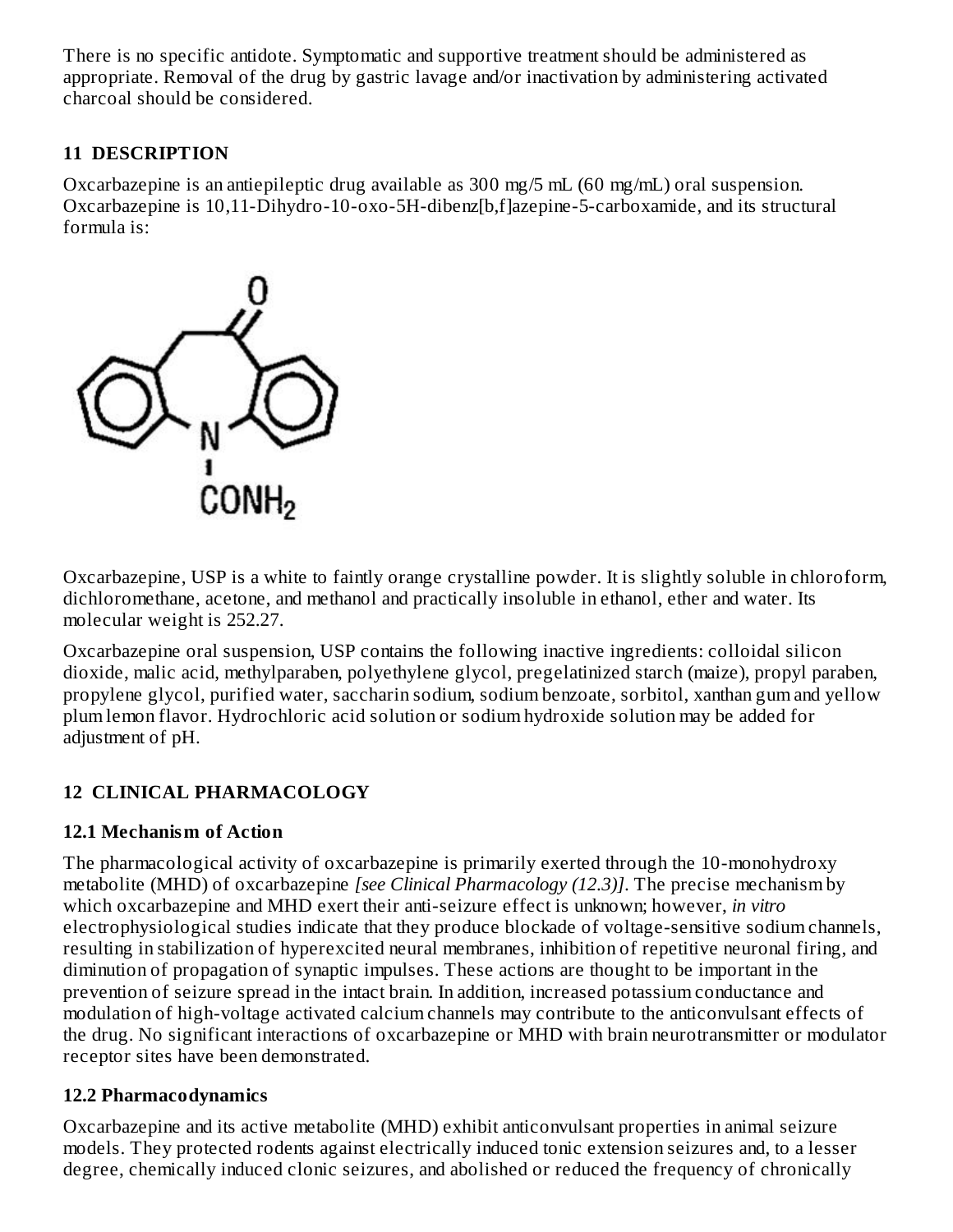recurring focal seizures in Rhesus monkeys with aluminum implants. No development of tolerance (i.e. attenuation of anticonvulsive activity) was observed in the maximal electroshock test when mice and rats were treated daily for 5 days and 4 weeks, respectively, with oxcarbazepine or MHD.

### **12.3 Pharmacokinetics**

Following oral administration of oxcarbazepine tablets, oxcarbazepine is completely absorbed and extensively metabolized to its pharmacologically active 10-monohydroxy metabolite (MHD). In a mass balance study in people, only 2% of total radioactivity in plasma was due to unchanged oxcarbazepine, with approximately 70% present as MHD, and the remainder attributable to minor metabolites.

The half-life of the parent is about 2 hours, while the half-life of MHD is about 9 hours, so that MHD is responsible for most antiepileptic activity.

### Absorption

Based on MHD concentrations, oxcarbazepine tablets and suspension were shown to have similar bioavailability.

After single-dose administration of oxcarbazepine tablets to healthy male volunteers under fasted conditions, the median t<sub>max</sub> was 4.5 (range 3 to 13) hours. After single-dose administration of oxcarbazepine oral suspension to healthy male volunteers under fasted conditions, the median t $_{\rm max}$  was 6 hours.

Steady-state plasma concentrations of MHD are reached within 2 to 3 days in patients when oxcarbazepine is given twice a day. At steady-state the pharmacokinetics of MHD are linear and show dose proportionality over the dose range of 300 to 2,400 mg/day.

Although not directly studied, the oral bioavailability of the oxcarbazepine suspension is unlikely to be affected under fed conditions. Therefore, oxcarbazepine suspension can be taken with or without food.

### Distribution

The apparent volume of distribution of MHD is 49 L.

Approximately 40% of MHD is bound to serum proteins, predominantly to albumin. Binding is independent of the serum concentration within the therapeutically relevant range. Oxcarbazepine and MHD do not bind to alpha-1-acid glycoprotein.

### Metabolism and Excretion

Oxcarbazepine is rapidly reduced by cytosolic enzymes in the liver to its 10-monohydroxy metabolite, MHD, which is primarily responsible for the pharmacological effect of oxcarbazepine. MHD is metabolized further by conjugation with glucuronic acid. Minor amounts (4% of the dose) are oxidized to the pharmacologically inactive 10,11-dihydroxy metabolite (DHD).

Oxcarbazepine is cleared from the body mostly in the form of metabolites which are predominantly excreted by the kidneys. More than 95% of the dose appears in the urine, with less than 1% as unchanged oxcarbazepine. Fecal excretion accounts for less than 4% of the administered dose. Approximately 80% of the dose is excreted in the urine either as glucuronides of MHD (49%) or as unchanged MHD (27%); the inactive DHD accounts for approximately 3% and conjugates of MHD and oxcarbazepine account for 13% of the dose.

The half-life of the parent is about 2 hours, while the half-life of MHD is about 9 hours.

## Specific Populations

## *Geriatrics*

Following administration of single (300 mg) and multiple (600 mg/day) doses of oxcarbazepine to elderly volunteers (60 to 82 years of age), the maximum plasma concentrations and AUC values of MHD were 30% to 60% higher than in younger volunteers (18 to 32 years of age). Comparisons of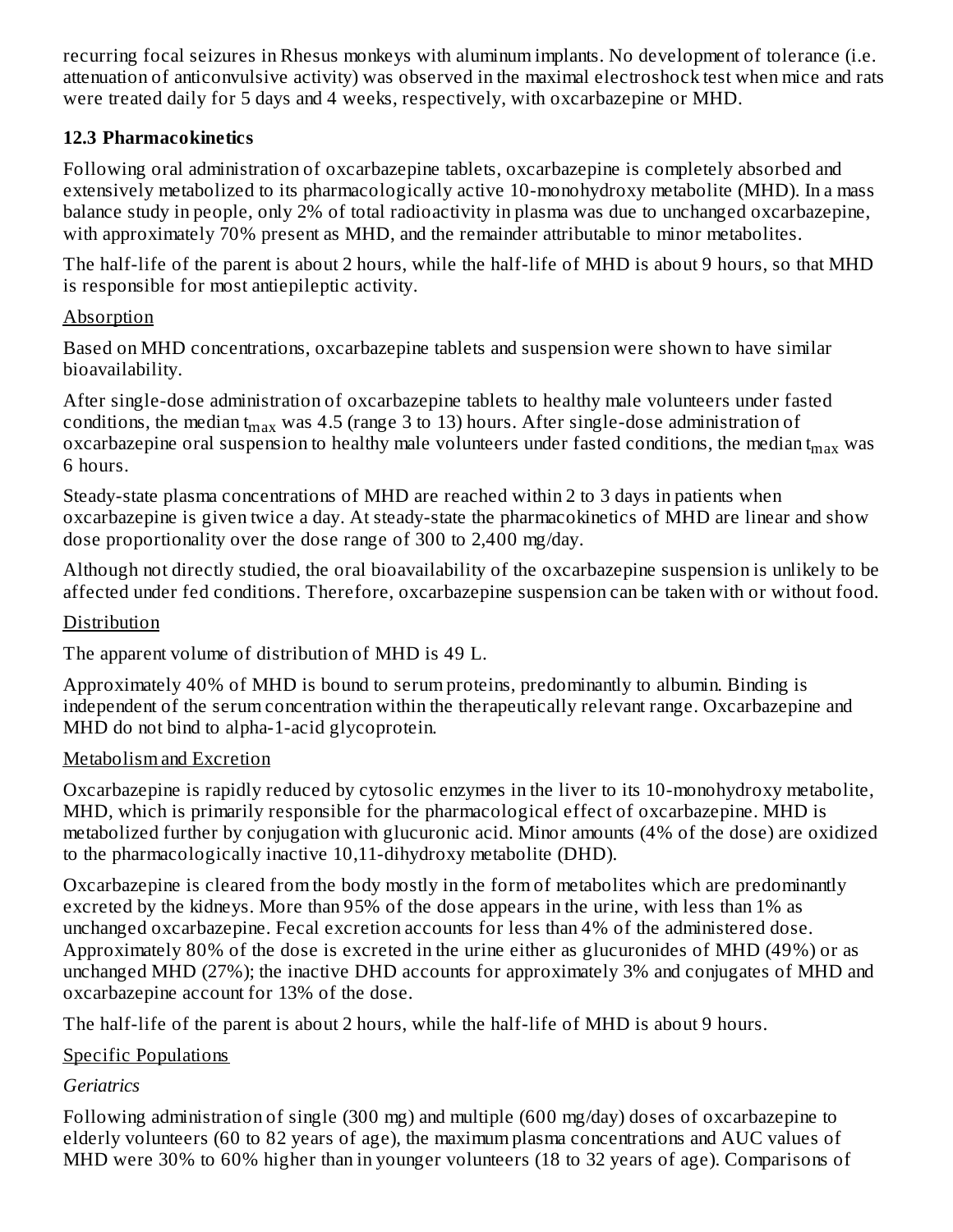creatinine clearance in young and elderly volunteers indicate that the difference was due to age-related reductions in creatinine clearance.

## *Pediatrics*

Weight-adjusted MHD clearance decreases as age and weight increases, approaching that of adults. The mean weight-adjusted clearance in children 2 years to <4 years of age is approximately 80% higher on average than that of adults. Therefore, MHD exposure in these children is expected to be about one-half that of adults when treated with a similar weight-adjusted dose. The mean weightadjusted clearance in children 4 to 12 years of age is approximately 40% higher on average than that of adults. Therefore, MHD exposure in these children is expected to be about three-quarters that of adults when treated with a similar weight-adjusted dose. As weight increases, for patients 13 years of age and above, the weight-adjusted MHD clearance is expected to reach that of adults.

# *Gender*

No gender-related pharmacokinetic differences have been observed in children, adults, or the elderly.

# *Race*

No specific studies have been conducted to assess what effect, if any, race may have on the disposition of oxcarbazepine.

# *Renal Impairment*

There is a linear correlation between creatinine clearance and the renal clearance of MHD. When oxcarbazepine is administered as a single 300 mg dose in renally-impaired patients (creatinine clearance <30 mL/min), the elimination half-life of MHD is prolonged to 19 hours, with a 2-fold increase in AUC *[see Dosage and Administration (2.7)* and *Use in Specific Populations (8.6)]*.

# *Hepatic Impairment*

The pharmacokinetics and metabolism of oxcarbazepine and MHD were evaluated in healthy volunteers and hepatically-impaired subjects after a single 900-mg oral dose. Mild-to-moderate hepatic impairment did not affect the pharmacokinetics of oxcarbazepine and MHD *[see Dosage and Administration (2.8)]*.

# *Pregnancy*

Due to physiological changes during pregnancy, MHD plasma levels may gradually decrease throughout pregnancy *[see Use in Specific Populations (8.1)].*

# Drug Interactions:

*In Vitro*

Oxcarbazepine can inhibit CYP2C19 and induce CYP3A4/5 with potentially important effects on plasma concentrations of other drugs. In addition, several AEDs that are cytochrome P450 inducers can decrease plasma concentrations of oxcarbazepine and MHD. No autoinduction has been observed with oxcarbazepine.

Oxcarbazepine was evaluated in human liver microsomes to determine its capacity to inhibit the major cytochrome P450 enzymes responsible for the metabolism of other drugs. Results demonstrate that oxcarbazepine and its pharmacologically active 10-monohydroxy metabolite (MHD) have little or no capacity to function as inhibitors for most of the human cytochrome P450 enzymes evaluated (CYP1A2, CYP2A6, CYP2C9, CYP2D6, CYP2E1, CYP4A9 and CYP4A11) with the exception of CYP2C19 and CYP3A4/5. Although inhibition of CYP3A4/5 by oxcarbazepine and MHD did occur at high concentrations, it is not likely to be of clinical significance. The inhibition of CYP2C19 by oxcarbazepine and MHD can cause increased plasma concentrations of drugs that are substrates of CYP2C19, which is clinically relevant.

*In vitro*, the UDP-glucuronyl transferase level was increased, indicating induction of this enzyme. Increases of 22% with MHD and 47% with oxcarbazepine were observed. As MHD, the predominant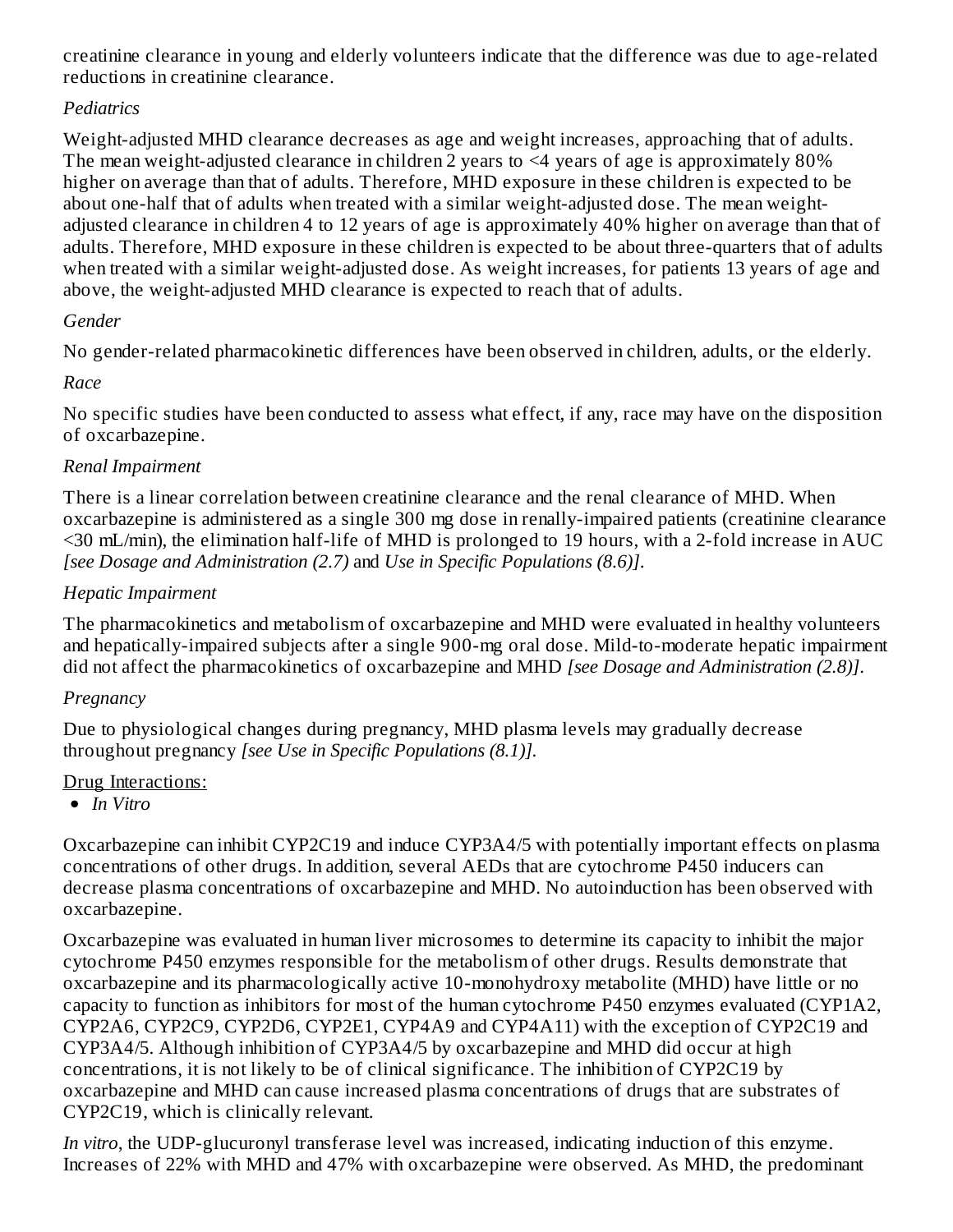plasma substrate, is only a weak inducer of UDP-glucuronyl transferase, it is unlikely to have an effect on drugs that are mainly eliminated by conjugation through UDP-glucuronyl transferase (e.g., valproic acid, lamotrigine).

In addition, oxcarbazepine and MHD induce a subgroup of the cytochrome P450 3A family (CYP3A4 and CYP3A5) responsible for the metabolism of dihydropyridine calcium antagonists, oral contraceptives and cyclosporine resulting in a lower plasma concentration of these drugs.

As binding of MHD to plasma proteins is low (40%), clinically significant interactions with other drugs through competition for protein binding sites are unlikely.

*In Vivo*

### *Other Antiepileptic Drugs*

Potential interactions between oxcarbazepine and other AEDs were assessed in clinical studies. The effect of these interactions on mean AUCs and C<sub>min</sub> are summarized in Table 7 *[see Drug Interactions (7.1, 7.2)]*.

| <b>AED</b><br>Co-administered                                                                                                                       | Dose of<br><b>AED</b><br>(mg/day) | Oxcarbazepine<br>Dose<br>(mg/day) | <b>Influence of</b><br>Oxcarbazepine<br>on AED<br>Concentration<br>(Mean Change,<br>90% Confidence<br>Interval) | <b>Influence of</b><br><b>AED on MHD</b><br><b>Concentration</b><br>(Mean Change,<br>90% Confidence<br>Interval) |
|-----------------------------------------------------------------------------------------------------------------------------------------------------|-----------------------------------|-----------------------------------|-----------------------------------------------------------------------------------------------------------------|------------------------------------------------------------------------------------------------------------------|
| Carbamazepine                                                                                                                                       | 400 to 2,000 900                  |                                   | $nc^{1}$                                                                                                        | 40% decrease<br>[CI: 17% decrease,<br>57% decrease]                                                              |
| Phenobarbital                                                                                                                                       | 100 to 150                        | 600 to 1,800                      | 14% increase<br>[CI: 2% increase,<br>24% increase]                                                              | 25% decrease<br>[CI: 12% decrease,<br>51% decrease]                                                              |
| Phenytoin                                                                                                                                           | 250 to 500                        | 600 to 1,800<br>$>1,200$ to 2,400 | $nc^{\overline{1,2}}$<br>up to $40\%$<br>increase <sup>3</sup><br>[CI: 12% increase,<br>60% increase]           | 30% decrease<br>[CI: 3% decrease,<br>48% decrease]                                                               |
| Valproic acid                                                                                                                                       | 400 to 2,800 600 to 1,800         |                                   | nc <sup>1</sup>                                                                                                 | 18% decrease<br>[CI: 13% decrease,<br>40% decrease]                                                              |
| Lamotrigine                                                                                                                                         | 200                               | 1,200                             | nc <sup>1</sup>                                                                                                 | nc <sup>1</sup>                                                                                                  |
| <sup>1</sup> nc denotes a mean change of less than $10\%$<br><sup>2</sup> Pediatrics<br>$\beta$ Mean increase in adults at high oxcarbazepine doses |                                   |                                   |                                                                                                                 |                                                                                                                  |

### **Table 7: Summary of AED Interactions with Oxcarbazepine**

### *Hormonal Contraceptives*

Co-administration of oxcarbazepine with an oral contraceptive has been shown to influence the plasma concentrations of the two hormonal components, ethinylestradiol (EE) and levonorgestrel (LNG) *[see Drug Interactions (7.3)]*. The mean AUC values of EE were decreased by 48% [90% CI: 22 to 65] in one study and 52% [90% CI: 38 to 52] in another study. The mean AUC values of LNG were decreased by 32% [90% CI: 20 to 45] in one study and 52% [90% CI: 42 to 52] in another study.

### *Other Drug Interactions*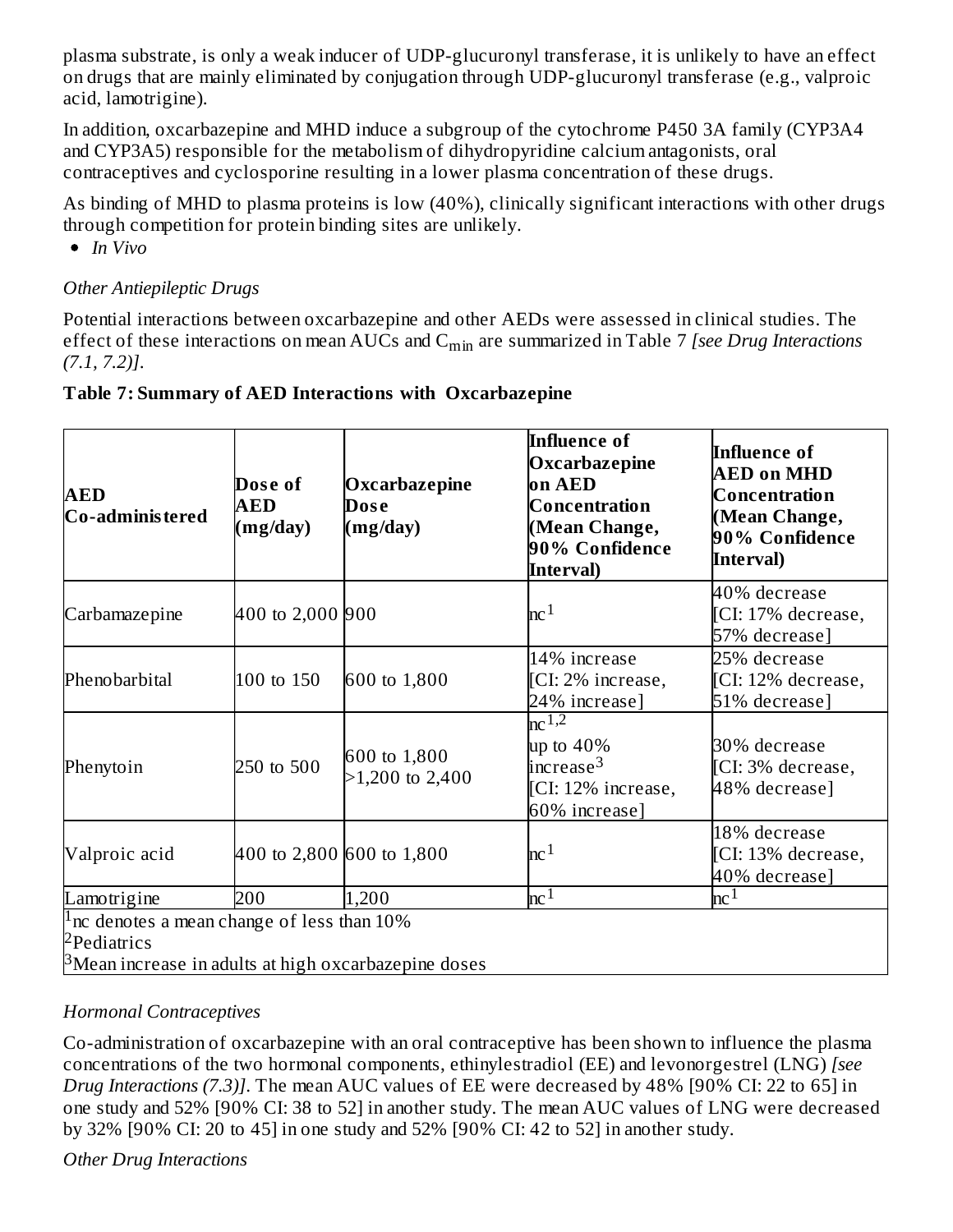Calcium Antagonists: After repeated co-administration of oxcarbazepine, the AUC of felodipine was lowered by 28% [90% CI: 20 to 33]. Verapamil produced a decrease of 20% [90% CI: 18 to 27] of the plasma levels of MHD.

Cimetidine, erythromycin and dextropropoxyphene had no effect on the pharmacokinetics of MHD. Results with warfarin show no evidence of interaction with either single or repeated doses of oxcarbazepine.

# **13 NONCLINICAL TOXICOLOGY**

### **13.1 Carcinogenesis, Mutagenesis, Impairment of Fertility**

### Carcinogenesis

In 2-year carcinogenicity studies, oxcarbazepine was administered in the diet at doses of up to 100 mg/kg/day to mice and by gavage at doses of up to 250 mg/kg/day to rats, and the pharmacologically active 10-hydroxy metabolite (MHD) was administered orally at doses of up to 600 mg/kg/day to rats. In mice, a dose-related increase in the incidence of hepatocellular adenomas was observed at oxcarbazepine doses  $\geq$ 70 mg/kg/day, which is less than the maximum recommended human dose  $(MRHD)$  on a mg/m<sup>2</sup> basis. In rats, the incidence of hepatocellular carcinomas was increased in females treated with oxcarbazepine at doses  $\geq$ 25 mg/kg/day (less than the MRHD on a mg/m<sup>2</sup> basis), and incidences of hepatocellular adenomas and/or carcinomas were increased in males and females treated with MHD at doses of 600 mg/kg/day (2.4 times the MRHD on a mg/m<sup>2</sup> basis) and  $\geq$ 250 mg/kg/day (equivalent to the MRHD on a mg/m<sup>2</sup> basis), respectively. There was an increase in the incidence of benign testicular interstitial cell tumors in rats at 250 mg oxcarbazepine/kg/day and at ≥250 mg MHD/kg/day, and an increase in the incidence of granular cell tumors in the cervix and vagina in rats at 600 mg MHD/kg/day.

### Mutagenesis

Oxcarbazepine increased mutation frequencies in the *in vitro* Ames test in the absence of metabolic activation. Both oxcarbazepine and MHD produced increases in chromosomal aberrations and polyploidy in the Chinese hamster ovary assay *in vitro* in the absence of metabolic activation. MHD was negative in the Ames test, and no mutagenic or clastogenic activity was found with either oxcarbazepine or MHD in V79 Chinese hamster cells *in vitro*. Oxcarbazepine and MHD were both negative for clastogenic or aneugenic effects (micronucleus formation) in an *in vivo* rat bone marrow assay.

### Impairment of Fertility

In a study in which male and female rats were administered oxcarbazepine (0, 25, 75 and 150 mg/kg/day) orally prior to and during mating and continuing in females during gestation, no adverse effects on fertility or reproductive performance were observed. The highest dose tested is less than the MRHD on a mg/m<sup>2</sup> basis. In a fertility study in which rats were administered MHD (0, 50, 150, or 450 mg/kg/day) orally prior to and during mating and early gestation, estrous cyclicity was disrupted and numbers of corpora lutea, implantations, and live embryos were reduced in females receiving the highest dose (approximately 2 times the MRHD on a mg/m<sup>2</sup> basis).

# **14 CLINICAL STUDIES**

The effectiveness of oxcarbazepine as adjunctive and monotherapy for partial-onset seizures in adults, and as adjunctive therapy in children aged 2 to 16 years was established in seven multicenter, randomized, controlled trials.

The effectiveness of oxcarbazepine as monotherapy for partial-onset seizures in children aged 4 to 16 years was determined from data obtained in the studies described, as well as by pharmacokinetic/pharmacodynamic considerations.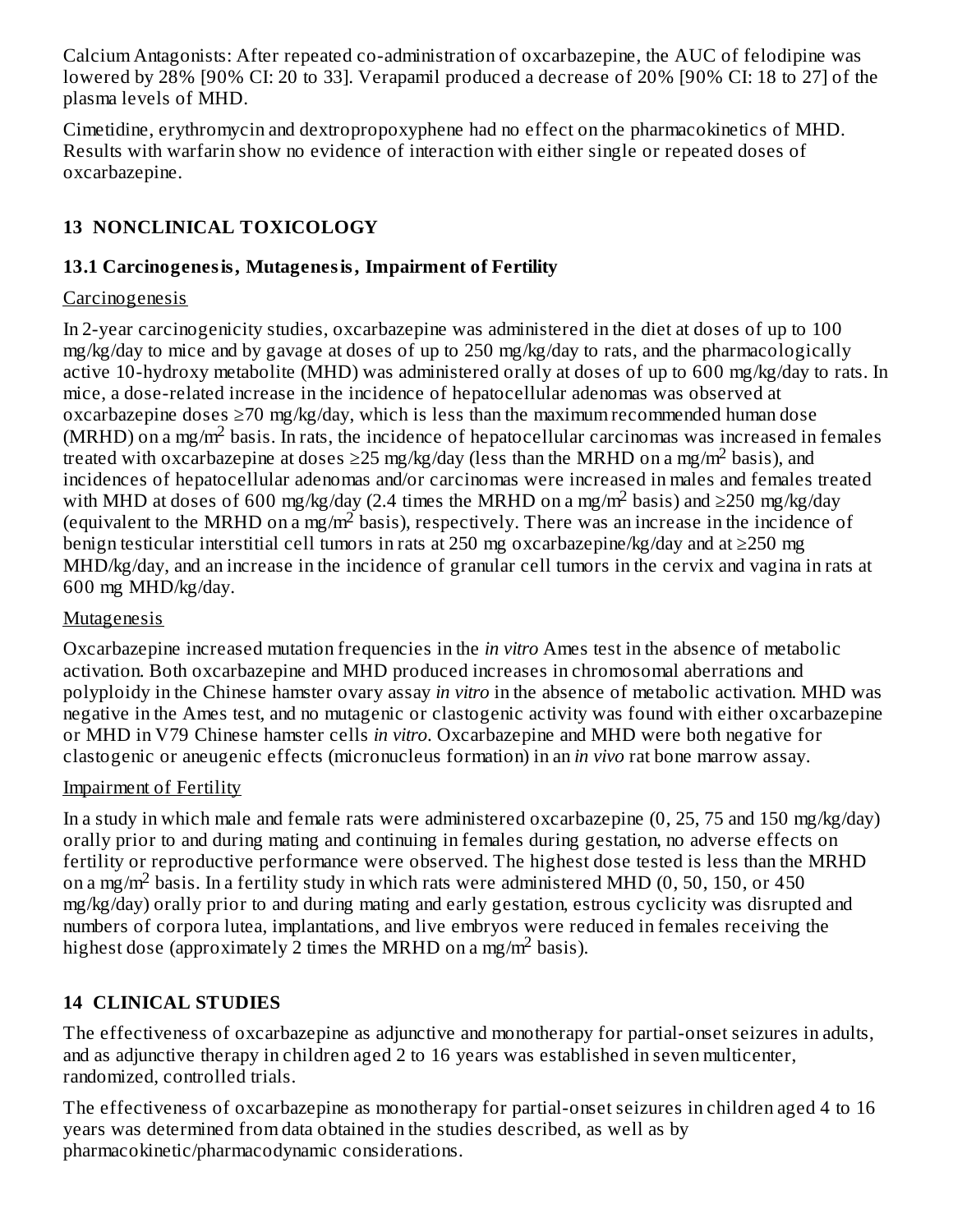### **14.1 Oxcarbazepine Monotherapy Trials**

Four randomized, controlled, double-blind, multicenter trials, conducted in a predominately adult population, demonstrated the efficacy of oxcarbazepine as monotherapy. Two trials compared oxcarbazepine to placebo and 2 trials used a randomized withdrawal design to compare a high dose (2,400 mg) with a low dose (300 mg) of oxcarbazepine, after substituting oxcarbazepine 2,400 mg/day for 1 or more antiepileptic drugs (AEDs). All doses were administered on a twice-a-day schedule. A fifth randomized, controlled, rater-blind, multicenter study, conducted in a pediatric population, failed to demonstrate a statistically significant difference between low and high dose oxcarbazepine treatment groups.

One placebo-controlled trial was conducted in 102 patients (11 to 62 years of age) with refractory partial-onset seizures who had completed an inpatient evaluation for epilepsy surgery. Patients had been withdrawn from all AEDs and were required to have 2 to 10 partial-onset seizures within 48 hours prior to randomization. Patients were randomized to receive either placebo or oxcarbazepine given as 1,500 mg/day on Day 1 and 2,400 mg/day thereafter for an additional 9 days, or until 1 of the following 3 exit criteria occurred: 1) the occurrence of a fourth partial-onset seizure, excluding Day 1, 2) 2 newonset secondarily generalized seizures, where such seizures were not seen in the 1-year period prior to randomization, or 3) occurrence of serial seizures or status epilepticus. The primary measure of effectiveness was a between-group comparison of the time to meet exit criteria. There was a statistically significant difference in favor of oxcarbazepine (see Figure 1), p=0.0001.

### **Figure 1: Kaplan-Meier Estimates of Exit Rate by Treatment Group**



The second placebo-controlled trial was conducted in 67 untreated patients (8 to 69 years of age) with newly-diagnosed and recent-onset partial seizures. Patients were randomized to placebo or oxcarbazepine, initiated at 300 mg twice a day and titrated to 1,200 mg/day (given as 600 mg twice a day) in 6 days, followed by maintenance treatment for 84 days. The primary measure of effectiveness was a between-group comparison of the time to first seizure. The difference between the 2 treatments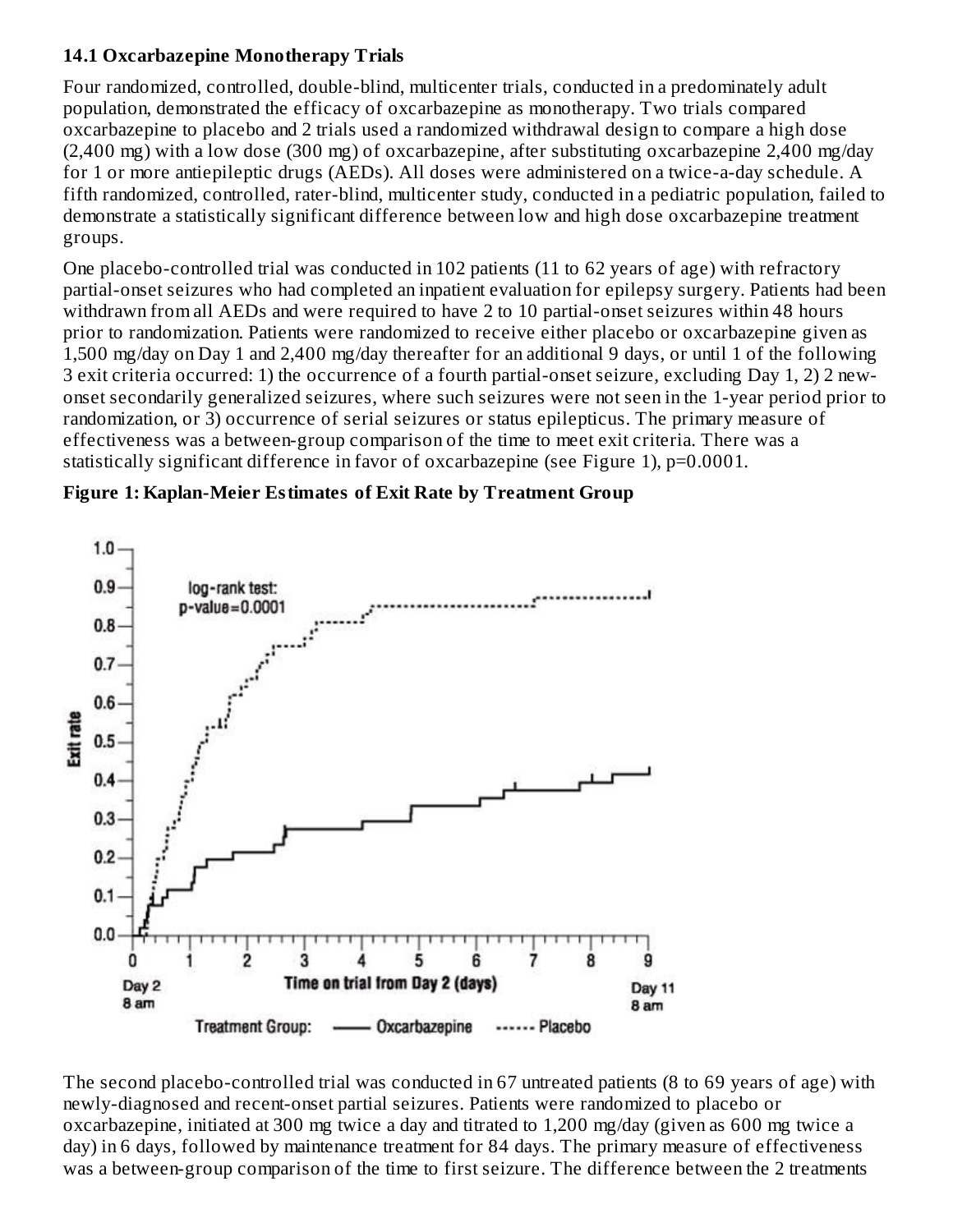was statistically significant in favor of oxcarbazepine (see Figure 2), p=0.046.





A third trial substituted oxcarbazepine monotherapy at 2,400 mg/day for carbamazepine in 143 patients (12 to 65 years of age) whose partial-onset seizures were inadequately controlled on carbamazepine (CBZ) monotherapy at a stable dose of 800 to 1,600 mg/day, and maintained this oxcarbazepine dose for 56 days (baseline phase). Patients who were able to tolerate titration of oxcarbazepine to 2,400 mg/day during simultaneous carbamazepine withdrawal were randomly assigned to either 300 mg/day of oxcarbazepine or 2,400 mg/day oxcarbazepine. Patients were observed for 126 days or until 1 of the following 4 exit criteria occurred: 1) a doubling of the 28-day seizure frequency compared to baseline, 2) a 2-fold increase in the highest consecutive 2-day seizure frequency during baseline, 3) a single generalized seizure if none had occurred during baseline, or 4) a prolonged generalized seizure. The primary measure of effectiveness was a between-group comparison of the time to meet exit criteria. The difference between the curves was statistically significant in favor of the oxcarbazepine 2,400 mg/day group (see Figure 3), p=0.0001.

### **Figure 3: Kaplan-Meier Estimates of Exit Rate by Treatment Group**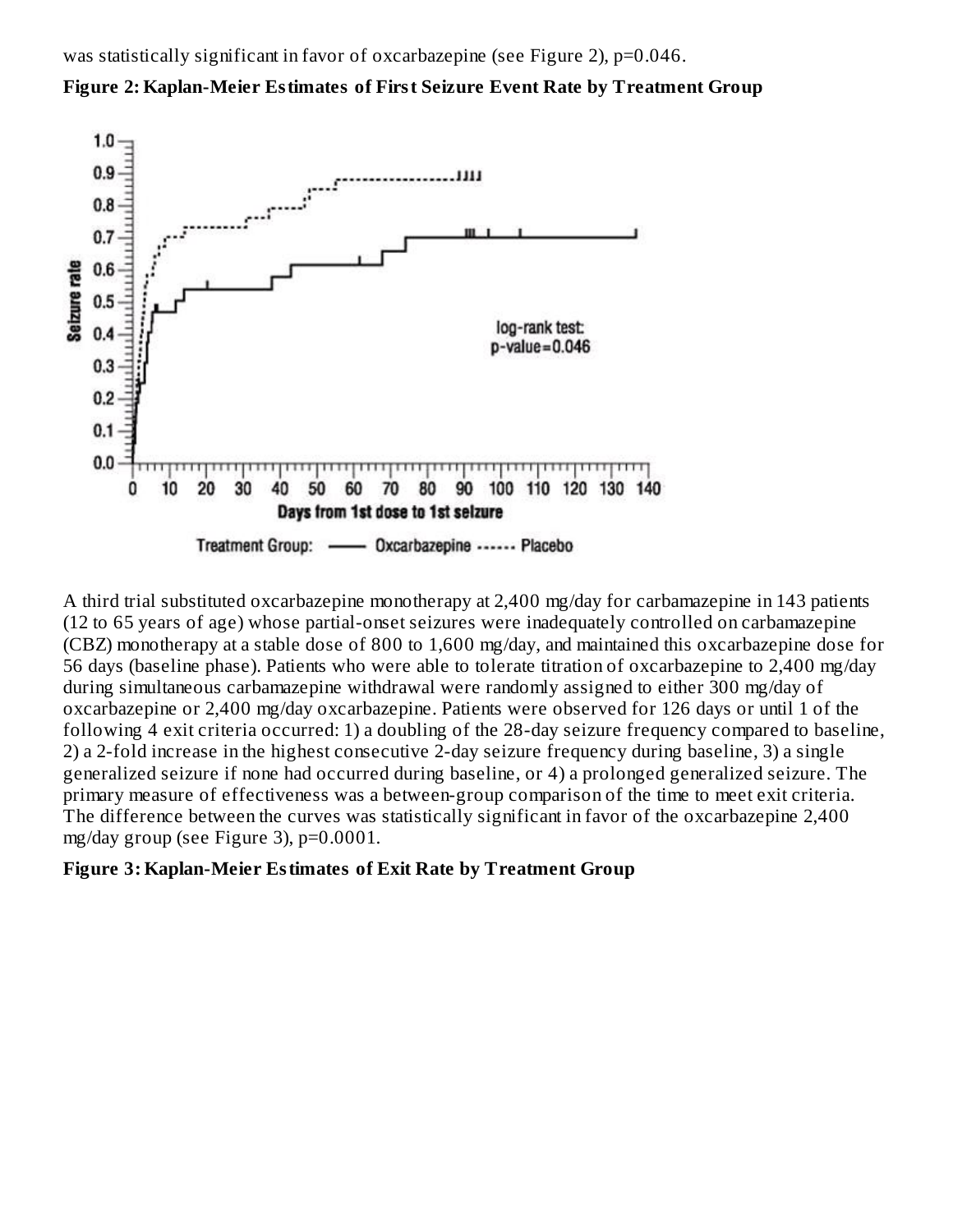

Another monotherapy substitution trial was conducted in 87 patients (11 to 66 years of age) whose seizures were inadequately controlled on 1 or 2 AEDs. Patients were randomized to either oxcarbazepine 2,400 mg/day or 300 mg/day and their standard AED regimen(s) were eliminated over the first 6 weeks of double-blind therapy. Double-blind treatment continued for another 84 days (total double-blind treatment of 126 days) or until 1 of the 4 exit criteria described for the previous study occurred. The primary measure of effectiveness was a between-group comparison of the percentage of patients meeting exit criteria. The results were statistically significant in favor of the oxcarbazepine 2,400 mg/day group (14/34; 41.2%) compared to the oxcarbazepine 300 mg/day group (42/45; 93.3%) (p <0.0001). The time to meeting one of the exit criteria was also statistically significant in favor of the oxcarbazepine 2,400 mg/day group (see Figure 4), p=0.0001.

### **Figure 4: Kaplan-Meier Estimates of Exit Rate by Treatment Group**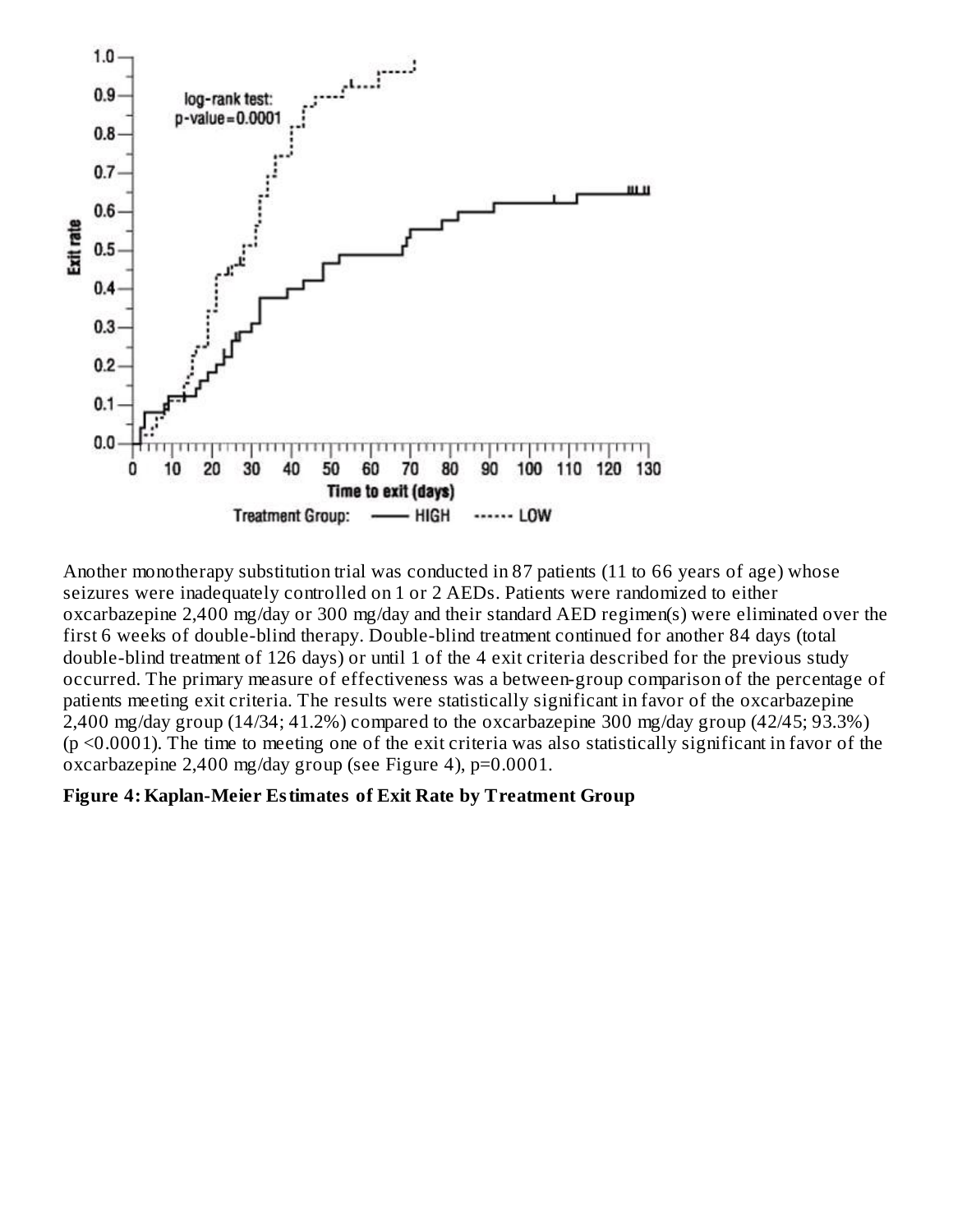

A monotherapy trial was conducted in 92 pediatric patients (1 month to 16 years of age) with inadequately-controlled or new-onset partial seizures. Patients were hospitalized and randomized to either oxcarbazepine 10 mg/kg/day or were titrated up to 40 to 60 mg/kg/day within 3 days while withdrawing the previous AED on the second day of oxcarbazepine. Seizures were recorded through continuous video-EEG monitoring from Day 3 to Day 5. Patients either completed the 5-day treatment or met 1 of the 2 exit criteria: 1) three study-specific seizures (i.e. electrographic partial-onset seizures with a behavioral correlate), 2) a prolonged study-specific seizure. The primary measure of effectiveness was a between-group comparison of the time to meet exit criteria in which the difference between the curves was not statistically significant (p=0.904). The majority of patients from both dose groups completed the 5-day study without exiting.

Although this study failed to demonstrate an effect of oxcarbazepine as monotherapy in pediatric patients, several design elements, including the short treatment and assessment period, the absence of a true placebo, and the likely persistence of plasma levels of previously administered AEDs during the treatment period, make the results uninterpretable. For this reason, the results do not undermine the conclusion, based on pharmacokinetic/ pharmacodynamic considerations, that oxcarbazepine is effective as monotherapy in pediatric patients 4 years old and older.

## **14.2 Oxcarbazepine Adjunctive Therapy Trials**

The effectiveness of oxcarbazepine as an adjunctive therapy for partial-onset seizures was established in 2 multicenter, randomized, double-blind, placebo-controlled trials, one in 692 patients (15 to 66 years of age) and one in 264 pediatric patients (3 to 17 years of age), and in one multicenter, rater-blind, randomized, age-stratified, parallel-group study comparing 2 doses of oxcarbazepine in 128 pediatric patients (1 month to  $\leq 4$  years of age).

Patients in the 2 placebo-controlled trials were on 1 to 3 concomitant AEDs. In both of the trials, patients were stabilized on optimum dosages of their concomitant AEDs during an 8-week baseline phase. Patients who experienced at least 8 (minimum of 1 to 4 per month) partial-onset seizures during the baseline phase were randomly assigned to placebo or to a specific dose of oxcarbazepine in addition to their other AEDs.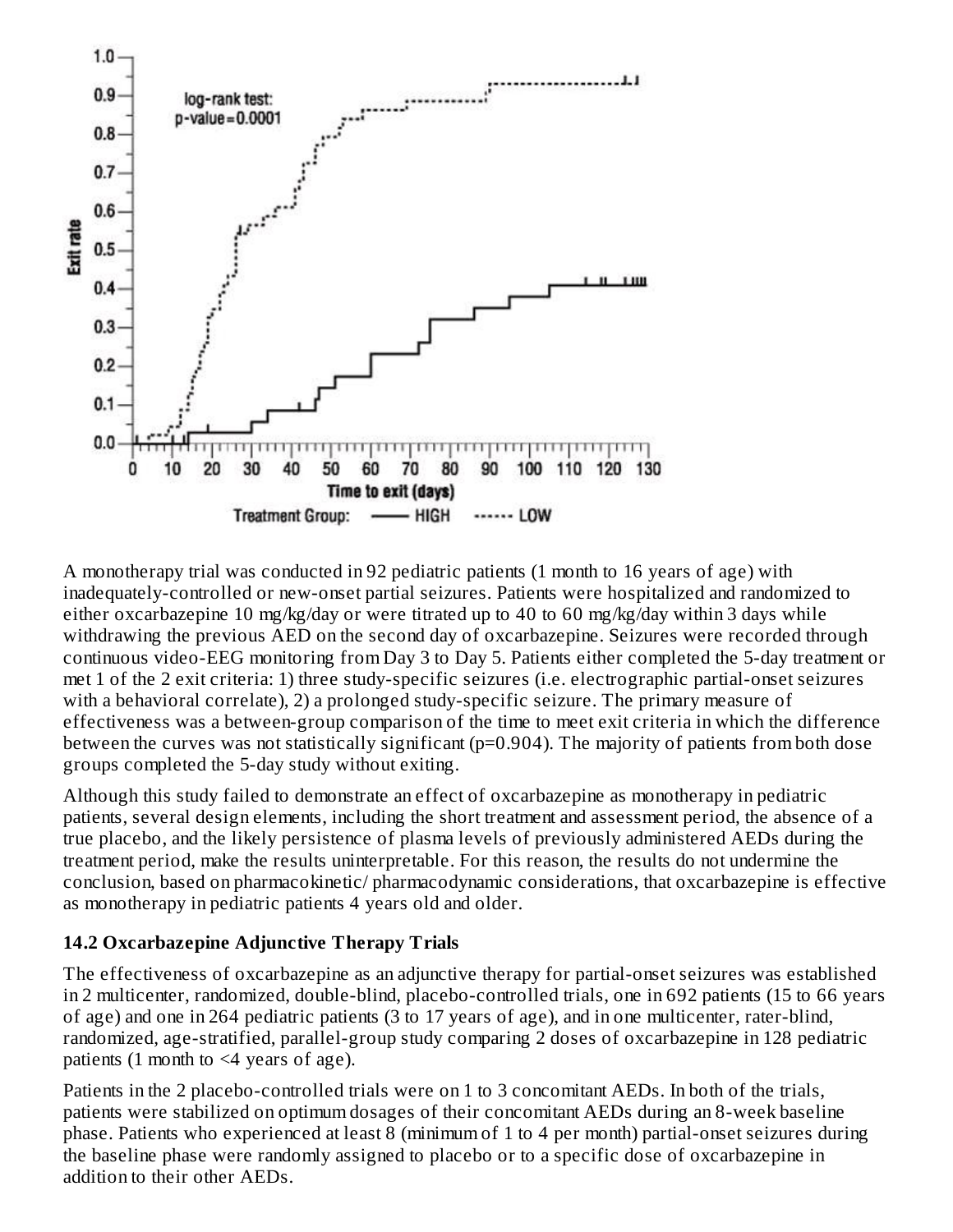In these studies, the dose was increased over a 2-week period until either the assigned dose was reached, or intolerance prevented increases. Patients then entered a 14- (pediatrics) or 24-week (adults) maintenance period.

In the adult trial, patients received fixed doses of 600, 1,200 or 2,400 mg/day. In the pediatric trial, patients received maintenance doses in the range of 30 to 46 mg/kg/day, depending on baseline weight. The primary measure of effectiveness in both trials was a between-group comparison of the percentage change in partial-onset seizure frequency in the double-blind treatment phase relative to baseline phase. This comparison was statistically significant in favor of oxcarbazepine at all doses tested in both trials (p=0.0001 for all doses for both trials). The number of patients randomized to each dose, the median baseline seizure rate, and the median percentage seizure rate reduction for each trial are shown in Table 8. It is important to note that in the high-dose group in the study in adults, over 65% of patients discontinued treatment because of adverse events; only 46 (27%) of the patients in this group completed the 28-week study *[see Adverse Reactions (6)]*, an outcome not seen in the monotherapy studies.

| Table 8: Summary of Percentage Change in Partial-Onset Seizure Frequency from Baseline for |  |
|--------------------------------------------------------------------------------------------|--|
| <b>Placebo-Controlled Adjunctive Therapy Trials</b>                                        |  |

| <b>Trial</b>   | <b>Treatment Group</b>                                   |     |                 |                  |
|----------------|----------------------------------------------------------|-----|-----------------|------------------|
|                |                                                          |     | <b>Baseline</b> | <b>Median</b>    |
|                |                                                          |     | <b>Median</b>   | l%               |
|                |                                                          |     | Seizure Rate*   | <b>Reduction</b> |
| 1 (pediatrics) | Oxcarbazepine                                            | 136 | 12.5            | $34.8^1$         |
|                | Placebo                                                  | 128 | 13.1            | 9.4              |
| $2$ (adults)   | Oxcarbazepine 2,400 mg/day                               | 174 | 10.0            | 49.91            |
|                | Oxcarbazepine 1,200 mg/day                               | 177 | 9.8             | $40.2^1$         |
|                | Oxcarbazepine 600 mg/day                                 | 168 | 9.6             | $26.4^1$         |
|                | Placebo                                                  | 173 | 8.6             | 7.6              |
|                | $\mu_{\rm p=0.0001; *}$ = number of seizures per 28 days |     |                 |                  |

Subset analyses of the antiepileptic efficacy of oxcarbazepine with regard to gender in these trials revealed no important differences in response between men and women. Because there were very few patients over the age of 65 years in controlled trials, the effect of the drug in the elderly has not been adequately assessed.

The third adjunctive therapy trial enrolled 128 pediatric patients (1 month to  $\leq 4$  years of age) with inadequately-controlled partial-onset seizures on 1 to 2 concomitant AEDs. Patients who experienced at least 2 study-specific seizures (i.e. electrographic partial-onset seizures with a behavioral correlate) during the 72-hour baseline period were randomly assigned to either oxcarbazepine 10 mg/kg/day or were titrated up to 60 mg/kg/day within 26 days. Patients were maintained on their randomized target dose for 9 days and seizures were recorded through continuous video-EEG monitoring during the last 72 hours of the maintenance period. The primary measure of effectiveness in this trial was a betweengroup comparison of the change in seizure frequency per 24 hours compared to the seizure frequency at baseline. For the entire group of patients enrolled, this comparison was statistically significant in favor of oxcarbazepine 60 mg/kg/day. In this study, there was no evidence that oxcarbazepine was effective in patients below the age of 2 years ( $N=75$ ).

## **16 HOW SUPPLIED/STORAGE AND HANDLING**

### Oxcarbazepine Oral Suspension

Oxcarbazepine Oral Suspension USP, 300 mg/5 mL (60 mg/mL), is supplied as off-white to slightly yellow colored suspension. Available in amber glass bottles containing 250 mL of oral suspension.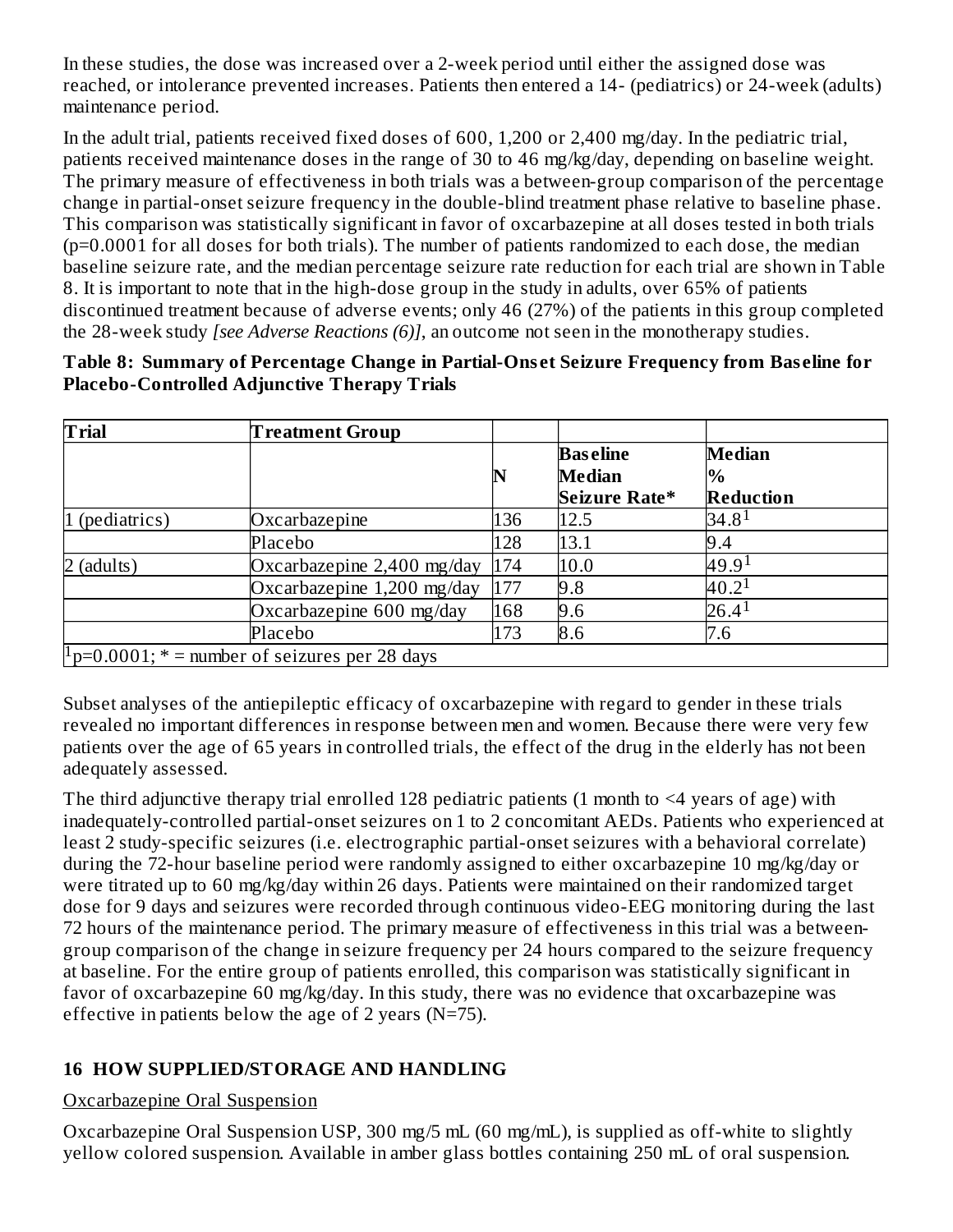Supplied with a 10 mL dosing syringe and press-in bottle adapter.

250 mL oral suspension in 1 Bottle: NDC 65162-649-78

Store oxcarbazepine oral suspension, USP in the original container. Shake well before using.

Use within 7 weeks of first opening the bottle.

Store at 20° to 25°C (68° to 77°F); excursions permitted between 15° to 30°C (59° to 86°F) [see USP Controlled Room Temperature].

# **17 PATIENT COUNSELING INFORMATION**

Advise the patient to read the FDA-approved patient labeling (Medication Guide).

# Administration Information

Counsel patients that oxcarbazepine may be taken with or without food.

For oxcarbazepine oral suspension, advise patients to shake the bottle well and prepare the dose immediately afterwards using the oral dosing syringe supplied. Inform patients that oxcarbazepine oral suspension can be mixed in a small glass of water just prior to administration or, alternatively, may be swallowed directly from the syringe. Instruct patients to discard any unused oxcarbazepine oral suspension after 7 weeks of first opening the bottle *[see Dosage and Administration (2.8)* and *How Supplied/Storage and Handling (16)].*

# Hyponatremia

Advise patients that oxcarbazepine may reduce the serum sodium concentrations especially if they are taking other medications that can lower sodium. Instruct patients to report symptoms of low sodium like nausea, tiredness, lack of energy, confusion, and more frequent or more severe seizures *[see Warnings and Precautions (5.1)]*.

# Anaphylactic Reactions and Angioedema

Anaphylactic reactions and angioedema may occur during treatment with oxcarbazepine. Advise patients to report immediately signs and symptoms suggesting angioedema (swelling of the face, eyes, lips, tongue or difficulty in swallowing or breathing) and to stop taking the drug until they have consulted with their physician *[see Warnings and Precautions (5.2)]*.

## Cross Hypersensitivity Reaction to Carbamazepine

Inform patients who have exhibited hypersensitivity reactions to carbamazepine that approximately 25% to 30% of these patients may experience hypersensitivity reactions with oxcarbazepine. Patients should be advised that if they experience a hypersensitivity reaction while taking oxcarbazepine they should consult with their physician immediately *[see Warnings and Precautions (5.3)]*.

# Serious Dermatological Reactions

Advise patients that serious skin reactions have been reported in association with oxcarbazepine. In the event a skin reaction should occur while taking oxcarbazepine, patients should consult with their physician immediately *[see Warnings and Precautions (5.4)]*.

# Suicidal Behavior and Ideation

Patients, their caregivers, and families should be counseled that AEDs, including oxcarbazepine, may increase the risk of suicidal thoughts and behavior and should be advised of the need to be alert for the emergence or worsening of symptoms of depression, any unusual changes in mood or behavior, or the emergence of suicidal thoughts, behavior, or thoughts about self-harm. Behaviors of concern should be reported immediately to healthcare providers *[see Warnings and Precautions (5.5)]*.

# Driving and Operating Machinery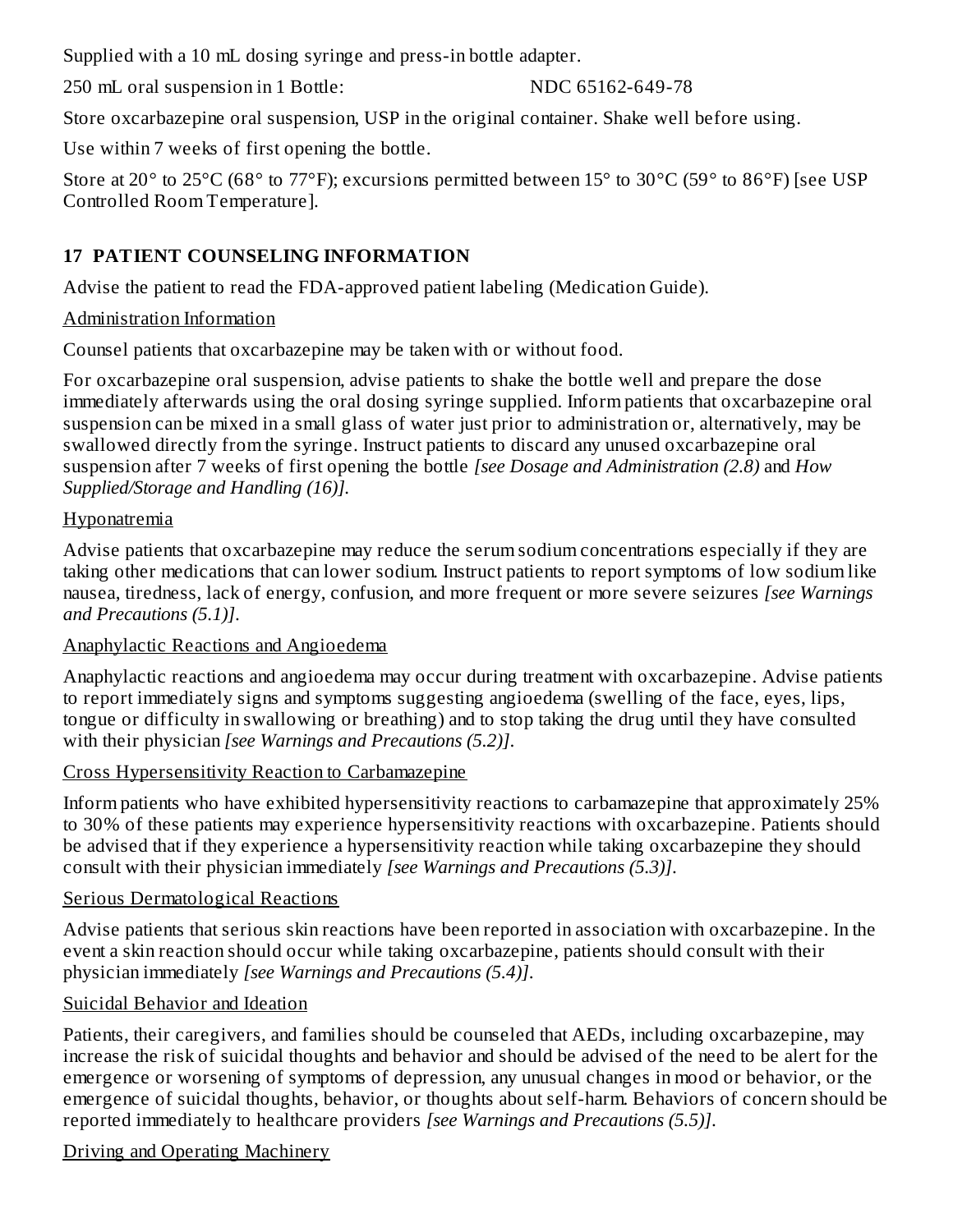Advise patients that oxcarbazepine may cause adverse reactions such as dizziness, somnolence, ataxia, visual disturbances, and depressed level of consciousness. Accordingly, advise patients not to drive or operate machinery until they have gained sufficient experience on oxcarbazepine to gauge whether it adversely affects their ability to drive or operate machinery *[see Warnings and Precautions (5.7)* and *Adverse Reactions (6)].*

### Multi-Organ Hypersensitivity

Instruct patients that a fever associated with other organ system involvement (e.g., rash, lymphadenopathy, hepatic dysfunction) may be drug-related and should be reported to their healthcare provider immediately *[see Warnings and Precautions (5.8)]*.

### Hematologic Events

Advise patients that there have been rare reports of blood disorders reported in patients treated with oxcarbazepine. Instruct patients to immediately consult with their physician if they experience symptoms suggestive of blood disorders *[see Warnings and Precautions (5.9)]*.

### Drug Interactions

Caution female patients of reproductive potential that the concurrent use of oxcarbazepine with hormonal contraceptives may render this method of contraception less effective *[see Drug Interactions (7.2)* and *Use in Specific Populations (8.1)]*. Additional non-hormonal forms of contraception are recommended when using oxcarbazepine.

Caution should be exercised if alcohol is taken in combination with oxcarbazepine, due to a possible additive sedative effect.

### Pregnancy Registry

Encourage patients to enroll in the North American Antiepileptic Drug (NAAED) Pregnancy Registry if they become pregnant. This registry is collecting information about the safety of antiepileptic drugs during pregnancy *[see Use in Specific Populations (8.1)]*.

# Distributed by:

**Amneal Pharmaceuticals LLC** Bridgewater, NJ 08807

Rev. 02-2019-05

### **MEDICATION GUIDE**

**Oxcarbazepine** (ox-kar-BAY-zeh-peen) **Oral Suspension**

**What is the most important information I should know about oxcarbazepine oral suspension?**

**Do not stop taking oxcarbazepine oral suspension without first talking to your healthcare provider.** Stopping oxcarbazepine oral suspension suddenly can cause serious problems.

### **Oxcarbazepine oral suspension can caus e s erious side effects, including:**

### **1. Oxcarbazepine oral suspension may caus e the level of sodium in your blood to be low.** Symptoms of low blood sodium include:

| nausea                               | confusion                             |
|--------------------------------------|---------------------------------------|
| $\bullet$ tiredness (lack of energy) | more frequent or more severe seizures |
| headache                             |                                       |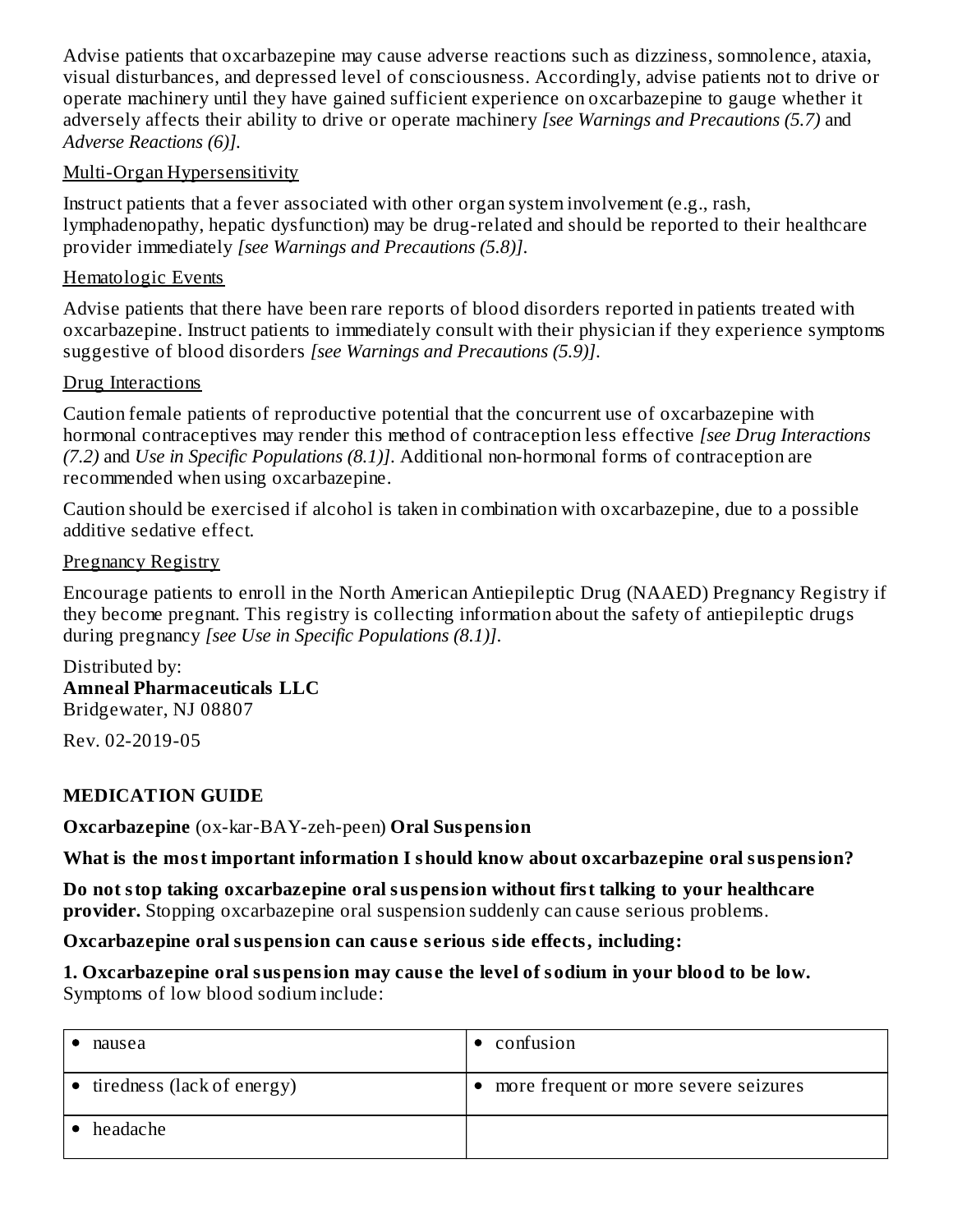Similar symptoms that are not related to low sodium may occur from taking oxcarbazepine oral suspension. You should tell your healthcare provider if you have any of these side effects and if they bother you or they do not go away.

Some other medicines can also cause low sodium in your blood. Be sure to tell your healthcare provider about all the other medicines that you are taking.

Your healthcare provider may do blood tests to check your sodium levels during your treatment with oxcarbazepine oral suspension.

**2. Oxcarbazepine oral suspension may also caus e allergic reactions or s erious problems which may affect organs and other parts of your body like the liver or blood cells.** You may or may not have a rash with these types of reactions.

**Call your healthcare provider right away if you have any of the following:**

| • swelling of your face, eyes, lips, or tongue                              | • painful sores in the mouth or around your<br>eyes        |
|-----------------------------------------------------------------------------|------------------------------------------------------------|
| trouble swallowing or breathing                                             | • yellowing of your skin or eyes                           |
| a skin rash                                                                 | • unusual bruising or bleeding                             |
| hives                                                                       | • severe fatigue or weakness                               |
| fever, swollen glands, or sore throat that do not go<br>away or come and go | severe muscle pain<br>٠                                    |
|                                                                             | • frequent infections or infections that do not<br>go away |

Many people who are allergic to carbamazepine are also allergic to oxcarbazepine oral suspension. Tell your healthcare provider if you are allergic to carbamazepine.

**3. Like other antiepileptic drugs, oxcarbazepine oral suspension may caus e suicidal thoughts or actions in a very small number of people, about 1 in 500.**

**Call a healthcare provider right away if you have any of thes e symptoms, especially if they are new, wors e, or worry you:**

| • thoughts about suicide or dying | trouble sleeping (insomnia)                         |
|-----------------------------------|-----------------------------------------------------|
| attempts to commit suicide        | new or worse irritability                           |
| new or worse depression           | acting aggressive, being angry, or violent          |
| new or worse anxiety              | acting on dangerous impulses                        |
| • feeling agitated or restless    | an extreme increase in activity and talking (mania) |
| panic attacks                     | other unusual changes in behavior or mood           |

**How can I watch for early symptoms of suicidal thoughts and actions?**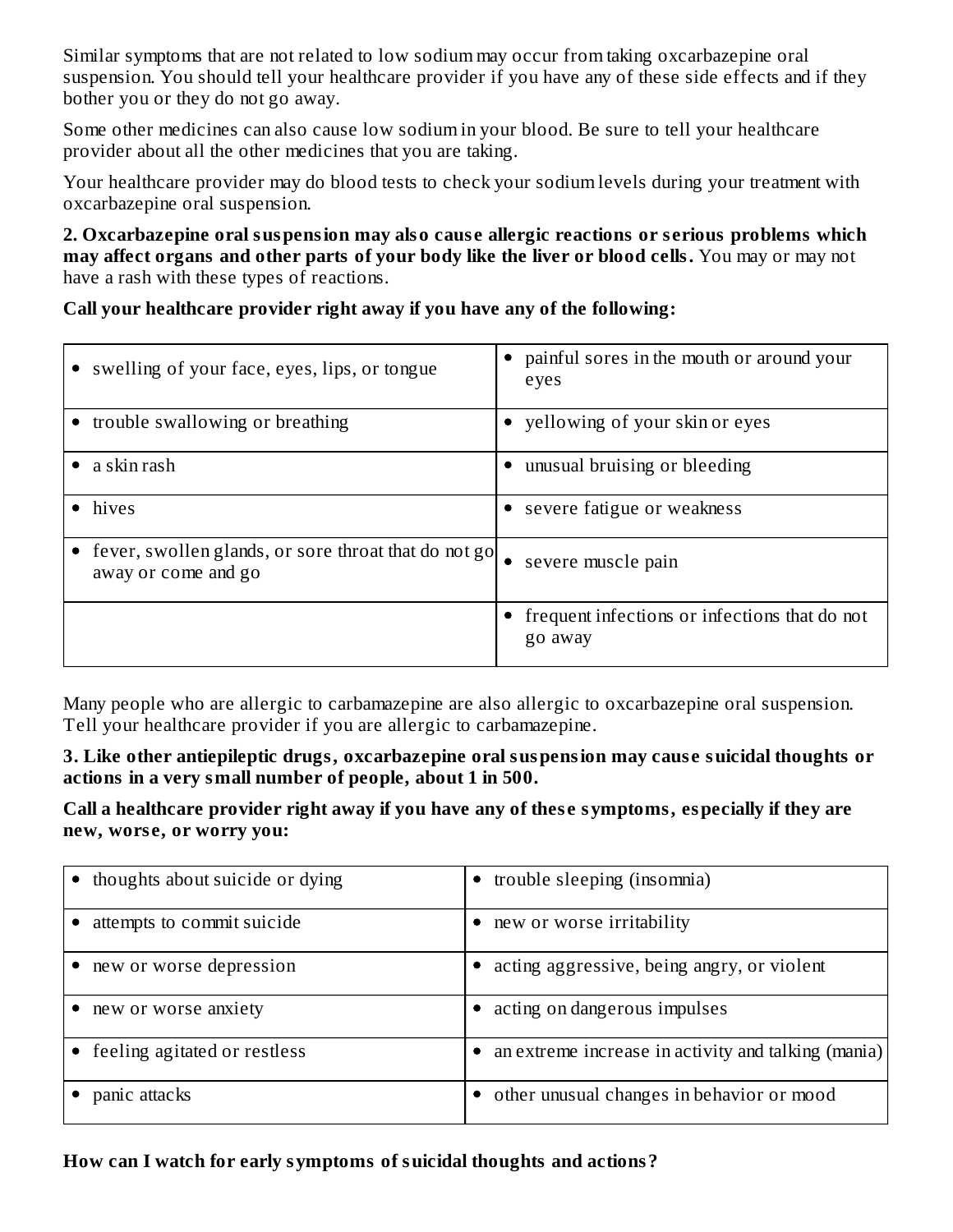- Pay attention to any changes, especially sudden changes, in mood, behaviors, thoughts, or feelings.
- Keep all follow-up visits with your healthcare provider as scheduled.

Call your healthcare provider between visits as needed, especially if you are worried about symptoms.

# **Do not stop taking oxcarbazepine oral suspension without first talking to a healthcare provider.**

- Stopping oxcarbazepine oral suspension suddenly can cause serious problems.
- Stopping a seizure medicine suddenly in a patient who has epilepsy may cause seizures that will not stop (status epilepticus).

Suicidal thoughts or actions may be caused by things other than medicines. If you have suicidal thoughts or actions, your healthcare provider may check for other causes.

## **What is oxcarbazepine oral suspension?**

Oxcarbazepine oral suspension is a prescription medicine used:

- alone or with other medicines to treat partial-onset seizures in adults.
- alone to treat partial-onset seizures in children 4 years and older.
- with other medicines to treat partial-onset seizures in children 2 years and older.

It is not known if oxcarbazepine oral suspension is safe and effective for use alone to treat partial-onset seizures in children less than 4 years of age **or** for use with other medicines to treat partial-onset seizures in children less than 2 years of age.

**Do not take oxcarbazepine oral suspension if you are** allergic to oxcarbazepine oral suspension or any of the other ingredients in oxcarbazepine oral suspension, or to eslicarbazepine acetate. See the end of this Medication Guide for a complete list of ingredients in oxcarbazepine oral suspension.

Many people who are allergic to carbamazepine are also allergic to oxcarbazepine oral suspension. Tell your healthcare provider if you are allergic to carbamazepine.

### **Before taking oxcarbazepine oral suspension, tell your healthcare provider about all your medical conditions, including if you:**

- have or have had suicidal thoughts or actions, depression or mood problems.
- have liver problems.
- have kidney problems.
- are allergic to carbamazepine. Many people who are allergic to carbamazepine are also allergic to oxcarbazepine oral suspension.
- use birth control medicine. Oxcarbazepine oral suspension may cause your birth control medicine to be less effective. Talk to your healthcare provider about the best birth control method to use.
- are pregnant or plan to become pregnant. Oxcarbazepine oral suspension may harm your unborn baby. Tell your healthcare provider right away if you become pregnant while taking oxcarbazepine oral suspension. You and your healthcare provider will decide if you should take oxcarbazepine oral suspension while you are pregnant.

If you become pregnant while taking oxcarbazepine oral suspension, talk to your healthcare provider about registering with the North American Antiepileptic Drug (NAAED) Pregnancy Registry. The purpose of this registry is to collect information about the safety of antiepileptic medicine during pregnancy. You can enroll in this registry by calling 1-888-233-2334.

are breastfeeding or plan to breastfeed. Oxcarbazepine passes into breast milk. Talk with your healthcare provider about the best way to feed your baby if you take oxcarbazepine oral suspension. **Tell your healthcare provider about all the medicines you take**, including prescription and overthe-counter medicines, vitamins, and herbal supplements. Taking oxcarbazepine oral suspension with certain other medicines may cause side effects or affect how well they work. Do not start or stop other medicines without talking to your healthcare provider.

Know the medicines you take. Keep a list of them to show your healthcare provider and pharmacist when you get a new medicine.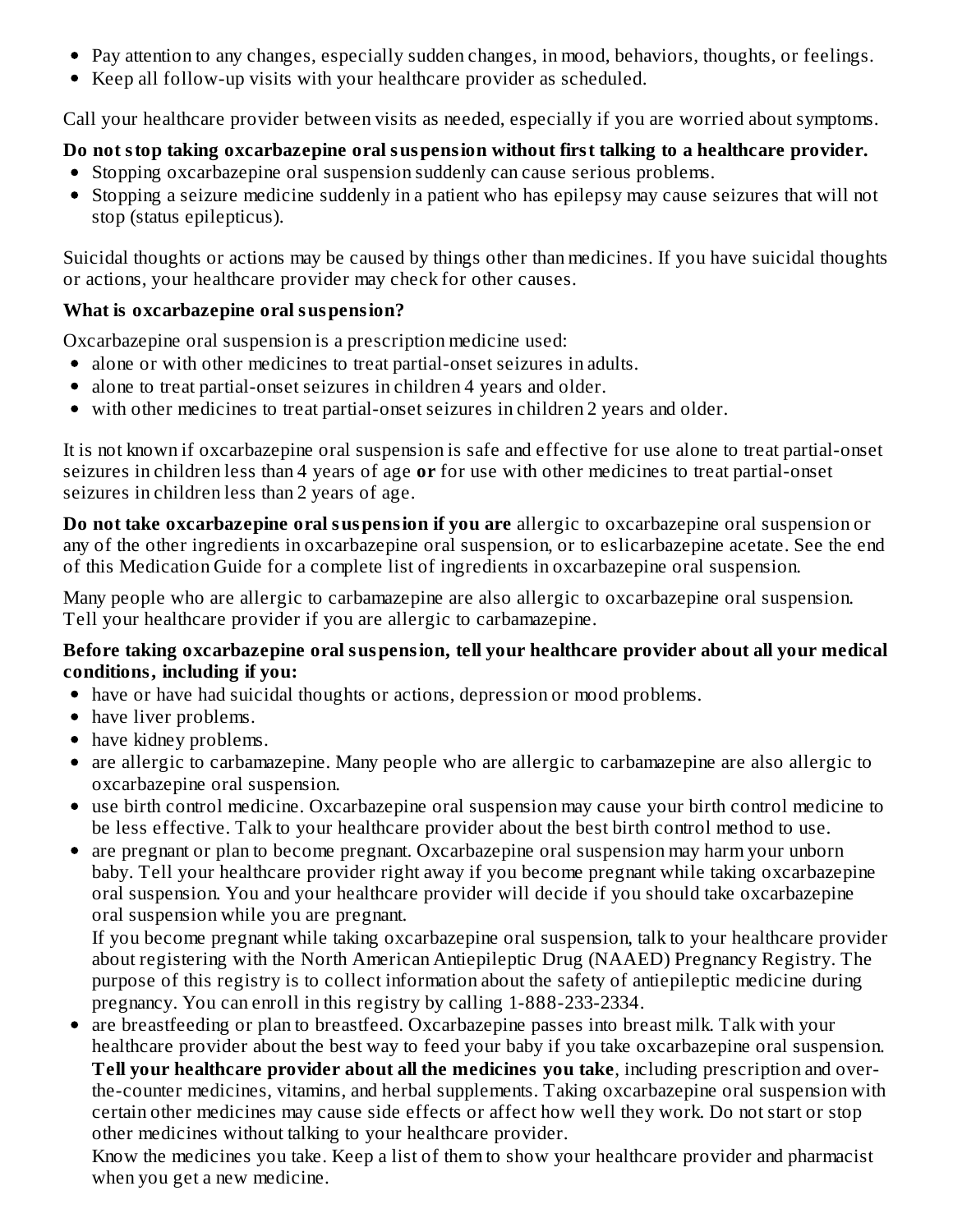### **How should I take oxcarbazepine oral suspension?**

- Do not stop taking oxcarbazepine oral suspension without talking to your healthcare provider. Stopping oxcarbazepine oral suspension suddenly can cause serious problems, including seizures that will not stop (status epilepticus).
- Take oxcarbazepine oral suspension exactly as prescribed. Your healthcare provider may change your dose. Your healthcare provider will tell you how much oxcarbazepine oral suspension to take.
- Take oxcarbazepine oral suspension 2 times a day.
- Take oxcarbazepine oral suspension with or without food.
- Before taking oxcarbazepine oral suspension shake the bottle well and use the oral dosing syringe that comes with your oral suspension to measure the amount of medicine needed. Oxcarbazepine oral suspension can be mixed in a small glass of water, or swallowed directly from the syringe. Clean the syringe with warm water and let it dry after each use.
- If you take too much oxcarbazepine oral suspension, call your healthcare provider right away.

### **What should I avoid while taking oxcarbazepine oral suspension?**

- Do not drive or operate machinery until you know how oxcarbazepine oral suspension affects you. Oxcarbazepine oral suspension may slow your thinking and motor skills.
- Do not drink alcohol or take other drugs that make you sleepy or dizzy while taking oxcarbazepine oral suspension until you talk to your healthcare provider. Oxcarbazepine oral suspension taken with alcohol or drugs that cause sleepiness or dizziness may make your sleepiness or dizziness worse.

### **What are the possible side effects of oxcarbazepine oral suspension?**

### See "**What is the most important information I should know about oxcarbazepine oral suspension?**"

### **Oxcarbazepine oral suspension may caus e other s erious side effects including:**

- trouble concentrating
- problems with your speech and language
- feeling confused
- feeling sleepy and tired
- trouble with walking and coordination
- seizures that can happen more often or become worse, especially in children

### Get medical help right away if you have any of the symptoms listed above or listed in "What is the **most important information I should know about oxcarbazepine oral suspension?"**

### **The most common side effects of oxcarbazepine oral suspension include:**

| · dizziness     | • problems with vision                                     |
|-----------------|------------------------------------------------------------|
| • sleepiness    | $\bullet$ trembling                                        |
| • double vision | • problems with walking and coordination<br>(unsteadiness) |
| • tiredness     | $\bullet$ rash                                             |
| nausea          |                                                            |
| vomiting        |                                                            |

These are not all the possible side effects of oxcarbazepine oral suspension. Tell your healthcare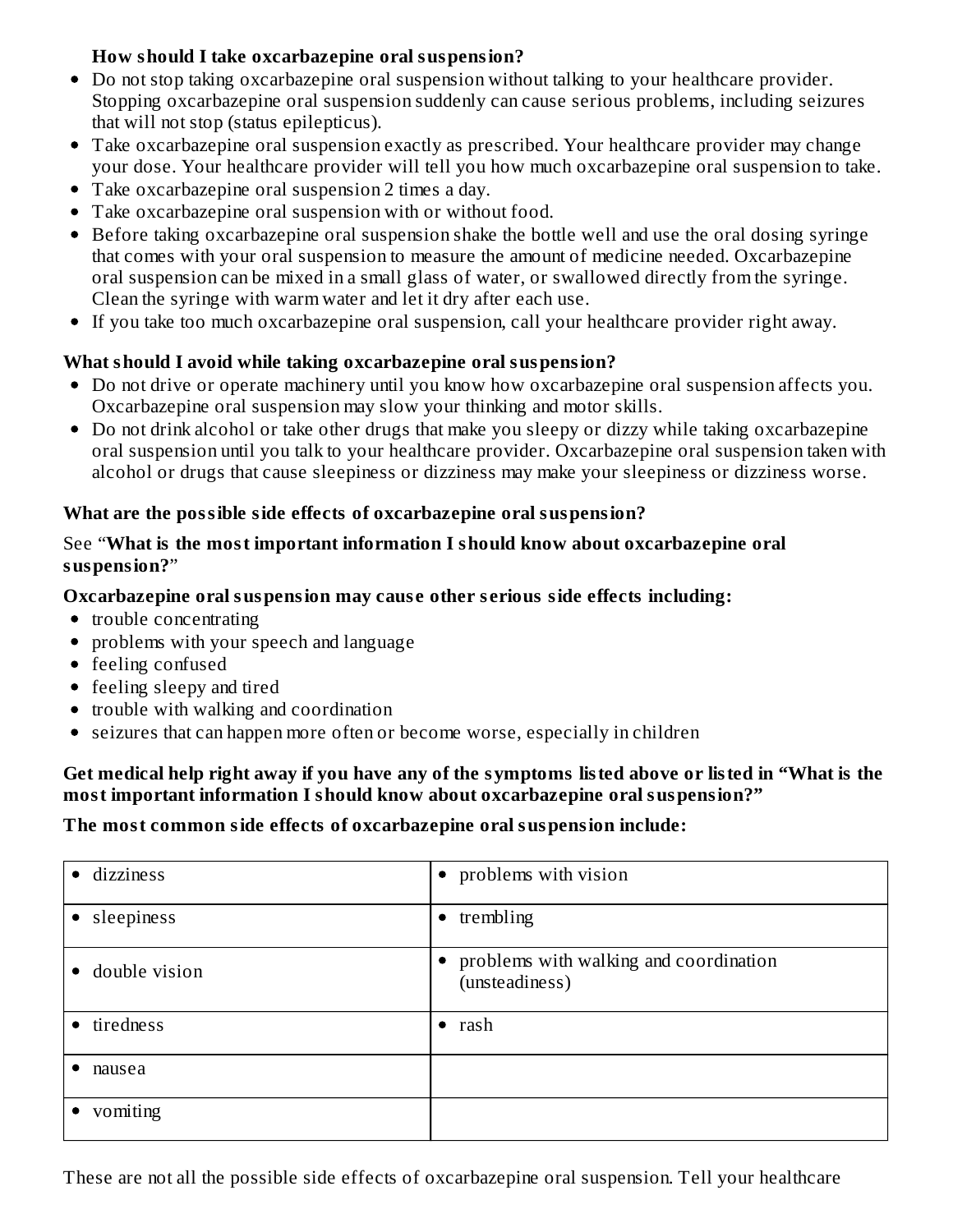provider if you have any side effect that bothers you or that does not go away.

### **Call your doctor for medical advice about side effects. You may report side effects to FDA at 1- 800-FDA-1088.**

### **How should I store oxcarbazepine oral suspension?**

- Store oxcarbazepine oral suspension at 20° to 25°C (68° to 77°F); excursions permitted between 15° to  $30^{\circ}$ C (59 $^{\circ}$  to  $86^{\circ}$ F).
- Keep oxcarbazepine oral suspension in the original container and use within 7 weeks of first opening the bottle. Shake well before using.

### **Keep oxcarbazepine oral suspension and all medicines out of the reach of children.**

### **General Information about the safe and effective us e of oxcarbazepine oral suspension.**

Medicines are sometimes prescribed for purposes other than those listed in a Medication Guide. Do not use oxcarbazepine oral suspension for a condition for which it was not prescribed. Do not give oxcarbazepine oral suspension to other people, even if they have the same symptoms that you have. It may harm them.

You can ask your pharmacist or healthcare provider for information about oxcarbazepine oral suspension that is written for health professionals.

### **What are the ingredients in oxcarbazepine oral suspension?**

**Active ingredient:** oxcarbazepine, USP

### **Inactive ingredients:**

**Oral suspension:** colloidal silicon dioxide, malic acid, methylparaben, polyethylene glycol, pregelatinized starch (maize), propyl paraben, propylene glycol, purified water, saccharin sodium, sodium benzoate, sorbitol, xanthan gum and yellow plum lemon flavor. Hydrochloric acid solution or sodium hydroxide solution may be added for adjustment of pH.

This Medication Guide has been approved by the U.S. Food and Drug Administration.

For more information, go to www.amneal.com or call 1-877-835-5472.

Distributed by: **Amneal Pharmaceuticals LLC** Bridgewater, NJ 08807

Rev. 02-2019-05

## **Instructions for Us e**

**Oxcarbazepine Oral Suspension (300 mg/5 mL) Each 5 mL contains 300 mg oxcarbazepine Read thes e instructions carefully to learn how to us e the medicine dispensing system correctly.** *The Medicine Dispensing System* There are 3 parts to the dispensing system: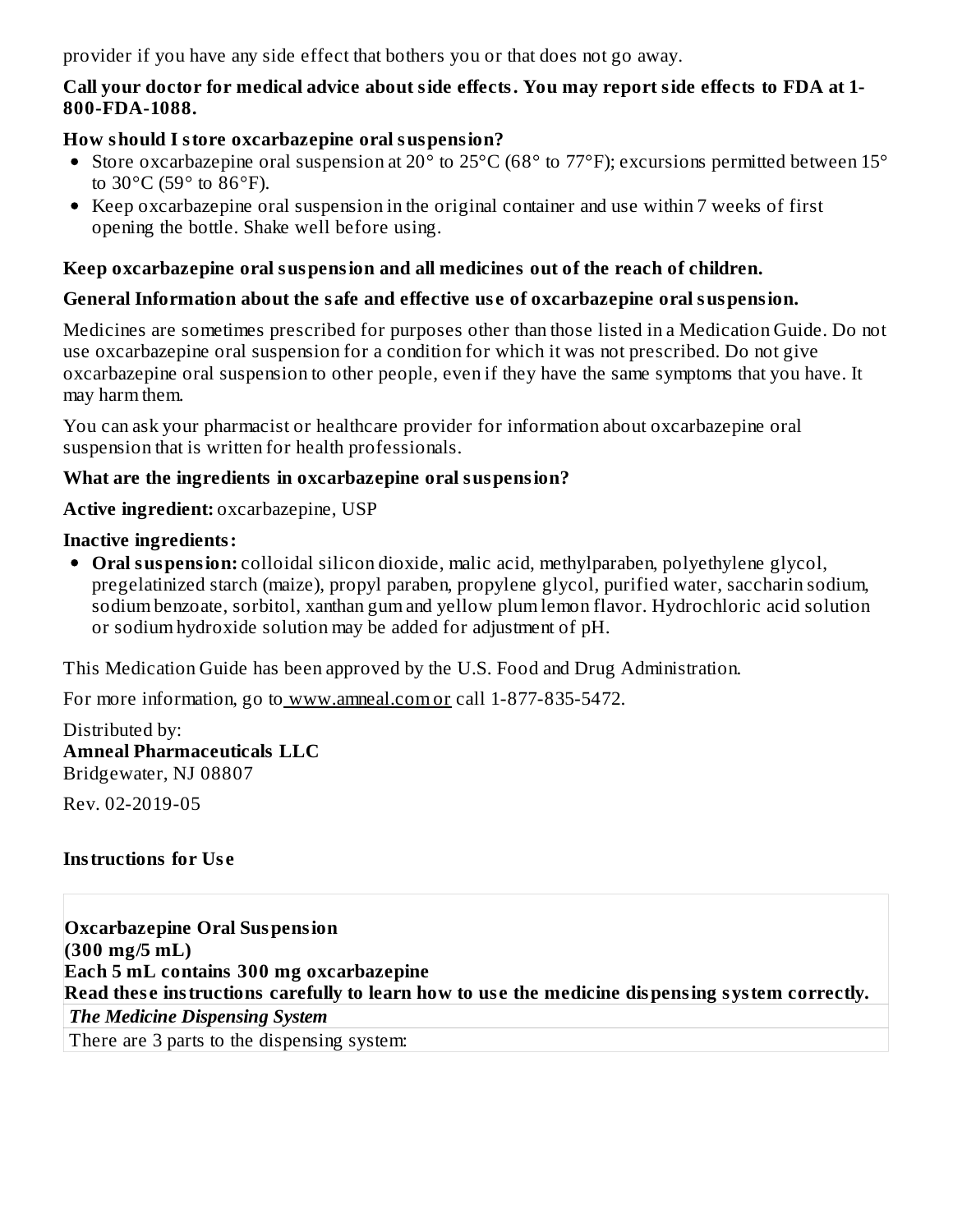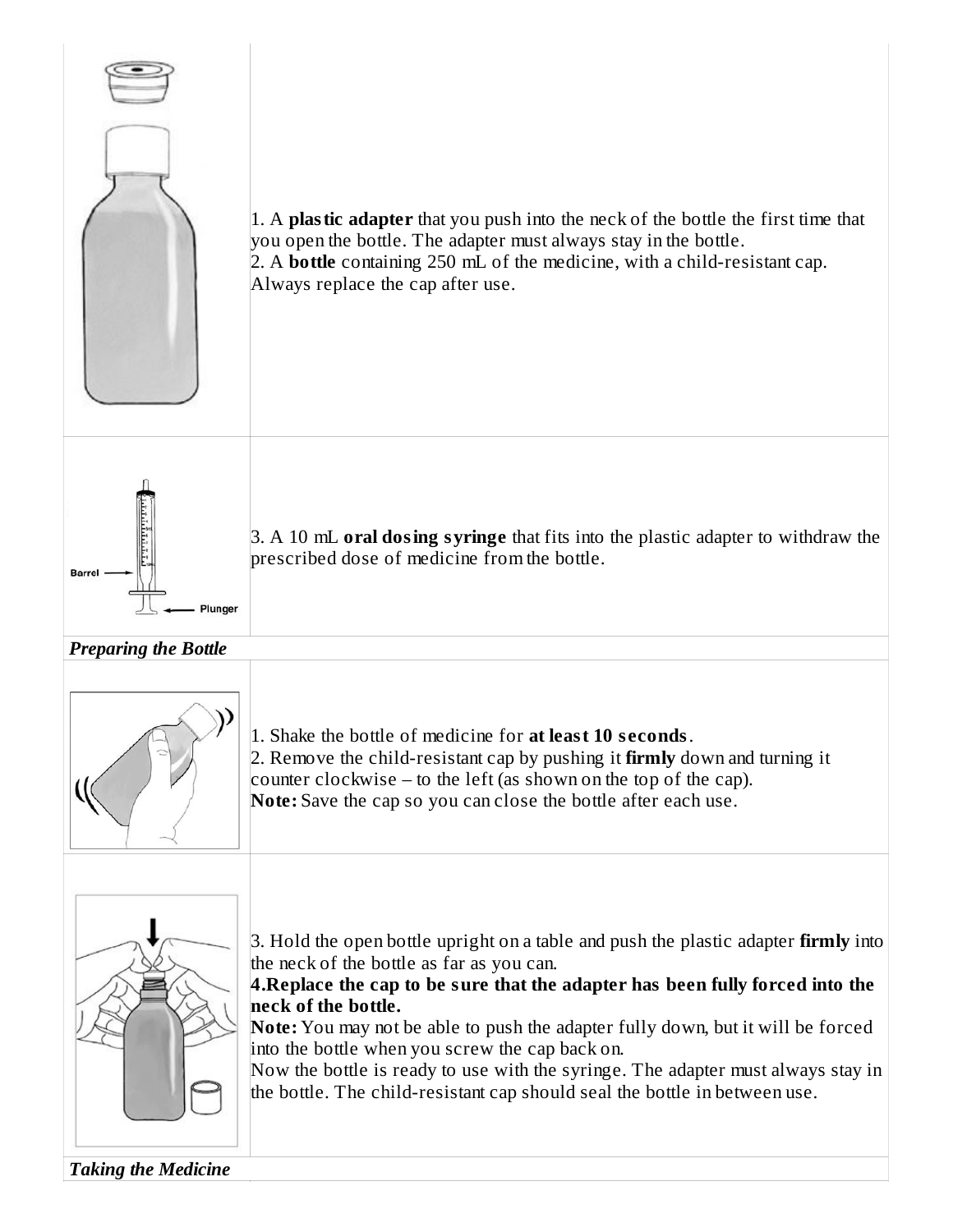

1. Shake the bottle well. Prepare the dose right away.

2. Push and turn the child-resistant cap to open the bottle.

**Note:** Always replace the cap after use.

3. Check that the plunger is all the way down inside the barrel of the syringe.







5. Hold the syringe in place and carefully turn the bottle upside down. 6. Slowly pull the plunger out so that the syringe fills with some medicine. Push the plunger back in just far enough to completely push out any large air bubbles that may be trapped in the syringe.

7. Slowly pull the plunger out until the top edge of the plunger is exactly level with the marker on the syringe barrel for the prescribed dose.

**Note:** If the prescribed dose is more than 10 mL, you will need to refill the syringe to make up the full dose.



8. Carefully turn the bottle upright. Take out the syringe by gently twisting it out of the plastic adapter. The plastic adapter should stay in the bottle.



9. You can mix the dose of medicine in a small glass of water before it is swallowed, or you can drink it directly from the syringe.

a. **If you mix the medicine with water,** add some water to a glass. Push in the plunger on the syringe all the way to empty all the medicine into the glass. Stir the medicine in the water and drink it all.

b. **If you us e the syringe to take the medicine,** the patient must sit upright. Push the plunger **slowly** to let the patient swallow the medicine. 10. Replace the child-resistant cap after use.

**Cleaning:** After use, rinse the syringe with warm water and allow it to dry thoroughly.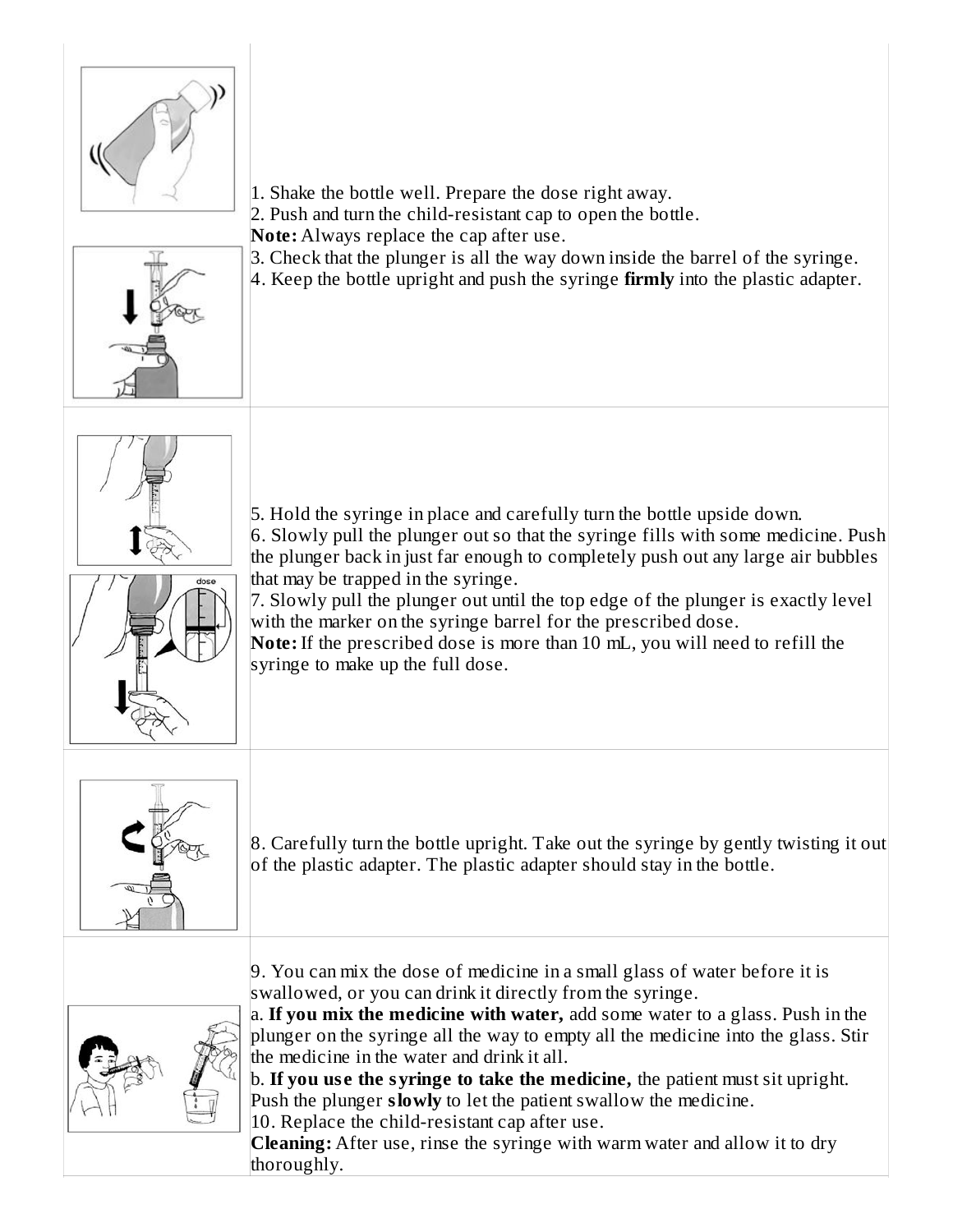### **PACKAGE LABEL.PRINCIPAL DISPLAY PANEL**

#### **NDC 65162-649-78**

### **Oxcarbazepine Oral Suspension USP, 300 mg/ 5 mL**

**250 mL**

**Rx only**

### **Amneal Pharmaceuticals**

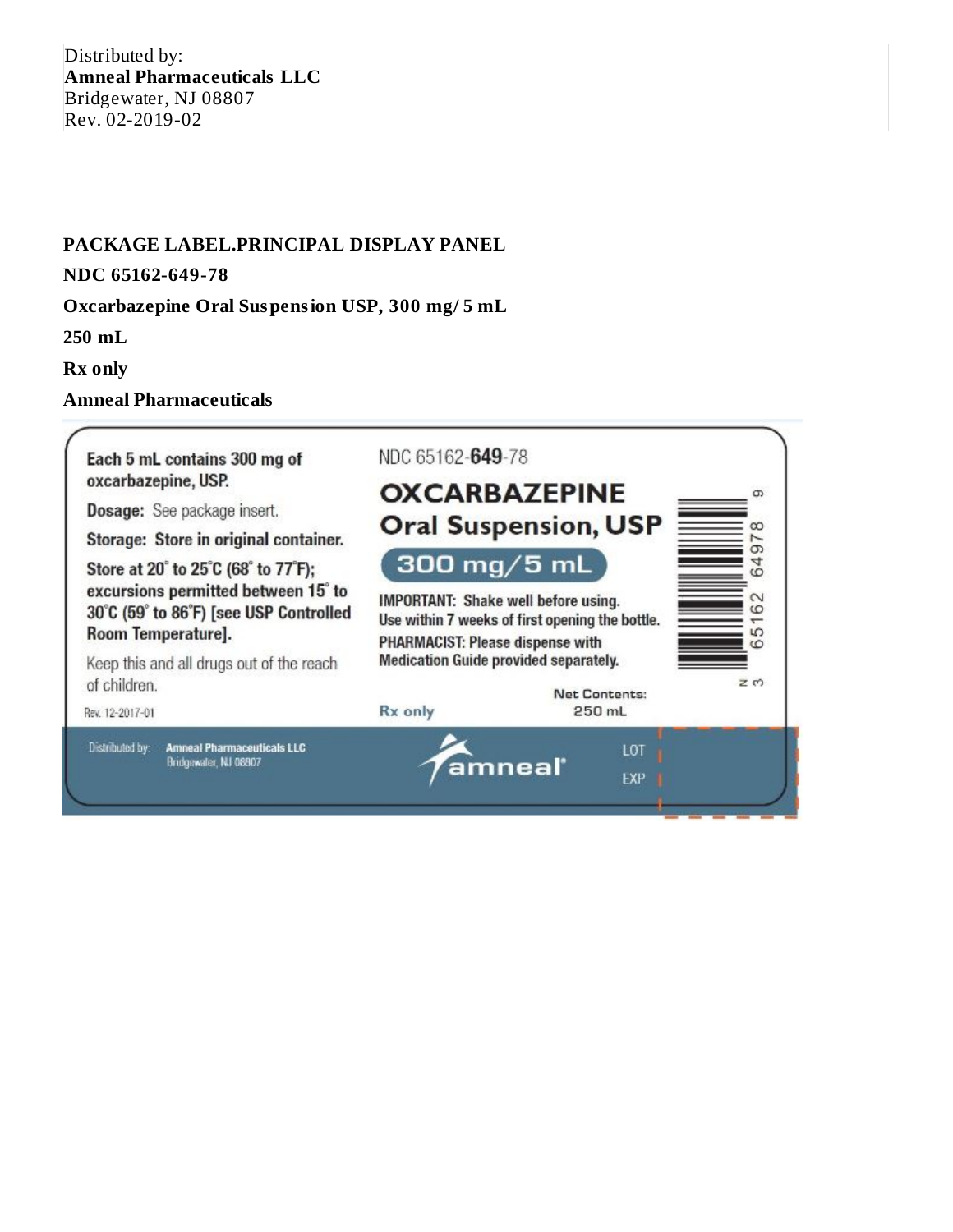

| <b>OXCARBAZEPINE</b><br>oxcarbazepine suspension |                         |                    |               |
|--------------------------------------------------|-------------------------|--------------------|---------------|
| <b>Product Information</b>                       |                         |                    |               |
| <b>Product Type</b>                              | HUMAN PRESCRIPTION DRUG | Item Code (Source) | NDC:65162-649 |
| <b>Route of Administration</b>                   | ORAL                    |                    |               |
|                                                  |                         |                    |               |
| <b>Active Ingredient/Active Moiety</b>           |                         |                    |               |